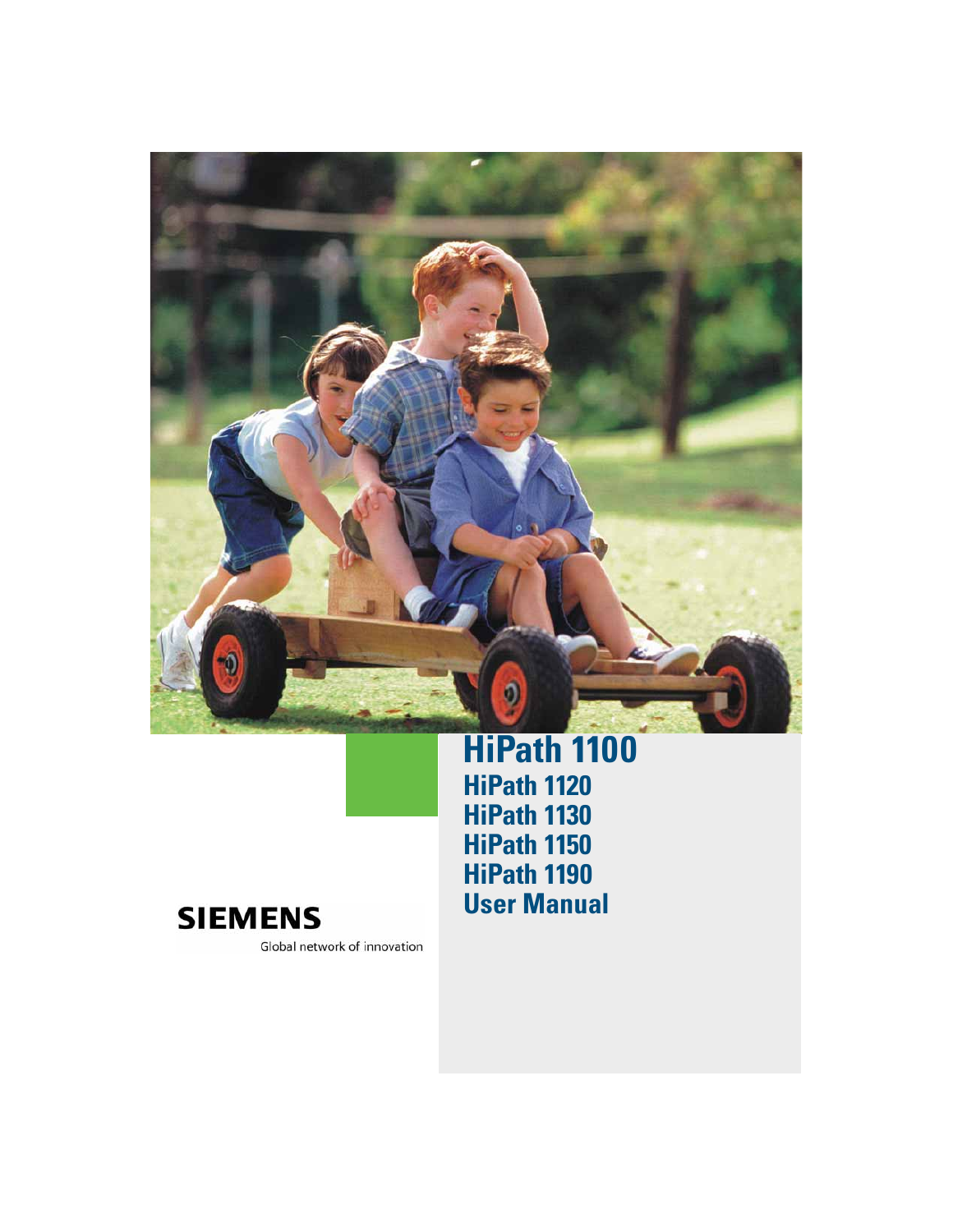#### **Introduction**

## **Introduction**

The HiPath 1100 family consists of the following systems:HiPath 1120, HiPath 1130, HiPath 1150, and HiPath 1190. The features and operation of these systems are very similar. Their differences stem from their capability regarding the number of extensions, external lines and optional modules that they can accomodate.

The following documentation package was developed to describe the characteristics for these systems:

- User Manual: This manual describes step by step how to operate and use the features provided by each system.
- Programming Manual: The Configuration Manual briefly describes the installation of HiPath 1120, HiPath 1130, HiPath 1150 and HiPath 1190 systems as well as the programming codes for the entire family of systems. It highlights the specific characteristics of each system.
- System Telephones Instruction Manual: It is included with the telephone package and describes how to setup and use the telephone sets.
- Quick Reference Guide for Standard and System Telephones: This guide provides summarized information on how to use the different codes for the features of each system.
- Attendant Console Quick Reference Guide: This guide provides summarized information on how to use a system telephone as an Attendant Console.
- Service Manual

This manual contains information regarding Siemens distributors and Service Centers where you can request maintenance service and programming assistance as well as purchase products and options for your Communications Systems.

• Warranty Certificate: This Certificate defines the terms and conditions of the warranty provided by Siemens.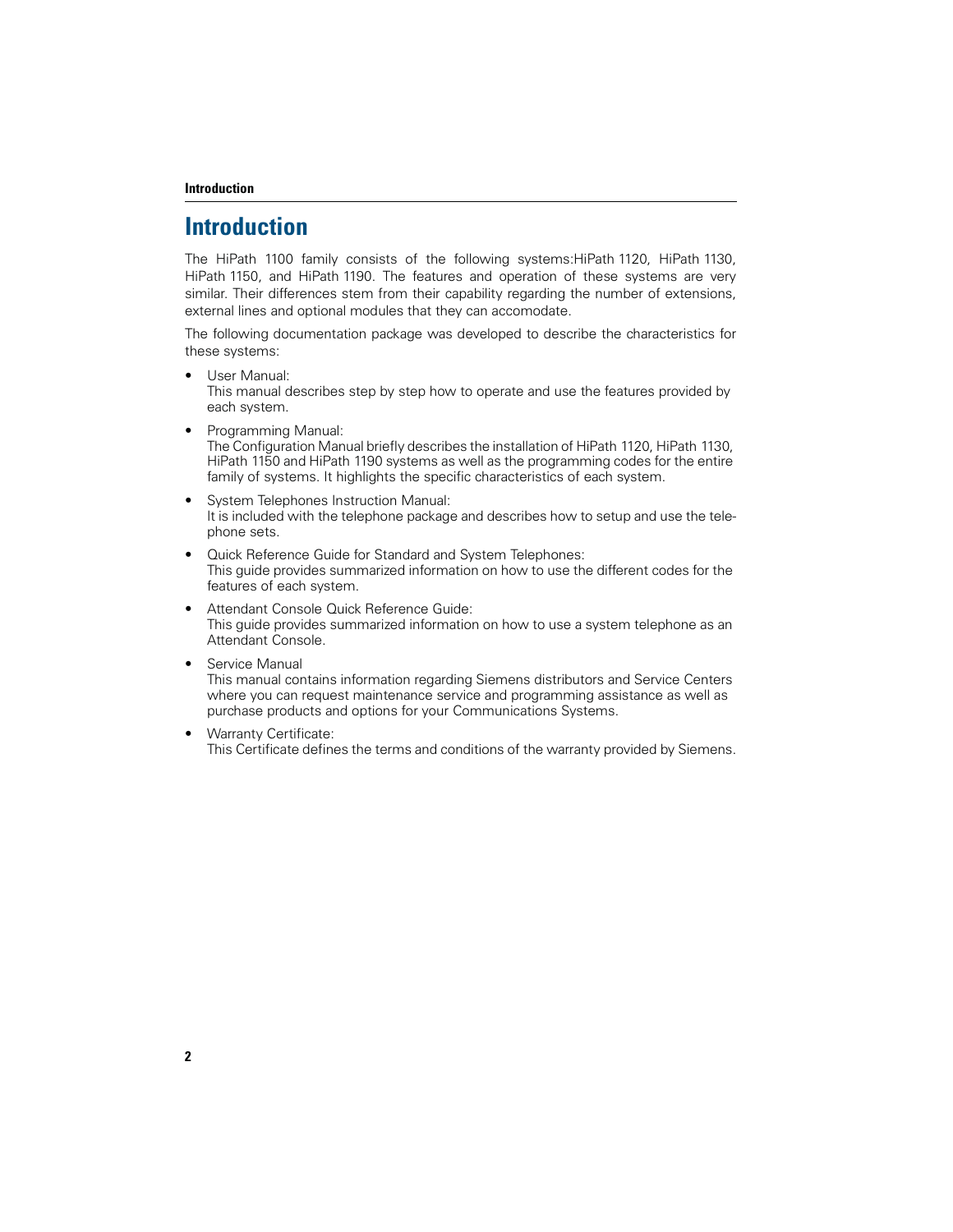## **About This User Manual**

This User Manual describes the features available with the HiPath 1100 systems and how to use them. It also describes all feature codes and functions provided by your system. Some functions may not be available with your system. The reasons for this are the following:

- The function is not configured for your type of line and/or system. Ask your System Administrator for further information.
- Your communications platform does not support the feature. Ask about upgrade capabilities for your system.

#### **Important Notes**

Do not install the system or telephone sets where there may be a risk of explosion.



Never open the system or dismantle any of the telephones. If you have any problems, ask for assistance from your System Administrator.

Care of the equipment:

Avoid putting the system and telephones in contact with coloring liquids or other damaging fluids such as tea, coffee, fruit juices or soft drinks. Follow the guidelines described in the .

## **CE Mark**

 $\epsilon$ 

This equipment conforms to the EU Directive 1999/5/EG, as attested by the CE mark.

## **Environmental Label**



This device has been manufactured in accordance with our certified environmental management system (ISO 14001). This process ensures the lowest consumption of raw materials and energy as well as the lowest production of industrial waste.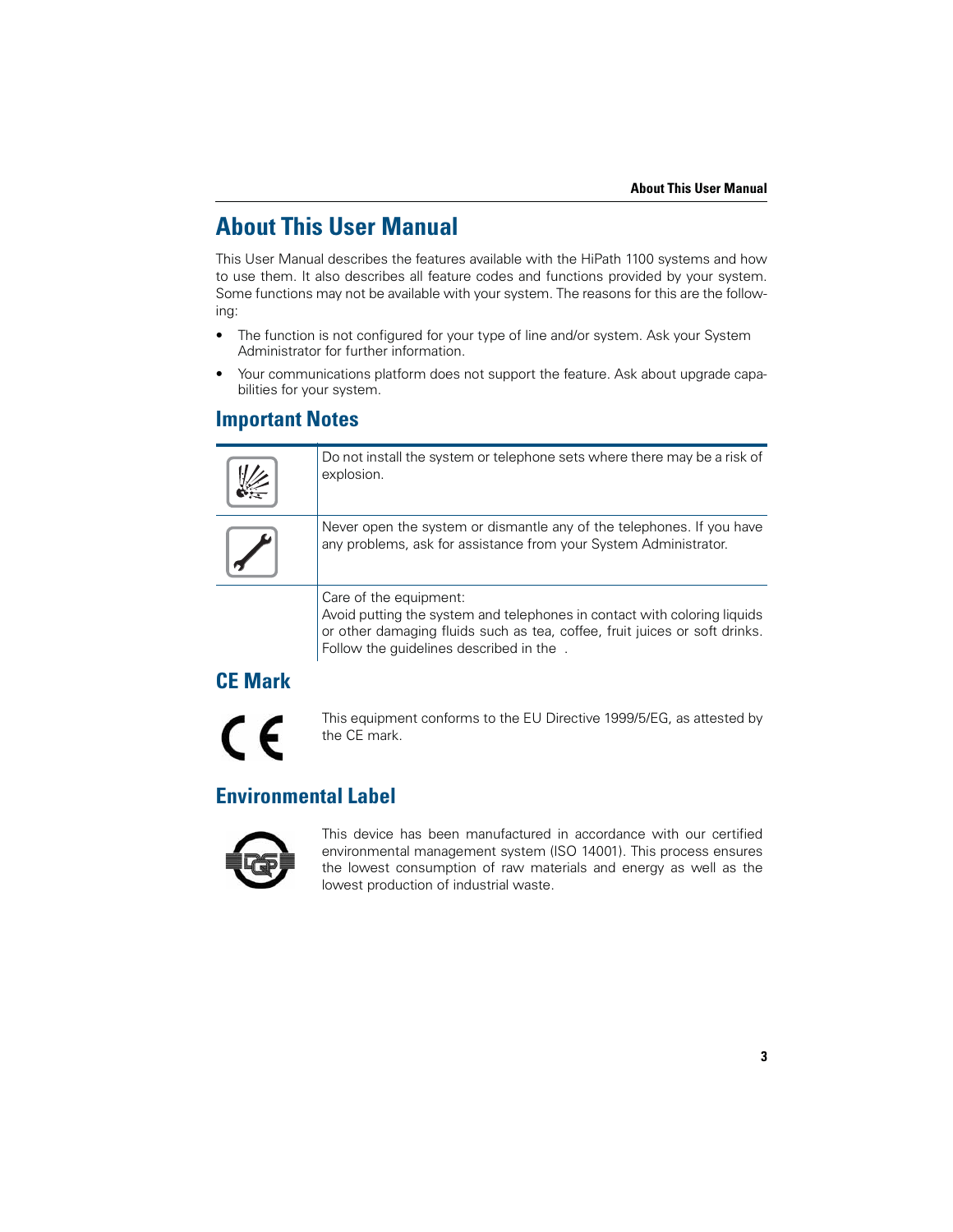#### **About This User Manual**

| <b>Step by Step</b>              |                                                                                                                                                        |
|----------------------------------|--------------------------------------------------------------------------------------------------------------------------------------------------------|
|                                  | <b>How To Use This Manual</b>                                                                                                                          |
|                                  | The steps for programming the system are presented<br>sequentially in graphic format under the column "Step<br>by Step" on the left side of each page. |
|                                  | The graphic symbols have the following meaning:                                                                                                        |
|                                  | FLASH Key - Standard MF or system telephone                                                                                                            |
| $\left( \bigodot \right)$        | Press the Flash key if you are using a Standard MF<br>telephone.                                                                                       |
|                                  | Programmable key.                                                                                                                                      |
|                                  | Lift the handset.                                                                                                                                      |
|                                  |                                                                                                                                                        |
|                                  | Initiate conversation.                                                                                                                                 |
| $*$ 8 8 $;$ $\pm$ $\pm$ $\ldots$ | Enter numbers, keys, passwords, internal or external<br>phone numbers, etc.                                                                            |
| $\leq$ $\geq$ $\leq$             | Back, Next and Enter Keys.                                                                                                                             |
|                                  | Press the key with the LED turned off.                                                                                                                 |
|                                  | Press the key with the LED turned on.                                                                                                                  |
|                                  | Press the key with the blinking LED.                                                                                                                   |
|                                  | Wait to hear an audible tone through the handset or<br>speaker.                                                                                        |
|                                  | << & >> An extension is calling.                                                                                                                       |
|                                  | All steps of operation described in this document apply<br>to system telephones and standard telephones.                                               |
|                                  |                                                                                                                                                        |
|                                  |                                                                                                                                                        |
|                                  |                                                                                                                                                        |
|                                  |                                                                                                                                                        |
|                                  |                                                                                                                                                        |
|                                  |                                                                                                                                                        |
|                                  |                                                                                                                                                        |
|                                  |                                                                                                                                                        |

**4**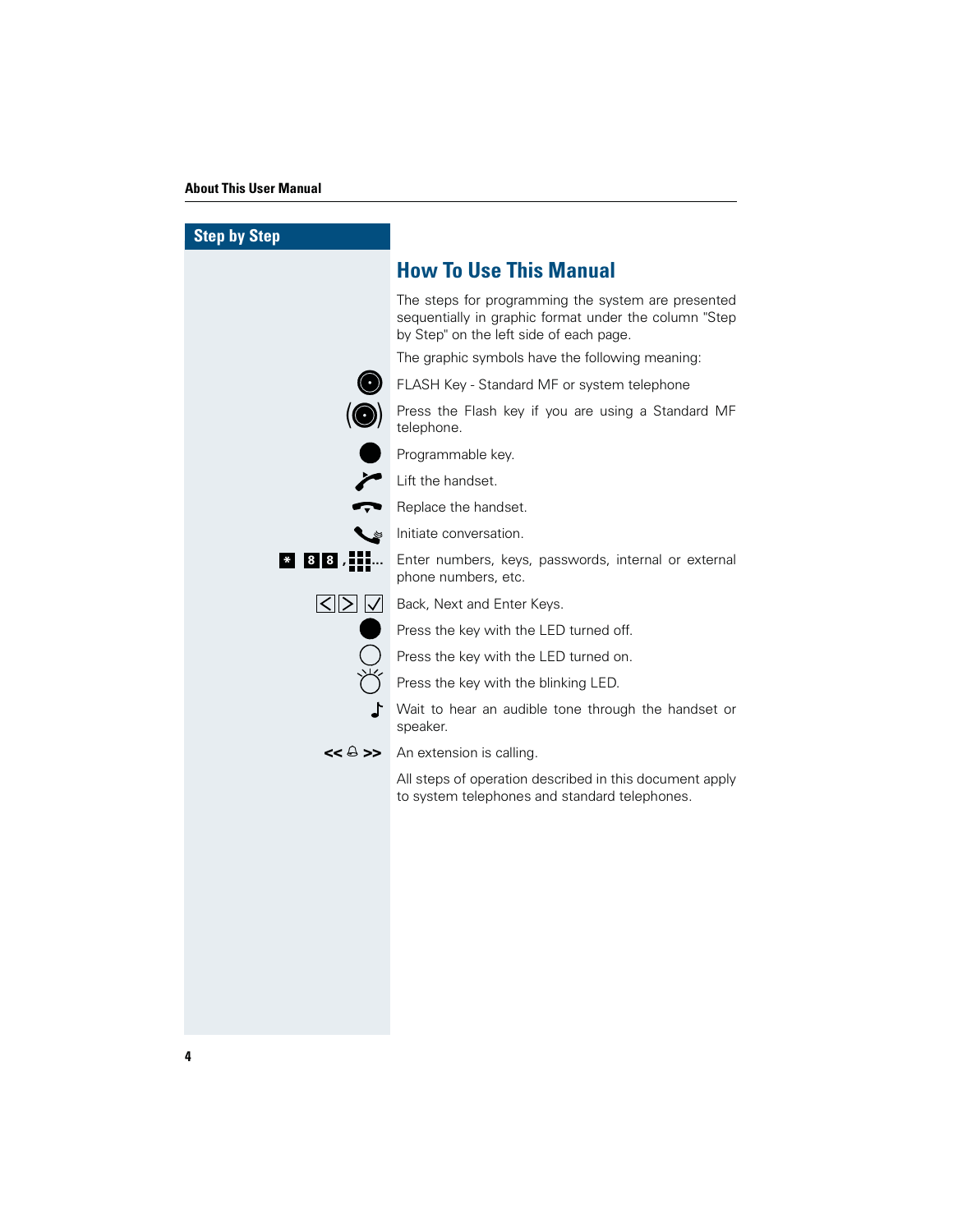| About This User Manual3 |  |
|-------------------------|--|
|                         |  |

# $\overline{\mathcal{V}}$  HiPath 1100 Systems

|--|--|--|--|

# $\overline{\mathbb{Q}}$  User features

| <b>Functions used when Making Calls9</b> |    |
|------------------------------------------|----|
|                                          |    |
|                                          |    |
|                                          |    |
|                                          |    |
|                                          |    |
|                                          |    |
|                                          |    |
|                                          |    |
|                                          |    |
|                                          |    |
|                                          |    |
|                                          |    |
|                                          |    |
|                                          |    |
|                                          |    |
|                                          |    |
|                                          | 17 |
|                                          | 18 |
|                                          | 18 |

Index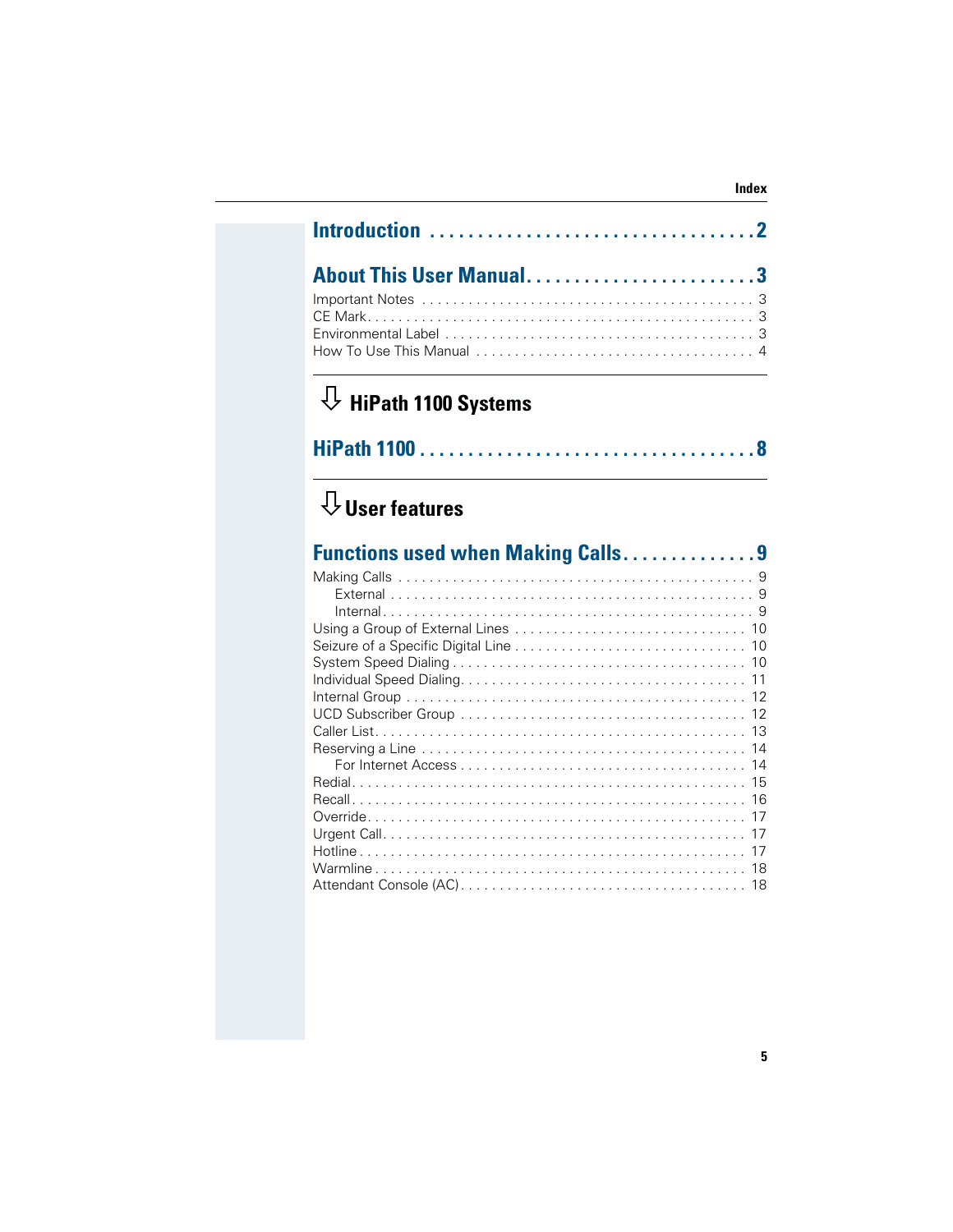| <b>Functions used during Calls19</b>                                                                            |  |
|-----------------------------------------------------------------------------------------------------------------|--|
|                                                                                                                 |  |
|                                                                                                                 |  |
|                                                                                                                 |  |
|                                                                                                                 |  |
|                                                                                                                 |  |
|                                                                                                                 |  |
|                                                                                                                 |  |
|                                                                                                                 |  |
| <b>Functions used when Receiving Calls24</b>                                                                    |  |
|                                                                                                                 |  |
|                                                                                                                 |  |
|                                                                                                                 |  |
|                                                                                                                 |  |
|                                                                                                                 |  |
|                                                                                                                 |  |
|                                                                                                                 |  |
| $Internal \dots \dots \dots \dots \dots \dots \dots \dots \dots \dots \dots \dots \dots \dots \dots \dots \ 26$ |  |
|                                                                                                                 |  |
|                                                                                                                 |  |
|                                                                                                                 |  |
| Deactivating an Internal or External Call Forwarding 28                                                         |  |
| Deactivating Call Forwarding - No                                                                               |  |
|                                                                                                                 |  |
|                                                                                                                 |  |
|                                                                                                                 |  |
|                                                                                                                 |  |
|                                                                                                                 |  |
|                                                                                                                 |  |
|                                                                                                                 |  |
|                                                                                                                 |  |
|                                                                                                                 |  |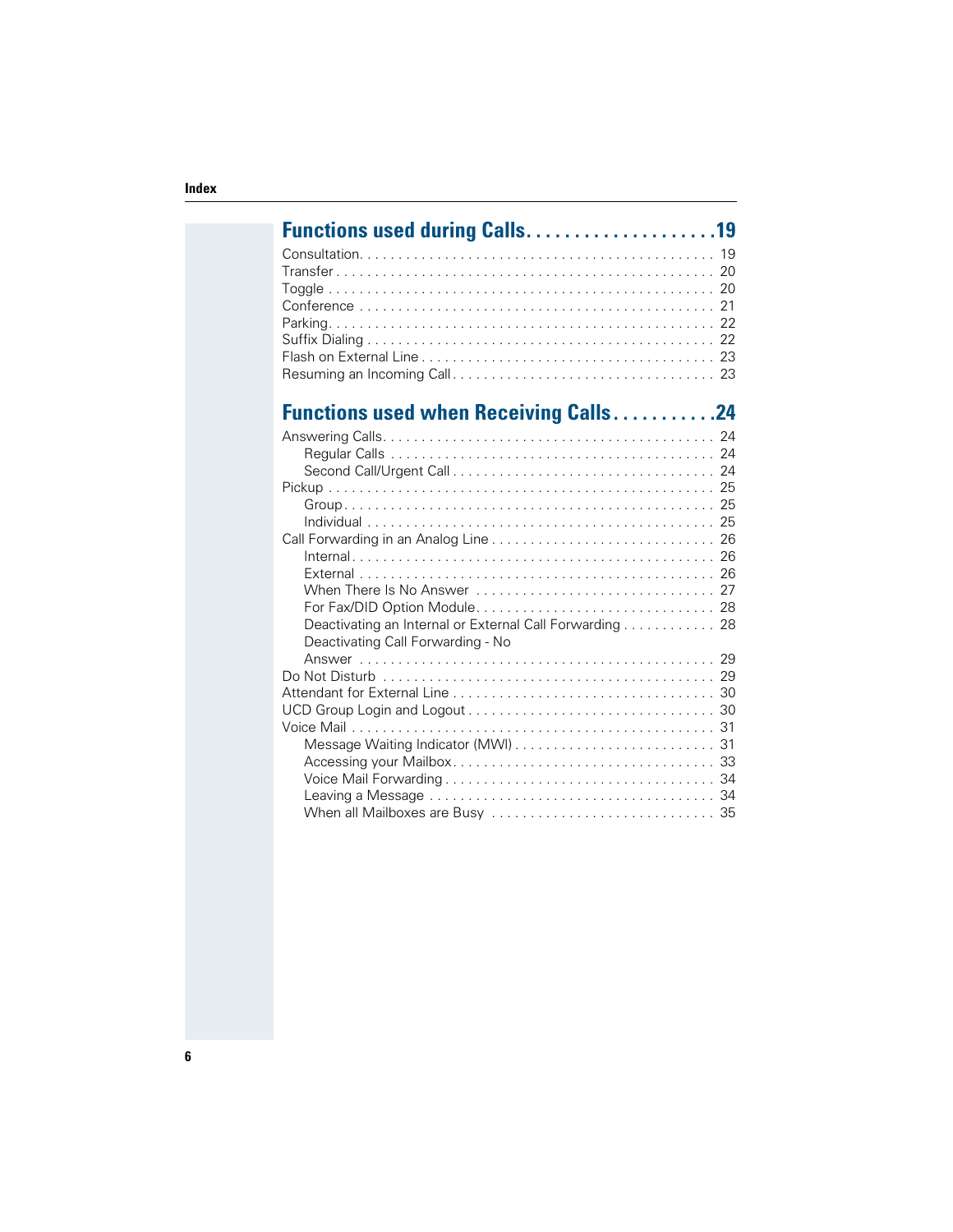|                                      | Miscellaneous Functions36                        |
|--------------------------------------|--------------------------------------------------|
|                                      |                                                  |
|                                      |                                                  |
|                                      |                                                  |
|                                      |                                                  |
|                                      |                                                  |
|                                      |                                                  |
|                                      |                                                  |
|                                      |                                                  |
|                                      |                                                  |
|                                      |                                                  |
|                                      |                                                  |
|                                      |                                                  |
|                                      |                                                  |
|                                      | Call Forwarding - No Answer for Night Service 42 |
|                                      |                                                  |
|                                      |                                                  |
|                                      |                                                  |
|                                      |                                                  |
|                                      | <b>Special System Telephone Functions 47</b>     |
|                                      |                                                  |
|                                      |                                                  |
|                                      |                                                  |
|                                      |                                                  |
|                                      |                                                  |
|                                      |                                                  |
|                                      |                                                  |
|                                      |                                                  |
|                                      |                                                  |
|                                      |                                                  |
|                                      |                                                  |
|                                      |                                                  |
|                                      |                                                  |
| $\mathbb U$ Summary of Feature Codes |                                                  |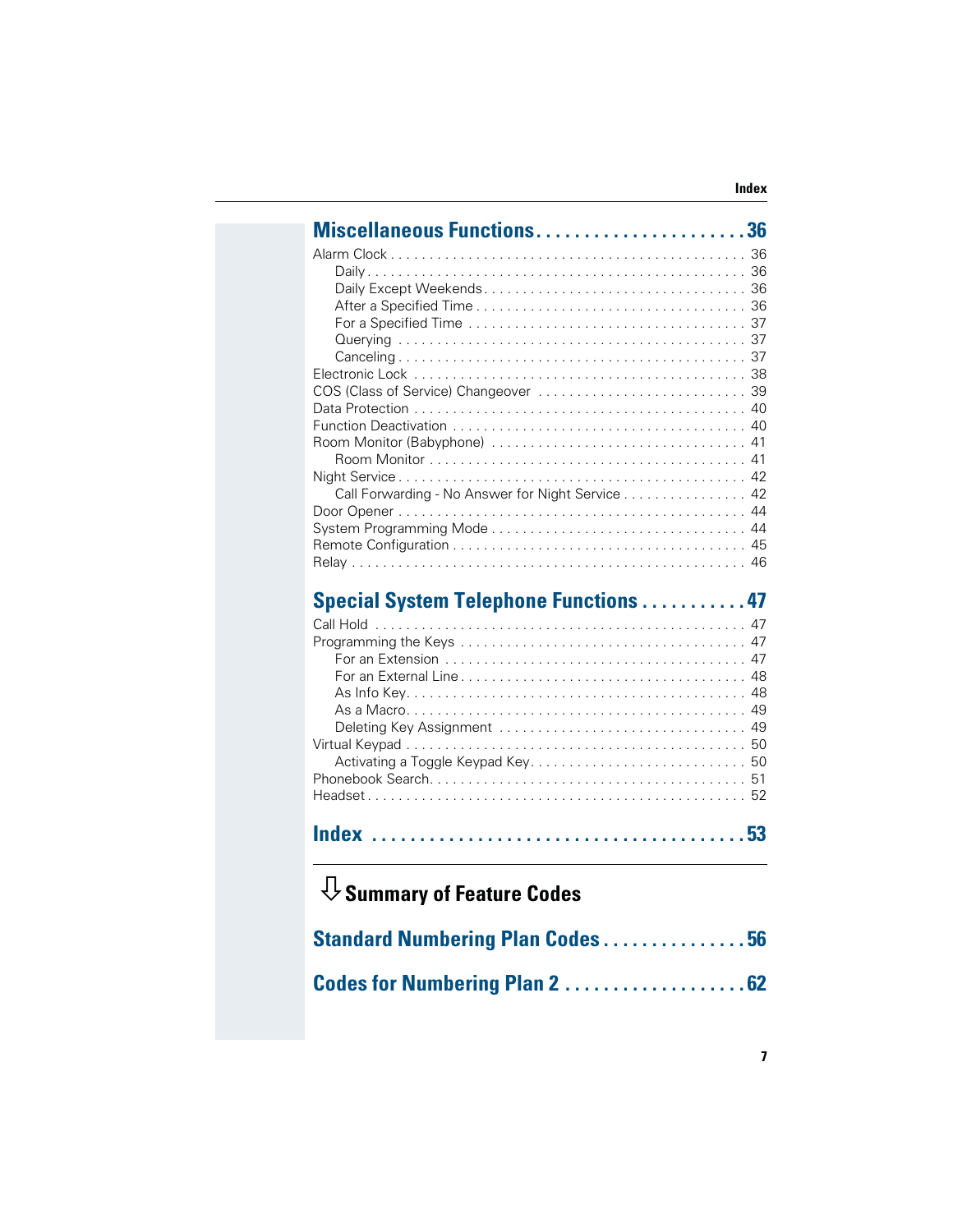## **HiPath 1100**

HiPath 1100 has two different Numbering Plans that can be selected with the HiPath 1100 System Manager.

The features described in this manual are based on Numbering Plan 1 (factory default). The codes for Numbering Plan 2 are available at the end of this manual.

#### **Numbering Plan 1:**

| <b>Description</b>                                 | HiPath 1120     | HiPath 1130   HiPath 1150 |            | HiPath 1190 |
|----------------------------------------------------|-----------------|---------------------------|------------|-------------|
| External analog line                               | 851 to 856      | 851 to 864                | 851 to 866 | 851 to 882  |
| External digital line                              | 801 to 802      | 801 to 815                | 801 to 815 | 801 to 845  |
| Extension                                          | 11 to 26        | 11 to 30                  | 11 to 60   | 101 to 140  |
| Group of external lines                            | 0 or 890 to 899 |                           |            |             |
| Subscriber group                                   | 780 to 789      |                           |            |             |
| Assigning an External Number<br><b>TME1</b> Module | 001 to 160      |                           |            |             |

Notes:

The following options refer to telephone set keys, when using Numbering Plan 1:

The key  $\ast$  can be reprogrammed to use Code 75;

The key **#** can be reprogrammed to use Code 76.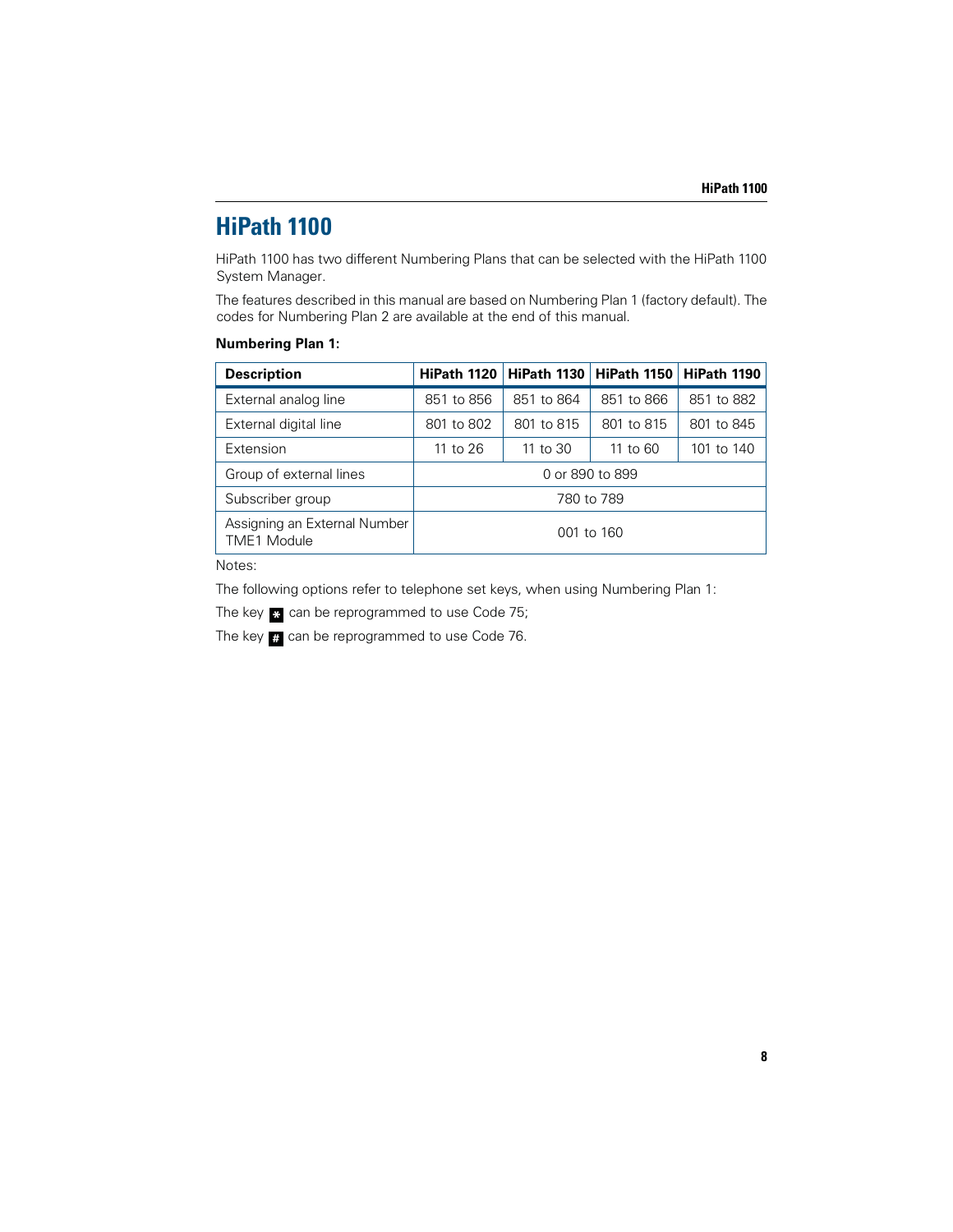

1.See the chapter Important Programming Data - Classes of Service in the Programming Manual.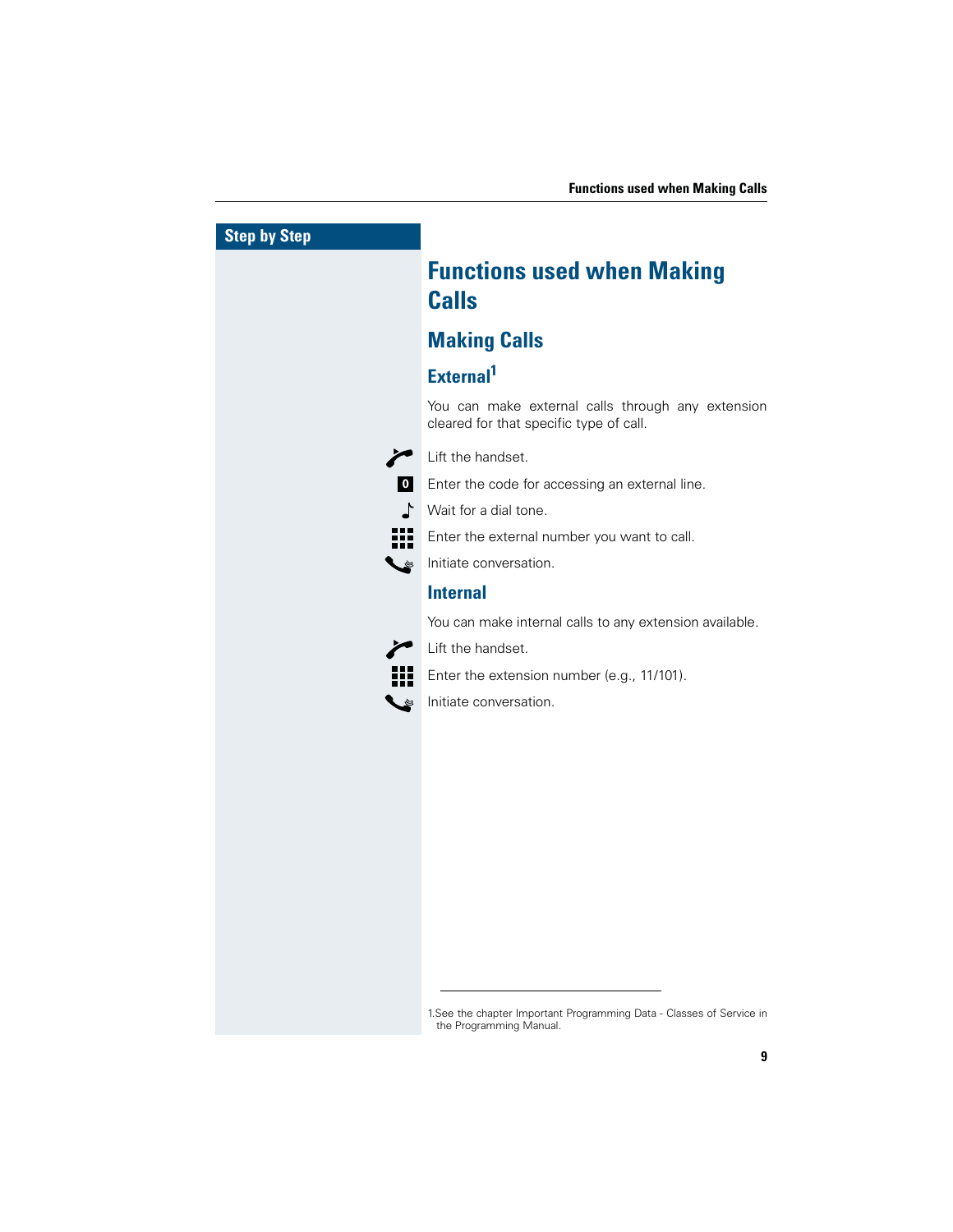| <b>Step by Step</b> |                                                                                                                                                                                                                                                                                                                                                                                          |
|---------------------|------------------------------------------------------------------------------------------------------------------------------------------------------------------------------------------------------------------------------------------------------------------------------------------------------------------------------------------------------------------------------------------|
|                     | <b>Using a Group of External Lines1</b>                                                                                                                                                                                                                                                                                                                                                  |
|                     | An extension can make external call or calls to a Master<br>PABX through a group of external lines.                                                                                                                                                                                                                                                                                      |
|                     | Lift the handset.                                                                                                                                                                                                                                                                                                                                                                        |
|                     | Enter the number for the appropriate group of external<br>lines: 0 or 890899                                                                                                                                                                                                                                                                                                             |
| 88 B B              | Enter the external number you want to call.                                                                                                                                                                                                                                                                                                                                              |
|                     | Initiate conversation.                                                                                                                                                                                                                                                                                                                                                                   |
|                     | <b>Seizure of a Specific Digital Line</b>                                                                                                                                                                                                                                                                                                                                                |
|                     | Seizing a specific line selects that line for generating an<br>external call or a call to another PABX.                                                                                                                                                                                                                                                                                  |
|                     | Lift the handset.                                                                                                                                                                                                                                                                                                                                                                        |
| <u> 100 </u>        | Enter the number of the external line (e.g., 851).                                                                                                                                                                                                                                                                                                                                       |
|                     | Wait for a dial tone.                                                                                                                                                                                                                                                                                                                                                                    |
|                     | Enter the external number you want to call.                                                                                                                                                                                                                                                                                                                                              |
| ہے ـ                | l Initiate conversation.                                                                                                                                                                                                                                                                                                                                                                 |
|                     | <b>System Speed Dialing</b>                                                                                                                                                                                                                                                                                                                                                              |
|                     | The System Speed Dialing stores up to 90 of the most<br>frequently used numbers. These numbers are stored in<br>an abbreviated number format for speed dialing.                                                                                                                                                                                                                          |
|                     | Lift the handset.                                                                                                                                                                                                                                                                                                                                                                        |
|                     | <b>*</b> 7 Enter the code for accessing Speed Dialing.                                                                                                                                                                                                                                                                                                                                   |
|                     | 0 0 0  0 8 9 Enter the desired abbreviated number from the System<br>Speed Dialing directory.                                                                                                                                                                                                                                                                                            |
|                     | Initiate conversation.                                                                                                                                                                                                                                                                                                                                                                   |
|                     |                                                                                                                                                                                                                                                                                                                                                                                          |
|                     | 1. When operating as a Satellite PABX for external calls or for calling ex-<br>tensions of a Master PABX, select the group of external lines before<br>selecting the second external access code (09 or 0099). Or, select<br>the extension number, as appropriate (see Important Programming<br>Data - Assigning Groups of External Lines to Extensions in the Pro-<br>gramming Manual). |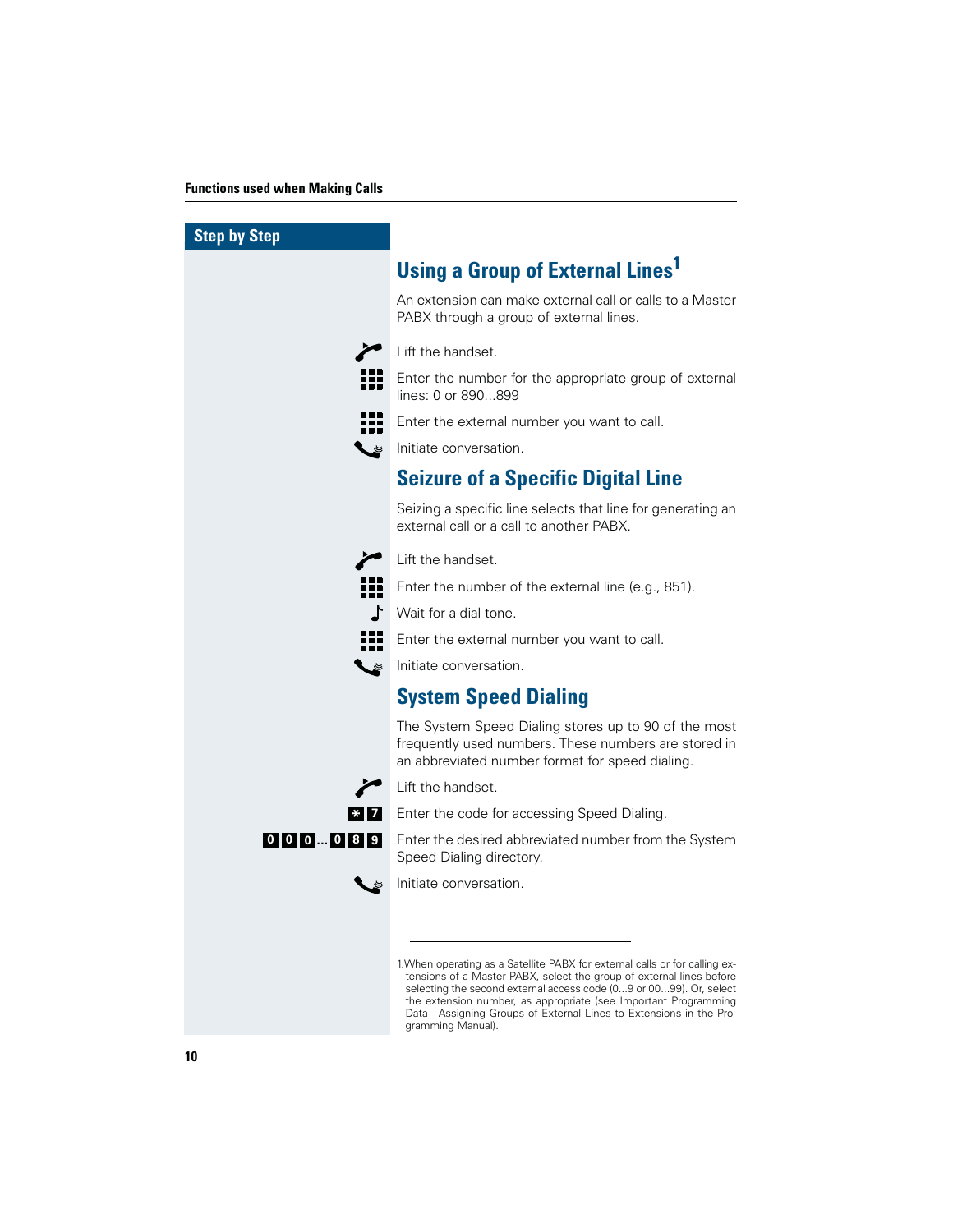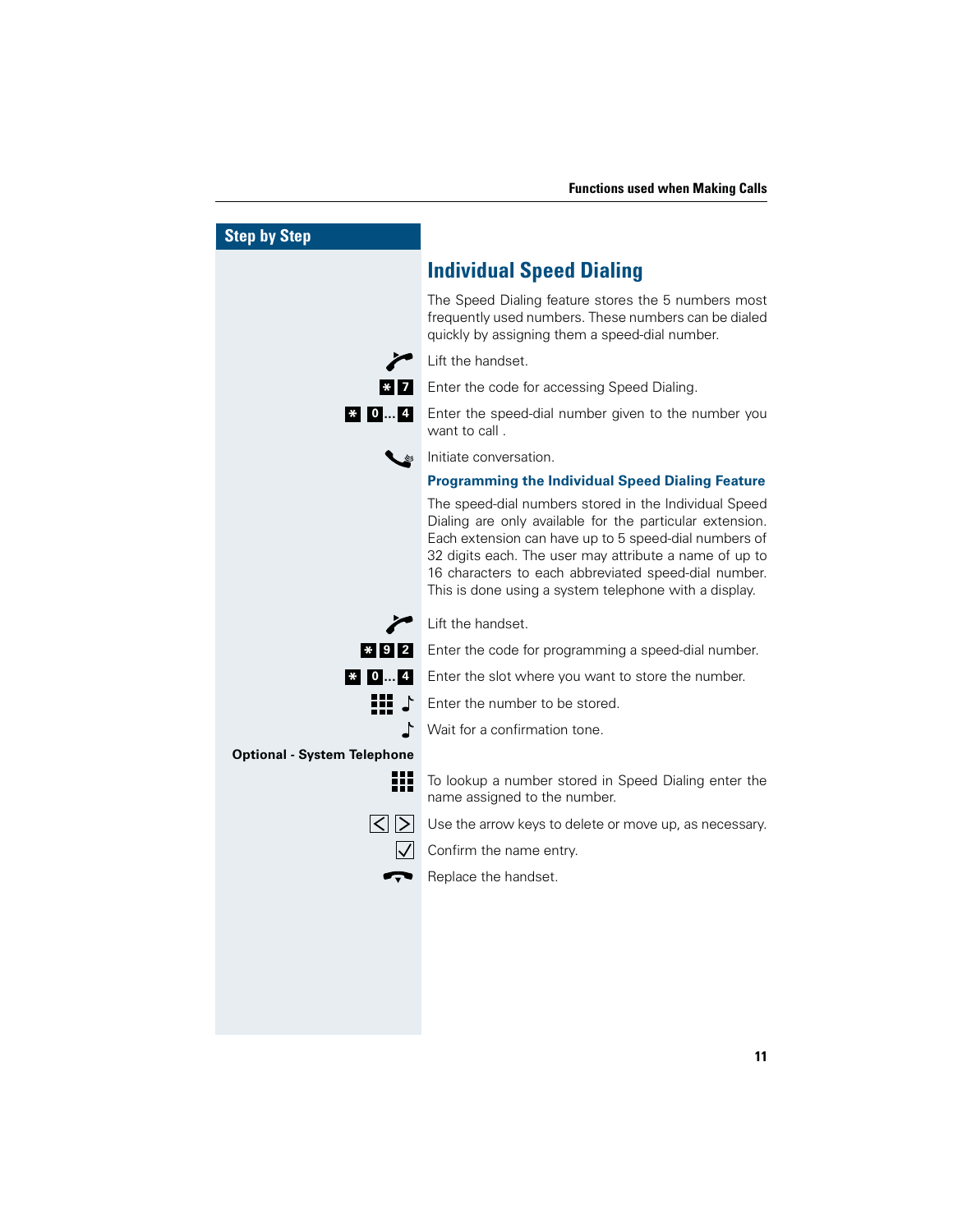| <b>Step by Step</b> |                                                                                                                                                                                                                                                                                                                                                                                                                                                                                                                                                                                                        |
|---------------------|--------------------------------------------------------------------------------------------------------------------------------------------------------------------------------------------------------------------------------------------------------------------------------------------------------------------------------------------------------------------------------------------------------------------------------------------------------------------------------------------------------------------------------------------------------------------------------------------------------|
|                     | Internal Group <sup>1</sup>                                                                                                                                                                                                                                                                                                                                                                                                                                                                                                                                                                            |
|                     | The internal extensions group can be called up using a<br>common number. When the internal group is called up,<br>all telephones belonging to that group ring. The first<br>user (telephone) to pick up the phone answers the call.                                                                                                                                                                                                                                                                                                                                                                    |
|                     | Lift the handset.                                                                                                                                                                                                                                                                                                                                                                                                                                                                                                                                                                                      |
|                     | 7 7 0 Enter the number for the internal group.                                                                                                                                                                                                                                                                                                                                                                                                                                                                                                                                                         |
|                     | Initiate conversation.                                                                                                                                                                                                                                                                                                                                                                                                                                                                                                                                                                                 |
|                     | <b>UCD Subscriber Group<sup>2</sup></b>                                                                                                                                                                                                                                                                                                                                                                                                                                                                                                                                                                |
|                     | The UCD Group is a group of extensions for answering<br>calls directed to a specific group number.                                                                                                                                                                                                                                                                                                                                                                                                                                                                                                     |
|                     | Lift the handset.                                                                                                                                                                                                                                                                                                                                                                                                                                                                                                                                                                                      |
| 780  789            | Enter the UCD group number.                                                                                                                                                                                                                                                                                                                                                                                                                                                                                                                                                                            |
|                     | Initiate conversation.                                                                                                                                                                                                                                                                                                                                                                                                                                                                                                                                                                                 |
|                     |                                                                                                                                                                                                                                                                                                                                                                                                                                                                                                                                                                                                        |
|                     | 1. See Programming an Extension - Internal Group in the Programming<br>Manual.<br>2. Extensions can be grouped in 10 UCD (Uniform Call Distribution)<br>groups. Internal or external calls are distributed cyclically among the<br>members of a group or among agents. Then they are routed to the ex-<br>tension that has been free the longest. Calls made to a particular ex-<br>tension do not affect the distribution pattern. The calls that are not<br>answered are not rerouted within the group. For more details see Pro-<br>gramming an Extension - UCD Subscriber Group in the Programming |

Manual.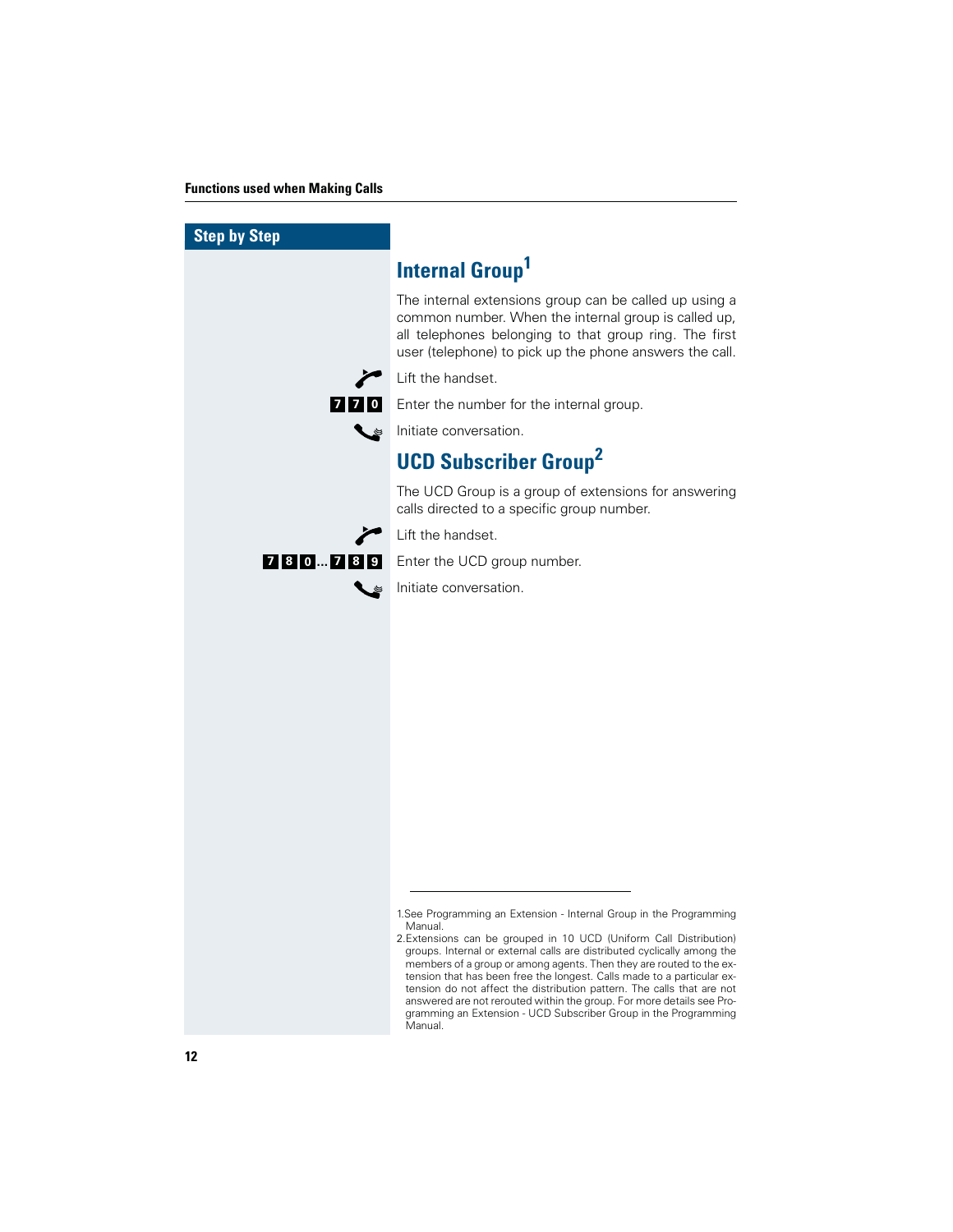| <b>Step by Step</b>                                        |                                                                                                                                                                                                                                                                                                                                                                                                                                                                                                                                 |
|------------------------------------------------------------|---------------------------------------------------------------------------------------------------------------------------------------------------------------------------------------------------------------------------------------------------------------------------------------------------------------------------------------------------------------------------------------------------------------------------------------------------------------------------------------------------------------------------------|
|                                                            | <b>Caller List<sup>1</sup></b>                                                                                                                                                                                                                                                                                                                                                                                                                                                                                                  |
|                                                            | The last 10 identified calls that were not answered by<br>the extension are stored in the Caller List. These calls<br>can be viewed and dialed using a system telephone<br>with a display.                                                                                                                                                                                                                                                                                                                                      |
|                                                            | Lift the handset.                                                                                                                                                                                                                                                                                                                                                                                                                                                                                                               |
| $\vert \mathbf{t} \vert \mathbf{8} \vert \mathbf{2} \vert$ | Enter the dialing code for the caller list.                                                                                                                                                                                                                                                                                                                                                                                                                                                                                     |
| $\sum$ , $\leq$                                            | Browse the caller list.                                                                                                                                                                                                                                                                                                                                                                                                                                                                                                         |
|                                                            | Select the desired number.                                                                                                                                                                                                                                                                                                                                                                                                                                                                                                      |
|                                                            | Initiate conversation.                                                                                                                                                                                                                                                                                                                                                                                                                                                                                                          |
|                                                            |                                                                                                                                                                                                                                                                                                                                                                                                                                                                                                                                 |
|                                                            |                                                                                                                                                                                                                                                                                                                                                                                                                                                                                                                                 |
|                                                            |                                                                                                                                                                                                                                                                                                                                                                                                                                                                                                                                 |
|                                                            |                                                                                                                                                                                                                                                                                                                                                                                                                                                                                                                                 |
|                                                            |                                                                                                                                                                                                                                                                                                                                                                                                                                                                                                                                 |
|                                                            |                                                                                                                                                                                                                                                                                                                                                                                                                                                                                                                                 |
|                                                            |                                                                                                                                                                                                                                                                                                                                                                                                                                                                                                                                 |
|                                                            |                                                                                                                                                                                                                                                                                                                                                                                                                                                                                                                                 |
|                                                            |                                                                                                                                                                                                                                                                                                                                                                                                                                                                                                                                 |
|                                                            |                                                                                                                                                                                                                                                                                                                                                                                                                                                                                                                                 |
|                                                            |                                                                                                                                                                                                                                                                                                                                                                                                                                                                                                                                 |
|                                                            |                                                                                                                                                                                                                                                                                                                                                                                                                                                                                                                                 |
|                                                            |                                                                                                                                                                                                                                                                                                                                                                                                                                                                                                                                 |
|                                                            |                                                                                                                                                                                                                                                                                                                                                                                                                                                                                                                                 |
|                                                            | 1. Make sure that Caller ID is enabled by the carrier. The first line of the<br>caller list displays the time, the date, and the number of times a caller<br>called. The second line displays the phone number. Entries which<br>have not been queried are marked with an asterisk. Certain combina-<br>tions at the beginning of a telephone number cannot be dialed from<br>the caller list (see the chapter Programming General Settings - Delet-<br>ing Digits from a Caller List in the Programming Manual). In this case, |

the number will not be dialed correctly.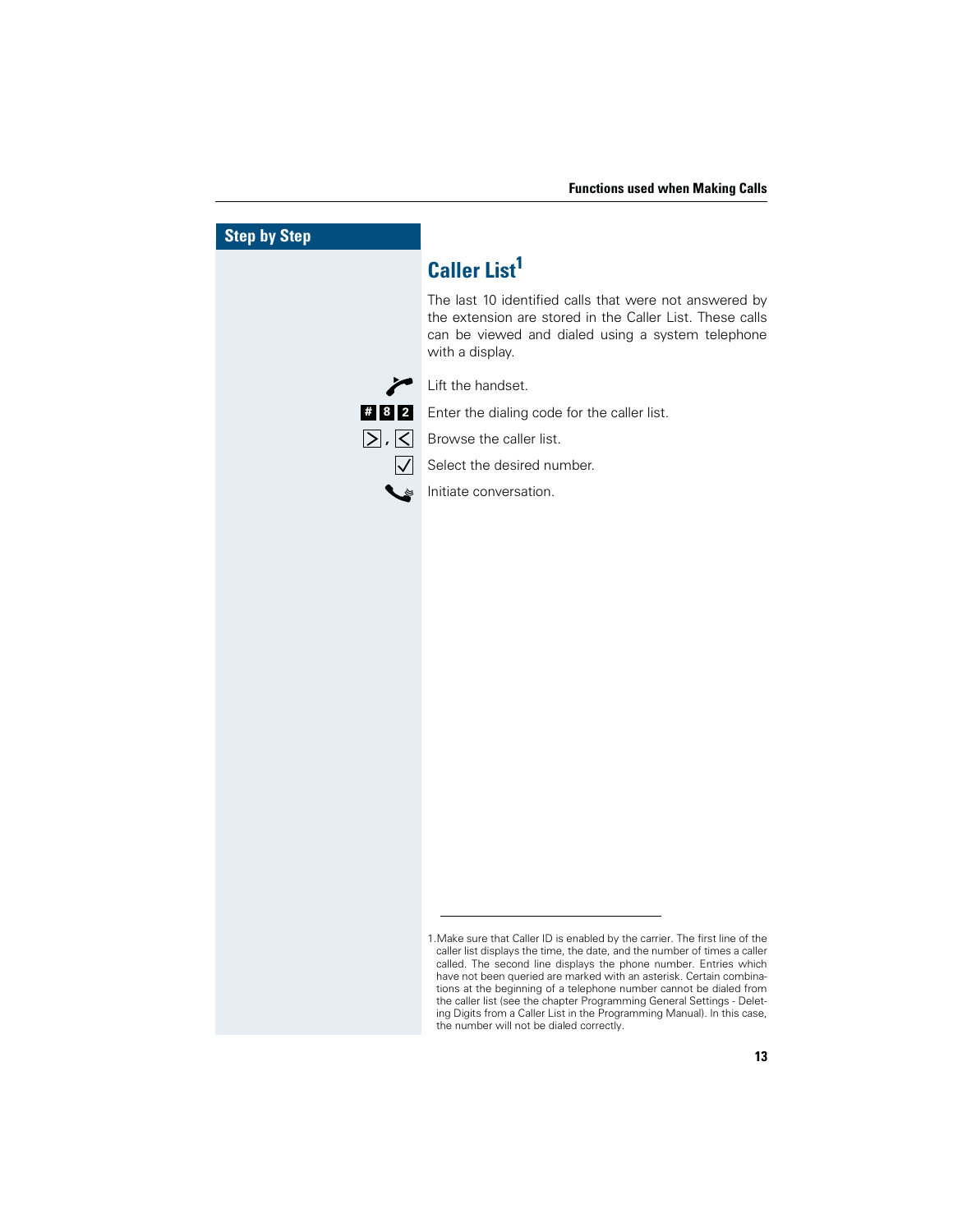| <b>Step by Step</b> |                                                                                                                                                                                                                                                                                                                         |
|---------------------|-------------------------------------------------------------------------------------------------------------------------------------------------------------------------------------------------------------------------------------------------------------------------------------------------------------------------|
|                     | <b>Reserving a Line<sup>1</sup></b>                                                                                                                                                                                                                                                                                     |
|                     | When there is no line available for making an external<br>call, use the line reservation feature.                                                                                                                                                                                                                       |
|                     | <b>Required:</b> The handset is off-hook and all external lines<br>are busy.                                                                                                                                                                                                                                            |
|                     | <b>Wait 7 seconds</b> $\int$ Wait 7 seconds until you hear a distinctive tone.                                                                                                                                                                                                                                          |
|                     | Replace the handset.                                                                                                                                                                                                                                                                                                    |
|                     | When a line becomes free                                                                                                                                                                                                                                                                                                |
| $<<$ $\ominus$ $>>$ | The telephone rings (a distinctive ring).                                                                                                                                                                                                                                                                               |
|                     | Lift the handset.                                                                                                                                                                                                                                                                                                       |
|                     | Enter the external number you want to call.                                                                                                                                                                                                                                                                             |
|                     | Initiate conversation.                                                                                                                                                                                                                                                                                                  |
|                     | <b>For Internet Access</b>                                                                                                                                                                                                                                                                                              |
|                     | The Line Reservation for the Internet Access feature<br>allows an extension to have exclusive access to a<br>specific external line. The remaining extensions will not<br>be able to use this line while this feature is active. This,<br>however, does not prevent the line from receiving<br>incoming calls as usual. |
|                     | <b>To activate</b>                                                                                                                                                                                                                                                                                                      |
|                     | Lift the handset.                                                                                                                                                                                                                                                                                                       |
| $*$  4 9 3          | Enter the code for blocking the use of this line by anoth-<br>er extension.                                                                                                                                                                                                                                             |
|                     | Enter the code for the external line (e.g., 801/851).                                                                                                                                                                                                                                                                   |
| Ţ                   | Replace the handset.                                                                                                                                                                                                                                                                                                    |
|                     | To deactivate                                                                                                                                                                                                                                                                                                           |
|                     | Lift the handset.                                                                                                                                                                                                                                                                                                       |
| # 4 9 3             | Enter the code to unblock the line.                                                                                                                                                                                                                                                                                     |
|                     | Enter the code for the external line (e.g., 801/851).                                                                                                                                                                                                                                                                   |
|                     | Replace the handset.                                                                                                                                                                                                                                                                                                    |
|                     | 1.A line can be reserved by no more than 3 extensions at a time.                                                                                                                                                                                                                                                        |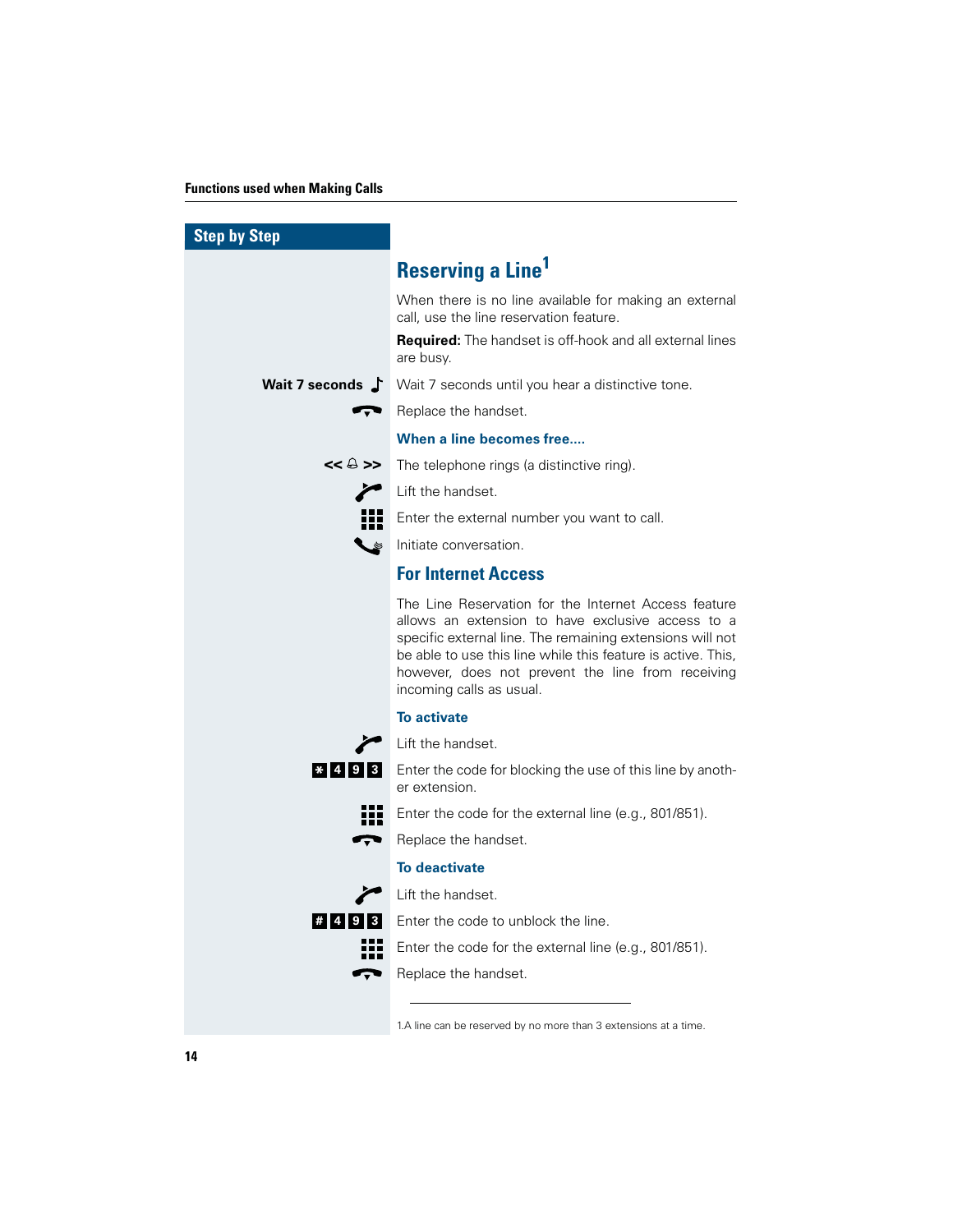| <b>Step by Step</b> |                                                                                       |
|---------------------|---------------------------------------------------------------------------------------|
|                     | <b>Redial</b>                                                                         |
|                     | The Redial feature allows the extension to redial the last<br>external number dialed. |
| ∕                   | Lift the handset.                                                                     |
| #497                | Enter the code for redialing the last external number<br>dialed.                      |
| しょ                  | Initiate conversation.                                                                |
|                     |                                                                                       |
|                     |                                                                                       |
|                     |                                                                                       |
|                     |                                                                                       |
|                     |                                                                                       |
|                     |                                                                                       |
|                     |                                                                                       |
|                     |                                                                                       |
|                     |                                                                                       |
|                     |                                                                                       |
|                     |                                                                                       |
|                     |                                                                                       |
|                     |                                                                                       |
|                     |                                                                                       |
|                     |                                                                                       |
|                     |                                                                                       |
|                     |                                                                                       |
|                     |                                                                                       |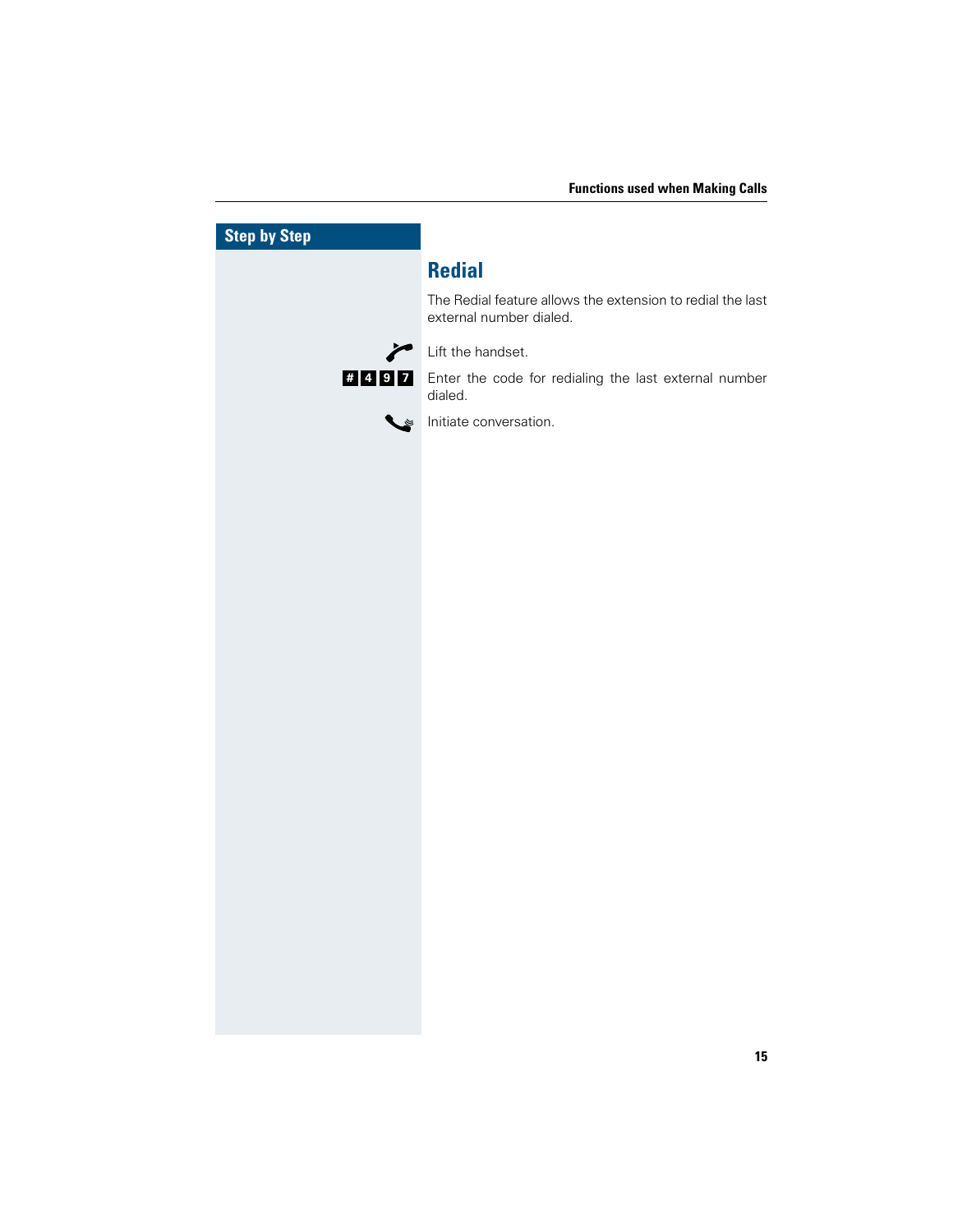| <b>Step by Step</b> |                                                                                                                                                                                                                                                                                                                                                                                                                            |
|---------------------|----------------------------------------------------------------------------------------------------------------------------------------------------------------------------------------------------------------------------------------------------------------------------------------------------------------------------------------------------------------------------------------------------------------------------|
|                     | Recall <sup>1</sup>                                                                                                                                                                                                                                                                                                                                                                                                        |
|                     | The Recall feature is used when an extension or exter-<br>nal number <sup>2</sup> is not available to answer the call at that<br>particular moment.                                                                                                                                                                                                                                                                        |
|                     | Required: The destination of the call is not available.                                                                                                                                                                                                                                                                                                                                                                    |
|                     | (O) With Standard MF telephones first press the Flash key.                                                                                                                                                                                                                                                                                                                                                                 |
|                     | * 5 8 Enter the code for confirming the recall.                                                                                                                                                                                                                                                                                                                                                                            |
|                     | Replace the handset.                                                                                                                                                                                                                                                                                                                                                                                                       |
|                     | Wait for the recall.                                                                                                                                                                                                                                                                                                                                                                                                       |
|                     | If the Recall Activation Mode for HiPath 1100 Sys-<br>tem Manager has been changed:                                                                                                                                                                                                                                                                                                                                        |
|                     | <b>Wait 7 seconds</b> Y Wait 7 seconds until you hear a distinctive tone.                                                                                                                                                                                                                                                                                                                                                  |
|                     | Replace the handset.                                                                                                                                                                                                                                                                                                                                                                                                       |
|                     | $\Gamma$ Wait for the recall.                                                                                                                                                                                                                                                                                                                                                                                              |
|                     | <b>Answering a recall</b>                                                                                                                                                                                                                                                                                                                                                                                                  |
| $<<$ $\ominus$ $>>$ | The telephone rings (a distinctive ring).                                                                                                                                                                                                                                                                                                                                                                                  |
|                     | Lift the handset.                                                                                                                                                                                                                                                                                                                                                                                                          |
|                     | Wait for the destination to answer.                                                                                                                                                                                                                                                                                                                                                                                        |
|                     | Initiate conversation.                                                                                                                                                                                                                                                                                                                                                                                                     |
|                     | <b>Canceling a recall</b>                                                                                                                                                                                                                                                                                                                                                                                                  |
|                     | Lift the handset.                                                                                                                                                                                                                                                                                                                                                                                                          |
| $\vert$ # 5 8       | Enter the code for canceling a recall.                                                                                                                                                                                                                                                                                                                                                                                     |
|                     | Replace the handset.                                                                                                                                                                                                                                                                                                                                                                                                       |
|                     |                                                                                                                                                                                                                                                                                                                                                                                                                            |
|                     |                                                                                                                                                                                                                                                                                                                                                                                                                            |
|                     |                                                                                                                                                                                                                                                                                                                                                                                                                            |
|                     | 1. Extension is busy - the system generates a recall as soon as a line is<br>available.<br>Extension is free - the system generates a recall once the caller has<br>returned to the station and made a call.<br>2. External number is busy - The system generates a recall as soon as<br>the destination number is free.<br>This feature must be enabled by the carrier. It also requires the instal-<br>lation of a TME1. |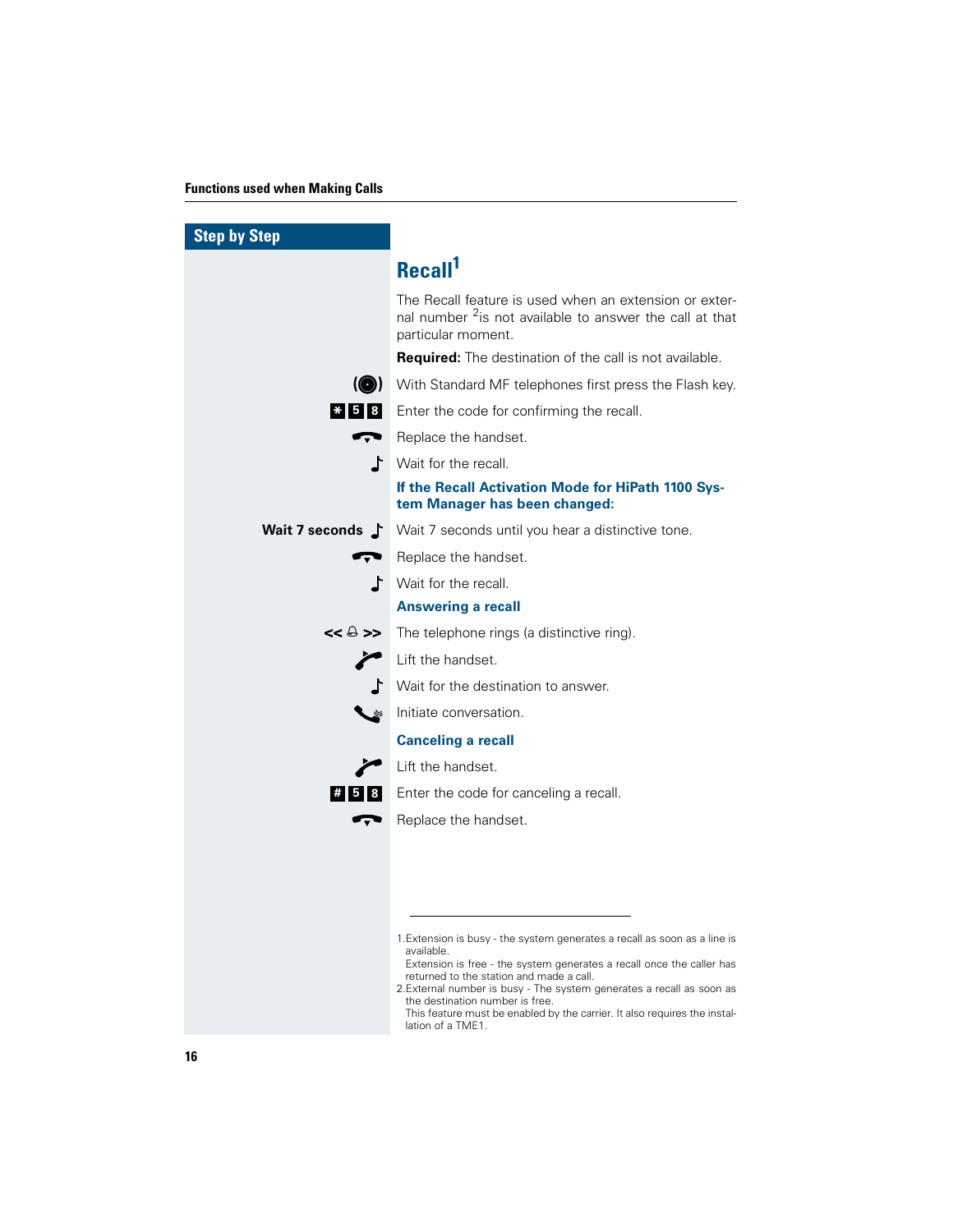| <b>Step by Step</b>       |                                                                                                                                                                                                                                                                                                                                                                                                                                                                                                       |
|---------------------------|-------------------------------------------------------------------------------------------------------------------------------------------------------------------------------------------------------------------------------------------------------------------------------------------------------------------------------------------------------------------------------------------------------------------------------------------------------------------------------------------------------|
|                           | Override <sup>1</sup>                                                                                                                                                                                                                                                                                                                                                                                                                                                                                 |
|                           | The Override feature allows the user to override a<br>conversation. A beep signals the occurrence of an<br>override.                                                                                                                                                                                                                                                                                                                                                                                  |
|                           | <b>Required:</b> The destination of the call is not available.                                                                                                                                                                                                                                                                                                                                                                                                                                        |
| $\left( \bigcirc \right)$ | With Standard MF telephones first press the Flash key.                                                                                                                                                                                                                                                                                                                                                                                                                                                |
|                           | * 6 2 Enter the code for confirming the override.                                                                                                                                                                                                                                                                                                                                                                                                                                                     |
|                           | Initiate conversation.                                                                                                                                                                                                                                                                                                                                                                                                                                                                                |
|                           | <b>Urgent Call<sup>2</sup></b>                                                                                                                                                                                                                                                                                                                                                                                                                                                                        |
|                           | The Urgent Call feature is used when the extension<br>being called is busy.                                                                                                                                                                                                                                                                                                                                                                                                                           |
|                           | <b>Required:</b> The extension being called is busy.                                                                                                                                                                                                                                                                                                                                                                                                                                                  |
|                           | Wait 7 seconds J Wait seven seconds to activate an urgent call.                                                                                                                                                                                                                                                                                                                                                                                                                                       |
|                           | Once the extension answers initiate conversation.                                                                                                                                                                                                                                                                                                                                                                                                                                                     |
|                           | Hotline <sup>3</sup>                                                                                                                                                                                                                                                                                                                                                                                                                                                                                  |
|                           | The Hotline feature allows an extension to automatically<br>generate a call to a pre-programmed number as soon as<br>the handset is lifted.                                                                                                                                                                                                                                                                                                                                                           |
|                           | Lift the handset.                                                                                                                                                                                                                                                                                                                                                                                                                                                                                     |
|                           | Wait for the call to be answered.                                                                                                                                                                                                                                                                                                                                                                                                                                                                     |
|                           | Initiate conversation.                                                                                                                                                                                                                                                                                                                                                                                                                                                                                |
|                           |                                                                                                                                                                                                                                                                                                                                                                                                                                                                                                       |
|                           |                                                                                                                                                                                                                                                                                                                                                                                                                                                                                                       |
|                           |                                                                                                                                                                                                                                                                                                                                                                                                                                                                                                       |
|                           |                                                                                                                                                                                                                                                                                                                                                                                                                                                                                                       |
|                           |                                                                                                                                                                                                                                                                                                                                                                                                                                                                                                       |
|                           | 1. The user must have authorization to use this feature (see Program-<br>ming an Extension - Override in the Programming Manual).<br>2.An urgent call cannot be made when data protection, consultation or<br>conference features are activated at the extension called.<br>3. Extensions configured to use the Hotline feature cannot dial any other<br>internal or external numbers. However, they are able to receive calls<br>as usual (see Programming an Extension - Hotline in the Programming |
|                           | Manual).                                                                                                                                                                                                                                                                                                                                                                                                                                                                                              |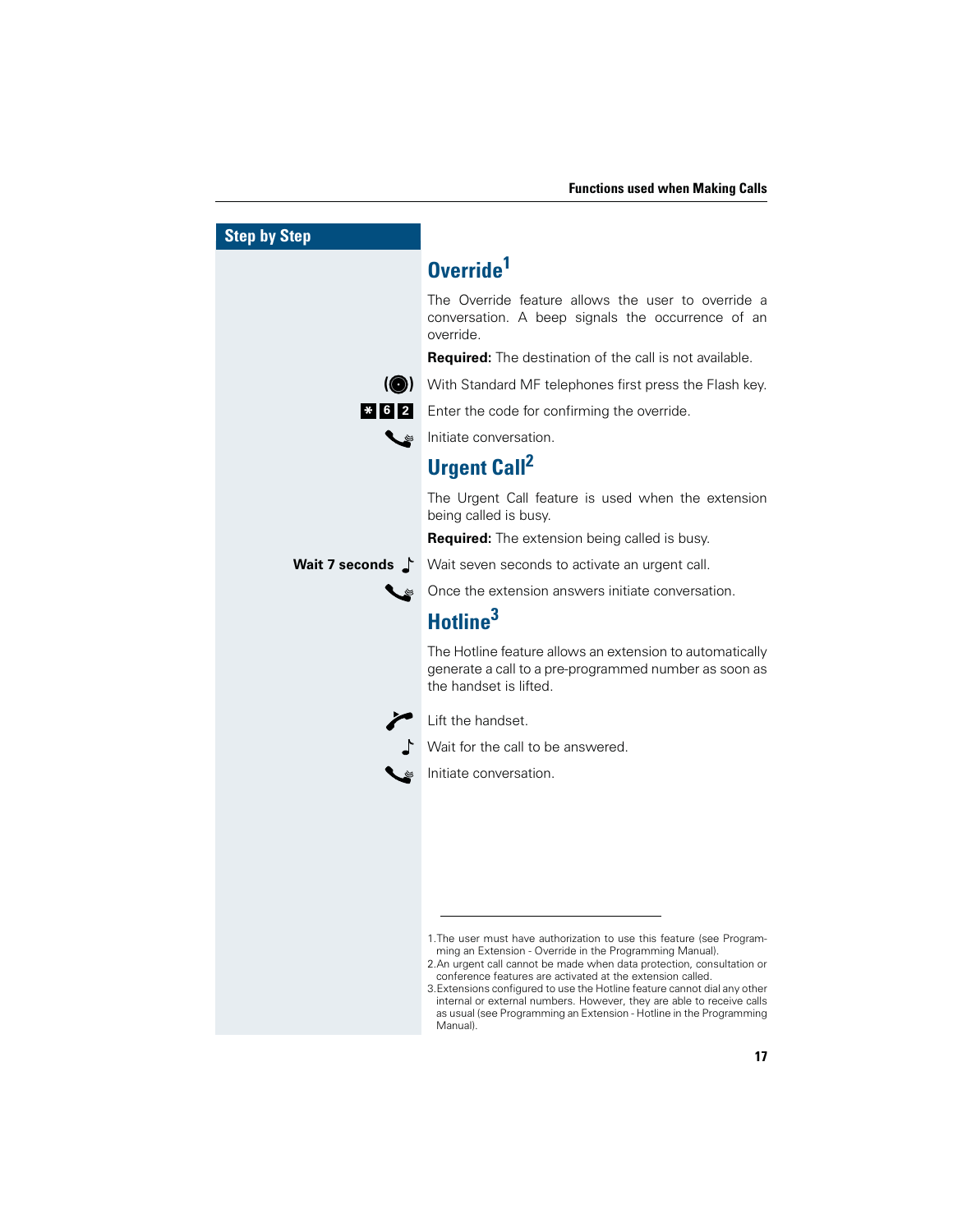| <b>Step by Step</b> |                                                                                                                                                                                                                                                                                                                                                                                                                   |
|---------------------|-------------------------------------------------------------------------------------------------------------------------------------------------------------------------------------------------------------------------------------------------------------------------------------------------------------------------------------------------------------------------------------------------------------------|
|                     | Warmline <sup>1</sup>                                                                                                                                                                                                                                                                                                                                                                                             |
|                     | The Warmline feature allows the extension to dial any<br>destination number once the phone is off-hook. It also<br>allows the system to generate an automatic call to a<br>pre-programmed number after a timeout of up to 9<br>seconds.                                                                                                                                                                           |
|                     | Lift the handset.                                                                                                                                                                                                                                                                                                                                                                                                 |
|                     | Enter the extension (e.g., 11/101) or dial the access<br>code for an external line (e.g., 0) then the number you<br>want to call.                                                                                                                                                                                                                                                                                 |
| or                  |                                                                                                                                                                                                                                                                                                                                                                                                                   |
| ╻                   | Wait for the system to automatically generate a call to<br>the pre-programmed number.                                                                                                                                                                                                                                                                                                                             |
|                     | Initiate conversation.                                                                                                                                                                                                                                                                                                                                                                                            |
|                     | <b>Attendant Console (AC)<sup>2</sup></b>                                                                                                                                                                                                                                                                                                                                                                         |
|                     | You can call an Attendant Console at any time to make<br>a call or for a consultation.                                                                                                                                                                                                                                                                                                                            |
|                     | Lift the handset.                                                                                                                                                                                                                                                                                                                                                                                                 |
| 9                   | Wait for the call to be answered.                                                                                                                                                                                                                                                                                                                                                                                 |
|                     | Initiate conversation.                                                                                                                                                                                                                                                                                                                                                                                            |
|                     |                                                                                                                                                                                                                                                                                                                                                                                                                   |
|                     |                                                                                                                                                                                                                                                                                                                                                                                                                   |
|                     |                                                                                                                                                                                                                                                                                                                                                                                                                   |
|                     |                                                                                                                                                                                                                                                                                                                                                                                                                   |
|                     |                                                                                                                                                                                                                                                                                                                                                                                                                   |
|                     |                                                                                                                                                                                                                                                                                                                                                                                                                   |
|                     |                                                                                                                                                                                                                                                                                                                                                                                                                   |
|                     | 1. Extensions configured to use the Warmline function are able to dial all<br>other internal or external numbers, as well as receive calls as usual<br>(see Programming an Extension - Warmline in the Programming Man-<br>ual).<br>2.If no terminal extension is programmed, calls can be routed to the<br>Overflow Extension (see Programming an Extension - Overflow Ex-<br>tension in the Programming Manual) |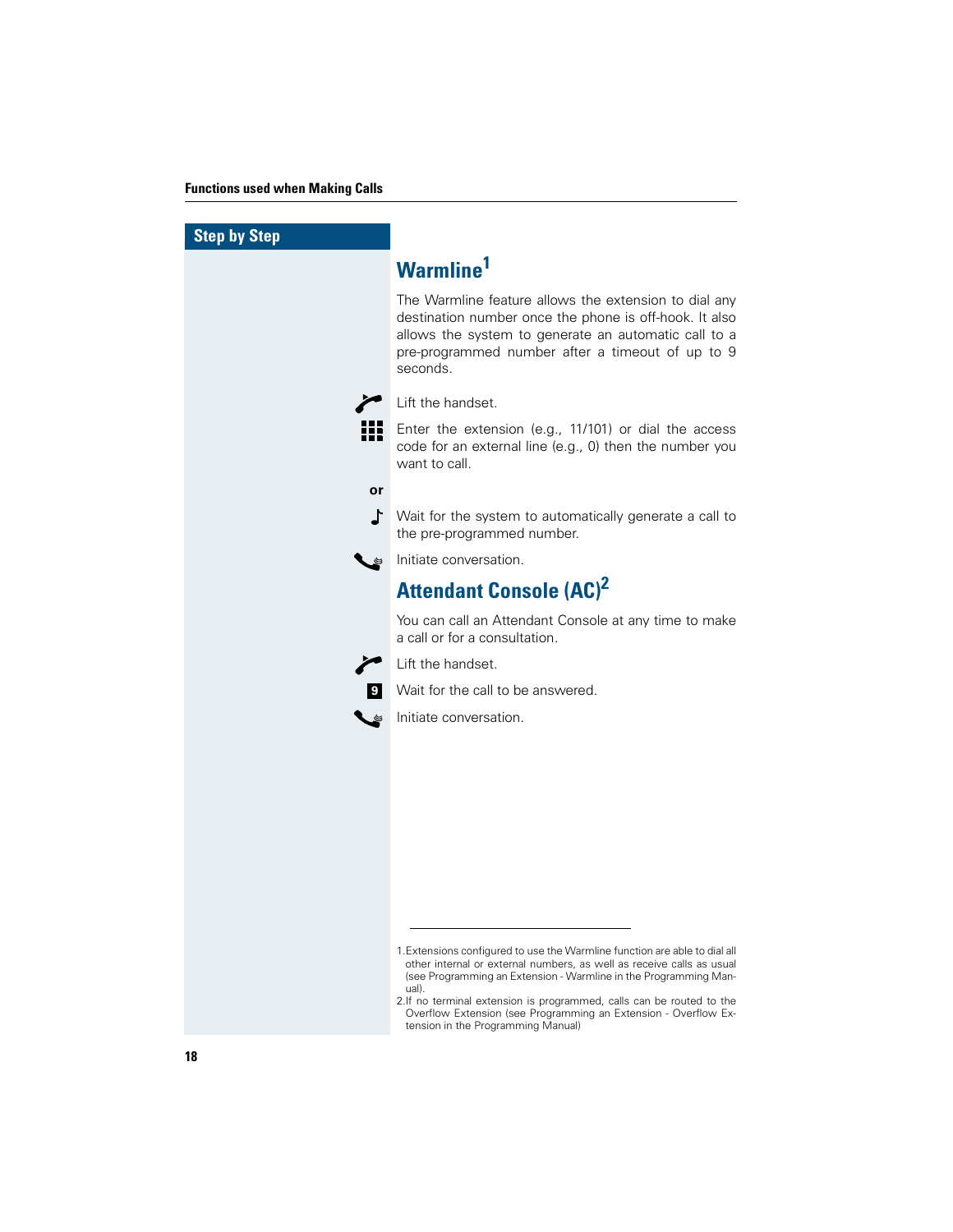

1.When the handset is replaced during a consultation, the first call is transferred to the extension that was consulted.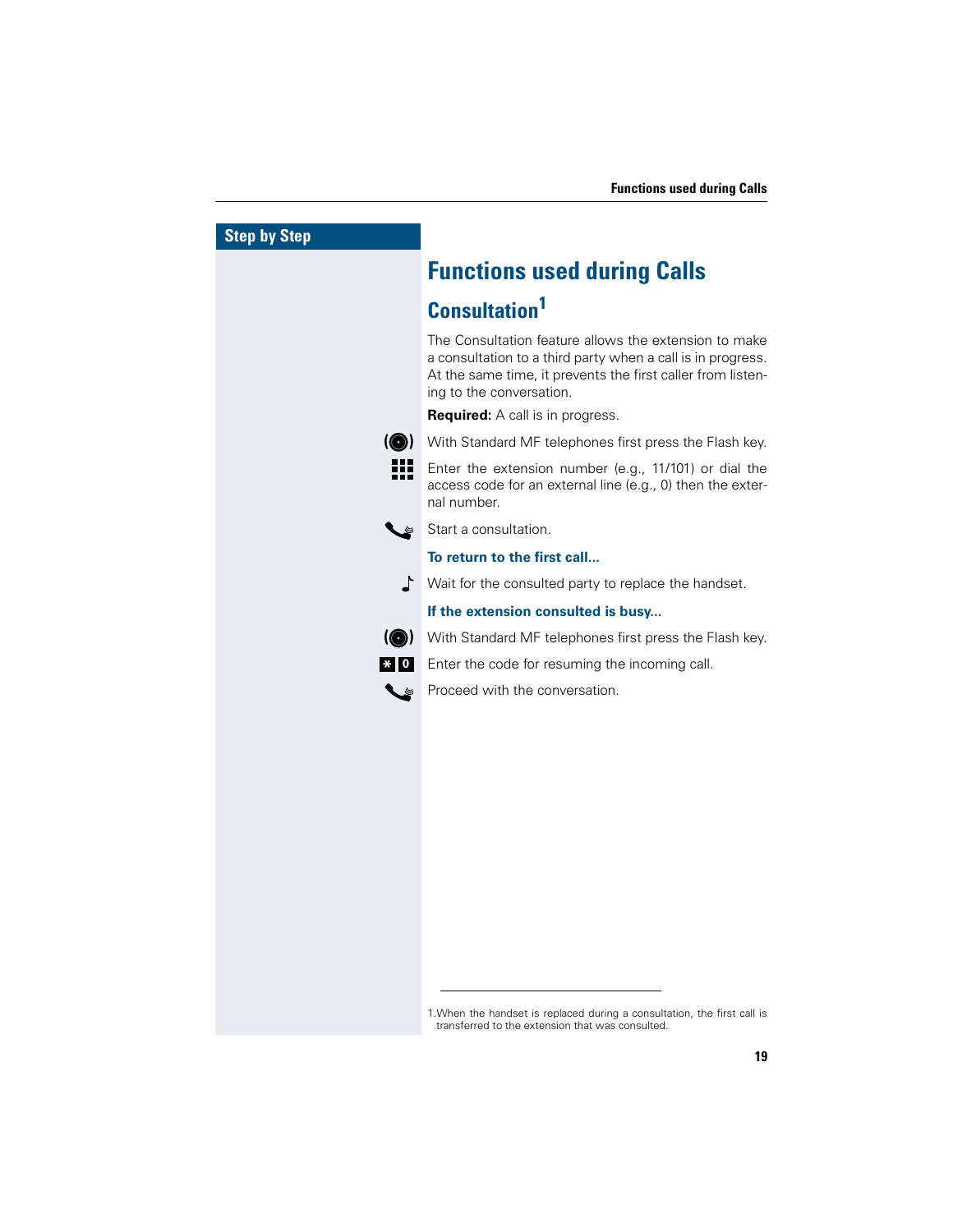#### **Functions used during Calls**

| <b>Step by Step</b> |                                                                                                               |
|---------------------|---------------------------------------------------------------------------------------------------------------|
|                     | Transfer <sup>1</sup>                                                                                         |
|                     | The Transfer feature allows the extension to reroute a<br>call to another extension.                          |
|                     | <b>Required:</b> A call is in progress.                                                                       |
| $\circledcirc$      | With Standard MF telephones first press the Flash key.                                                        |
|                     | Enter the extension number (e.g., 11/101).                                                                    |
| Optional $(\leq)$   | Let the caller know that there is a second call.                                                              |
| Ļ                   | Replace the handset.                                                                                          |
|                     | If the destination extension is busy                                                                          |
| $\circledcirc$      | With Standard MF telephones first press the Flash key.                                                        |
| $* 0 $              | Enter the code for resuming the incoming call.                                                                |
| ╰                   | Proceed with the conversation.                                                                                |
|                     | <b>Toggle</b>                                                                                                 |
|                     | The toggle feature allows switching conversations<br>between two calls.                                       |
|                     | <b>Required:</b> A consultation is in progress.                                                               |
| $\circledcirc$      | With Standard MF telephones first press the Flash key.                                                        |
| $\vert x \vert$ 2   | Enter the code for switching between two calls.                                                               |
| ◟◛                  | Proceed with the conversation.                                                                                |
|                     |                                                                                                               |
|                     |                                                                                                               |
|                     |                                                                                                               |
|                     |                                                                                                               |
|                     |                                                                                                               |
|                     |                                                                                                               |
|                     |                                                                                                               |
|                     |                                                                                                               |
|                     |                                                                                                               |
|                     |                                                                                                               |
|                     | 1. If a transfer's destination extension does not answer, the call is re-<br>turned to the calling extension. |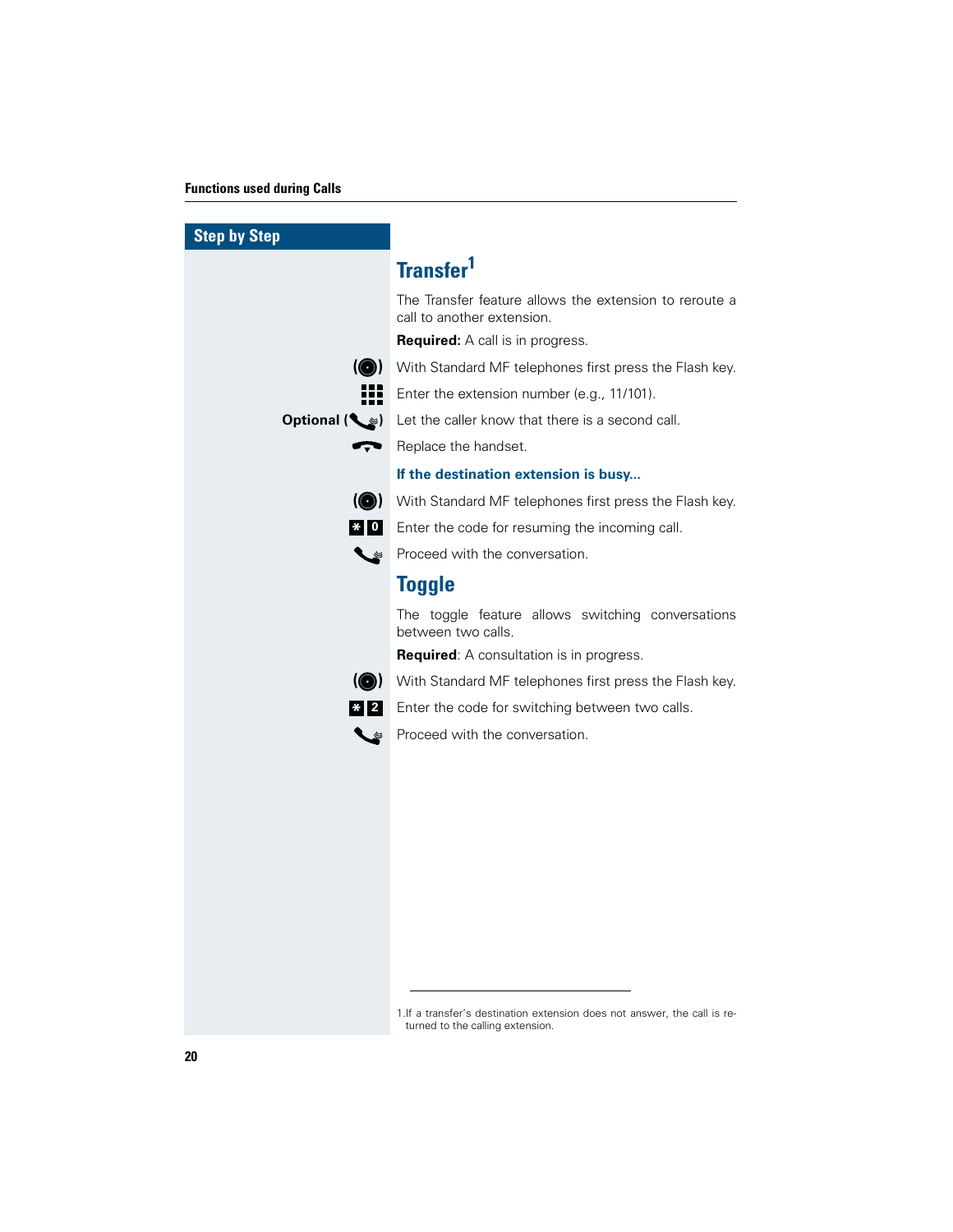## **Step by Step Conference** The Conference feature allows a third party to participate in a conversation when a call is in progress. **Required:** A call must be in progress. **(@)** With Standard MF telephones first press the Flash key. Enter the extension (e.g., 11/101) or dial the access code for an external line (e.g., 0) then the number to be included in the conference. Inform the person about the conference. **(@)** With Standard MF telephones first press the Flash key. Enter the code for initiating a three-way conference. **<sup>3</sup> \***Start the conference.  $\tilde{\mathcal{L}}$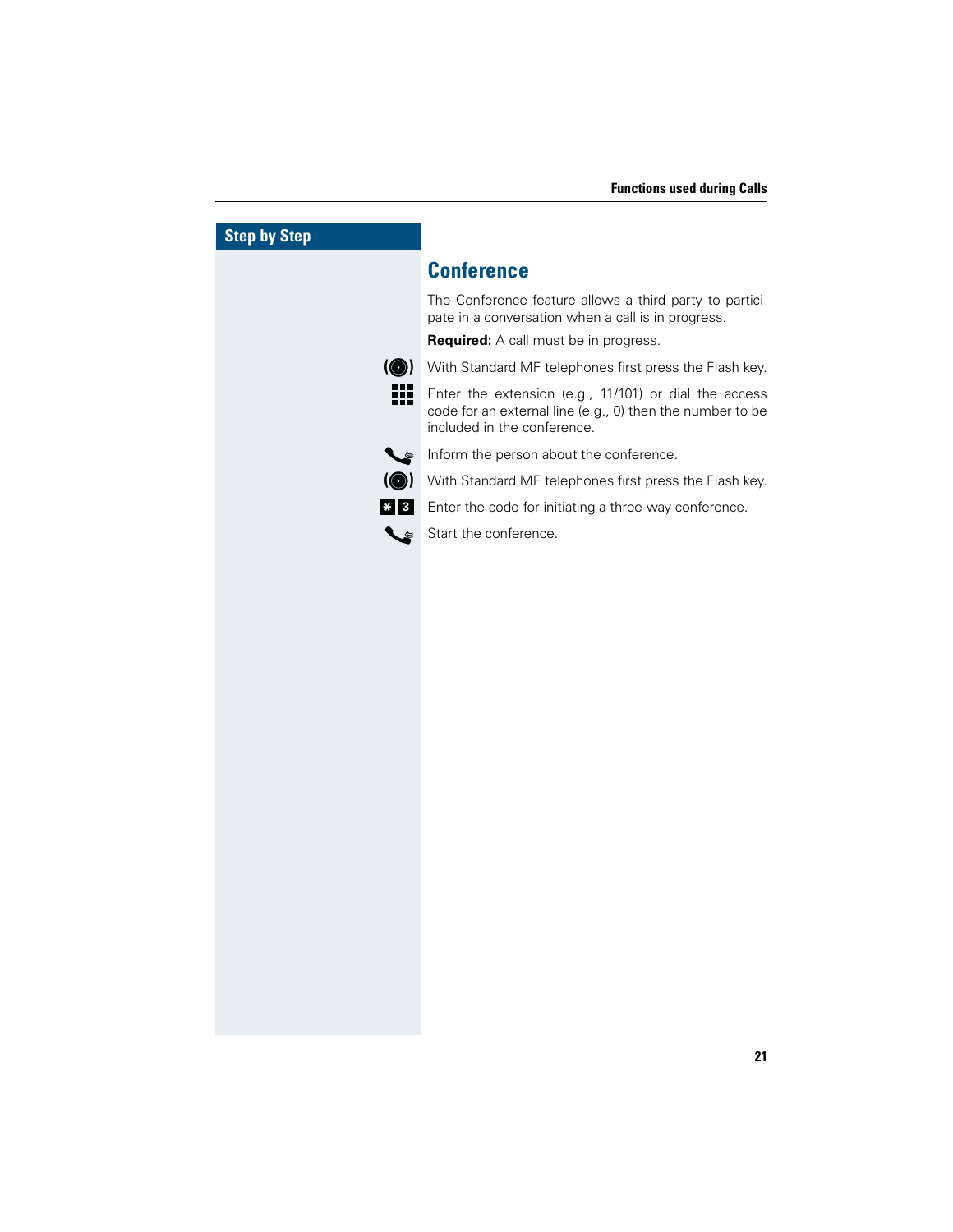#### **Functions used during Calls**

| <b>Step by Step</b> |                                                                                                                                                                                                                                                                  |
|---------------------|------------------------------------------------------------------------------------------------------------------------------------------------------------------------------------------------------------------------------------------------------------------|
|                     | Parking <sup>1</sup>                                                                                                                                                                                                                                             |
|                     | The Parking feature can place up to 10 internal or exter-<br>nal calls on hold and answer these at any extension.                                                                                                                                                |
|                     | <b>Required:</b> A call is in progress.                                                                                                                                                                                                                          |
|                     | (O) With Standard MF telephones first press the Flash key.                                                                                                                                                                                                       |
|                     | <b>* 5 6</b> Enter the code for parking.                                                                                                                                                                                                                         |
| 0  9                | Select the parking slot<br>(e.g., 0).                                                                                                                                                                                                                            |
|                     | Replace the handset.                                                                                                                                                                                                                                             |
|                     | Resuming a call.                                                                                                                                                                                                                                                 |
|                     | Lift the handset.                                                                                                                                                                                                                                                |
| #56.                | Enter the code for parking.                                                                                                                                                                                                                                      |
|                     | 0  9 Select the parking slot you want to answer (e.g., 0).                                                                                                                                                                                                       |
|                     | Initiate conversation.                                                                                                                                                                                                                                           |
|                     | <b>Suffix Dialing<sup>2</sup></b>                                                                                                                                                                                                                                |
|                     | Suffix Dialing allows the extension to send information<br>or commands (e.g., telebanking) during an call.                                                                                                                                                       |
|                     | <b>Required:</b> A call is in progress.                                                                                                                                                                                                                          |
| 7553                | Enter the code for suffix dialing.                                                                                                                                                                                                                               |
| 222                 | Enter the information requested by the answering<br>service.                                                                                                                                                                                                     |
|                     | When the consultation is completed, replace the<br>handset.                                                                                                                                                                                                      |
|                     |                                                                                                                                                                                                                                                                  |
|                     |                                                                                                                                                                                                                                                                  |
|                     |                                                                                                                                                                                                                                                                  |
|                     |                                                                                                                                                                                                                                                                  |
|                     |                                                                                                                                                                                                                                                                  |
|                     | 1. If there are no more parking slots available, you will hear three audible<br>tones. After three minutes, the "forgotten" call rings at the extension<br>where it was parked.<br>2. This feature differentiates the numbers entered from system com-<br>mands. |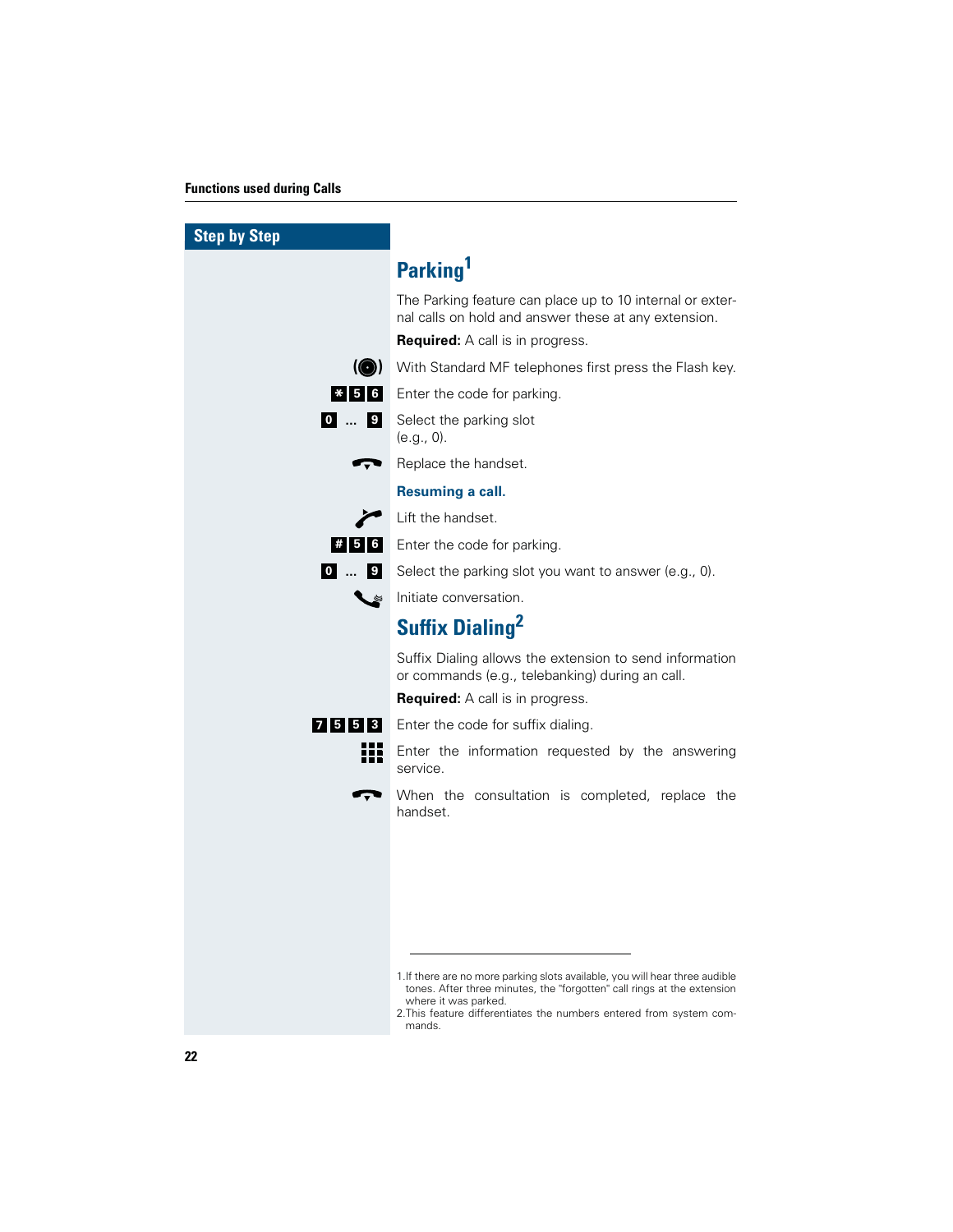| by Step                       |                                                                                                                                              |
|-------------------------------|----------------------------------------------------------------------------------------------------------------------------------------------|
|                               | <b>Flash on External Line</b>                                                                                                                |
|                               | The Flash on External Line feature allows the caller to<br>send a flash signal when making an external call (e.g.,<br>Master PABX commands). |
|                               | <b>Required:</b> An external call is in progress.                                                                                            |
| $\circledcirc$                | With Standard MF telephones first press the Flash key.                                                                                       |
| $\vert * \vert 5 \vert$<br>11 | Enter the code for sending a flash signal over the line.                                                                                     |
|                               | Proceed according to the instructions provided by the<br>accessed system.                                                                    |
|                               | <b>Resuming an Incoming Call</b>                                                                                                             |
|                               | The Resume feature allows going back and answering a<br>call that was transferred or waiting for a consultation<br>due to a busy line.       |
|                               | <b>Required:</b> A consultation or transfer was completed<br>and the destination is busy.                                                    |
| $\odot$                       | With Standard MF telephones first press the Flash key.                                                                                       |
| $* 0 $                        | Enter the code for resuming the incoming call.                                                                                               |
|                               | Proceed with the conversation.                                                                                                               |
|                               |                                                                                                                                              |
|                               |                                                                                                                                              |
|                               |                                                                                                                                              |
|                               |                                                                                                                                              |
|                               |                                                                                                                                              |
|                               |                                                                                                                                              |
|                               |                                                                                                                                              |
|                               |                                                                                                                                              |
|                               |                                                                                                                                              |
|                               |                                                                                                                                              |
|                               |                                                                                                                                              |
|                               |                                                                                                                                              |
|                               |                                                                                                                                              |

**Step**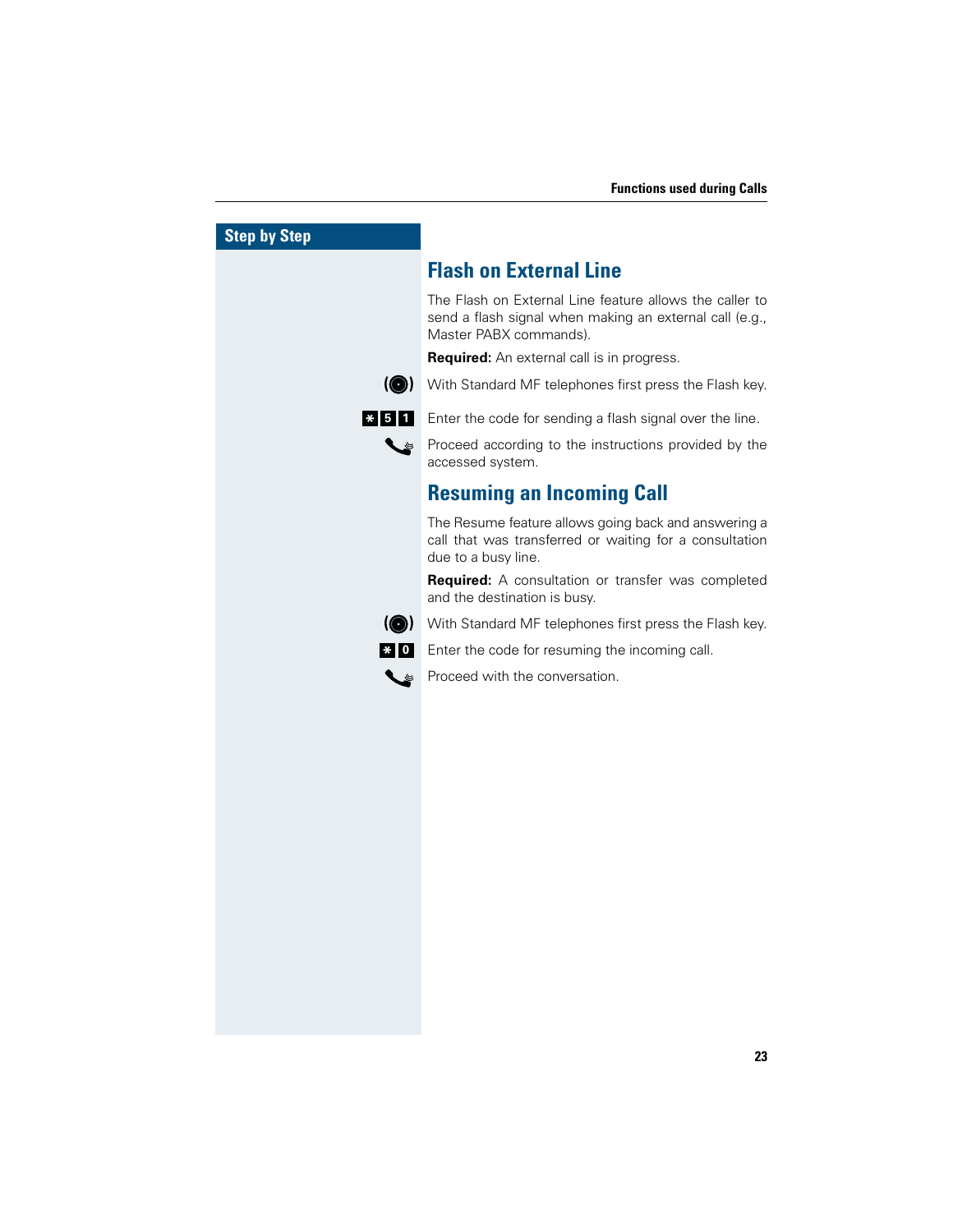| <b>Step by Step</b> |                                                                                                                                                                           |
|---------------------|---------------------------------------------------------------------------------------------------------------------------------------------------------------------------|
|                     | <b>Functions used when Receiving</b><br><b>Calls</b>                                                                                                                      |
|                     | <b>Answering Calls</b>                                                                                                                                                    |
|                     | <b>Regular Calls</b>                                                                                                                                                      |
|                     | To answer an incoming call at an extension simply lift<br>the handset.                                                                                                    |
|                     | Required: The telephone rings.                                                                                                                                            |
|                     | Lift the handset.                                                                                                                                                         |
|                     | Initiate conversation.                                                                                                                                                    |
|                     | <b>Second Call/Urgent Call<sup>1</sup></b>                                                                                                                                |
|                     | If there is an intermittent signal in the background when<br>a conversation is in progress, it means there is a second<br>or an urgent call being made to that extension. |
|                     | <b>Required:</b> A call is in progress.                                                                                                                                   |
| $\circledcirc$      | With Standard MF telephones first press the Flash key.                                                                                                                    |
| $* 5 5$             | Enter the code for answering a call.                                                                                                                                      |
| $\approx$           | Initiate conversation.                                                                                                                                                    |
| ╻                   | The first call is put on hold.                                                                                                                                            |
|                     | To switch between calls                                                                                                                                                   |
| $\odot$             | With Standard MF telephones first press the Flash key.                                                                                                                    |
| $*$   2             | Enter the code for switching between two calls.                                                                                                                           |
|                     | Proceed with the conversation.                                                                                                                                            |
|                     |                                                                                                                                                                           |
|                     |                                                                                                                                                                           |
|                     |                                                                                                                                                                           |
|                     |                                                                                                                                                                           |
|                     |                                                                                                                                                                           |
|                     | 1. If a call rings at an extension and is not answered while the local car-<br>rier is sending the ring signal, that call will be lost.                                   |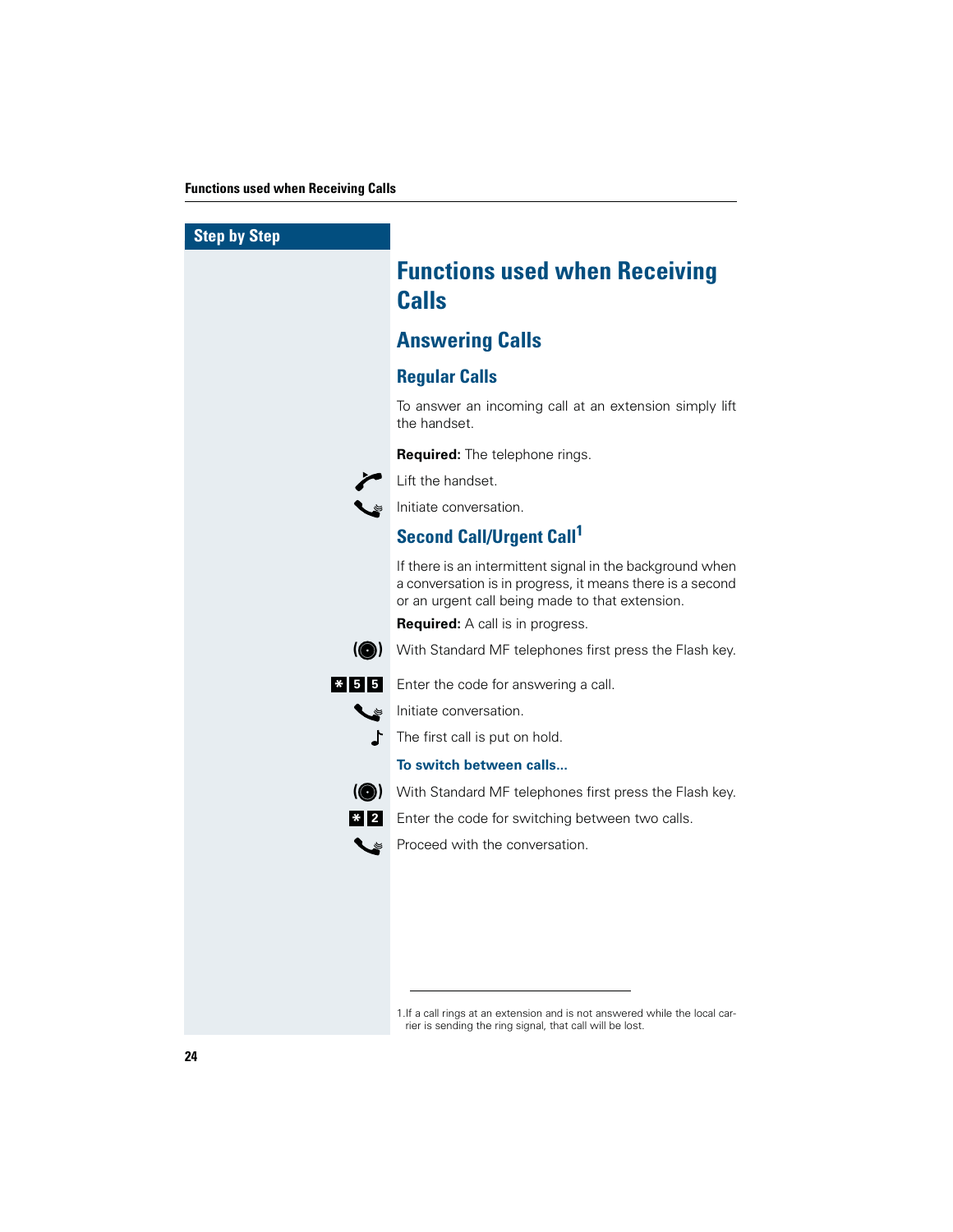| <b>Step by Step</b>   |                                                                                                                                                                              |
|-----------------------|------------------------------------------------------------------------------------------------------------------------------------------------------------------------------|
|                       | <b>Pickup</b>                                                                                                                                                                |
|                       | Group <sup>1</sup>                                                                                                                                                           |
|                       | The Group Pickup feature allows any group extension to<br>answer a call that rings at a different extension belong-<br>ing to the same group.                                |
|                       | <b>Required:</b> A group extension is ringing.                                                                                                                               |
|                       | Lift the handset.                                                                                                                                                            |
| $*$ 5<br>71           | Enter the code for picking up a group call.                                                                                                                                  |
|                       | Initiate conversation.                                                                                                                                                       |
|                       | <b>Individual</b>                                                                                                                                                            |
|                       | The Individual Pickup feature allows a system extension<br>to answer a call that rings in a different known extension<br>number.                                             |
|                       | <b>Required:</b> A known extension is ringing.                                                                                                                               |
|                       | Lift the handset.                                                                                                                                                            |
| $\overline{\bf *}$ 59 | Enter the code for Individual Pickup.                                                                                                                                        |
|                       | Enter the extension number (e.g., 11/101).                                                                                                                                   |
|                       | Initiate conversation.                                                                                                                                                       |
|                       |                                                                                                                                                                              |
|                       |                                                                                                                                                                              |
|                       |                                                                                                                                                                              |
|                       |                                                                                                                                                                              |
|                       |                                                                                                                                                                              |
|                       |                                                                                                                                                                              |
|                       |                                                                                                                                                                              |
|                       |                                                                                                                                                                              |
|                       |                                                                                                                                                                              |
|                       |                                                                                                                                                                              |
|                       | 1. An external call takes precedence over an internal call.<br>When the call is a recall, only the extension of the group that has ac-<br>tivated the feature can answer it. |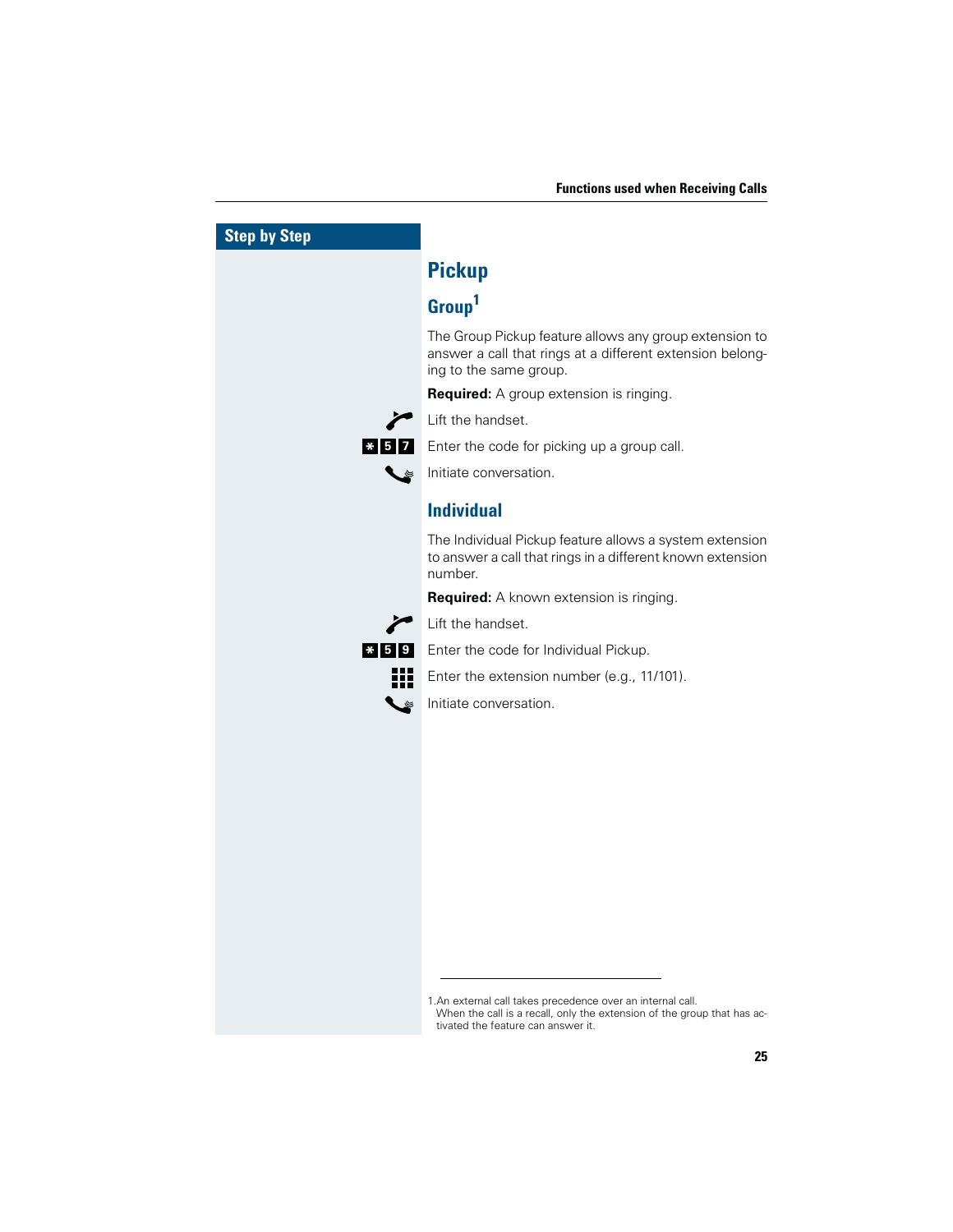| <b>Step by Step</b>                         |                                                                                                                              |
|---------------------------------------------|------------------------------------------------------------------------------------------------------------------------------|
|                                             | <b>Call Forwarding in an Analog Line</b>                                                                                     |
|                                             | <b>Internal</b>                                                                                                              |
|                                             | Internal Call Forwarding reroutes calls made to an<br>extension to another specified extension or to a Voice<br>Mail Server. |
|                                             | Lift the handset.                                                                                                            |
| $\vert$ $\star$ $\vert$ 1 $\vert$ 1 $\vert$ | Enter the code for Call Forwarding.                                                                                          |
| m                                           | Enter the number for the                                                                                                     |
|                                             | 1. Extension you want to call (e.g., 11/101).                                                                                |
|                                             | 2. Voice Mail Subscriber Group (e.g., 780).                                                                                  |
| ▼                                           | Replace the handset.                                                                                                         |
|                                             | <b>External</b>                                                                                                              |
|                                             | The external Call Forwarding feature allows calls made<br>to a specific extension to be forwarded to an external<br>number.  |
|                                             | Lift the handset.                                                                                                            |
| $ \cdot $ 1   1                             | Enter the code for external Call Forwarding.                                                                                 |
| ₩                                           | Enter an access code for an external line (e.g., 0) then<br>the number you want to call.                                     |
| ∫⊾                                          | Wait for a confirmation tone.                                                                                                |
| Ģ                                           | Replace the handset.                                                                                                         |
|                                             |                                                                                                                              |
|                                             |                                                                                                                              |
|                                             |                                                                                                                              |
|                                             |                                                                                                                              |
|                                             |                                                                                                                              |
|                                             |                                                                                                                              |
|                                             |                                                                                                                              |
|                                             |                                                                                                                              |
|                                             |                                                                                                                              |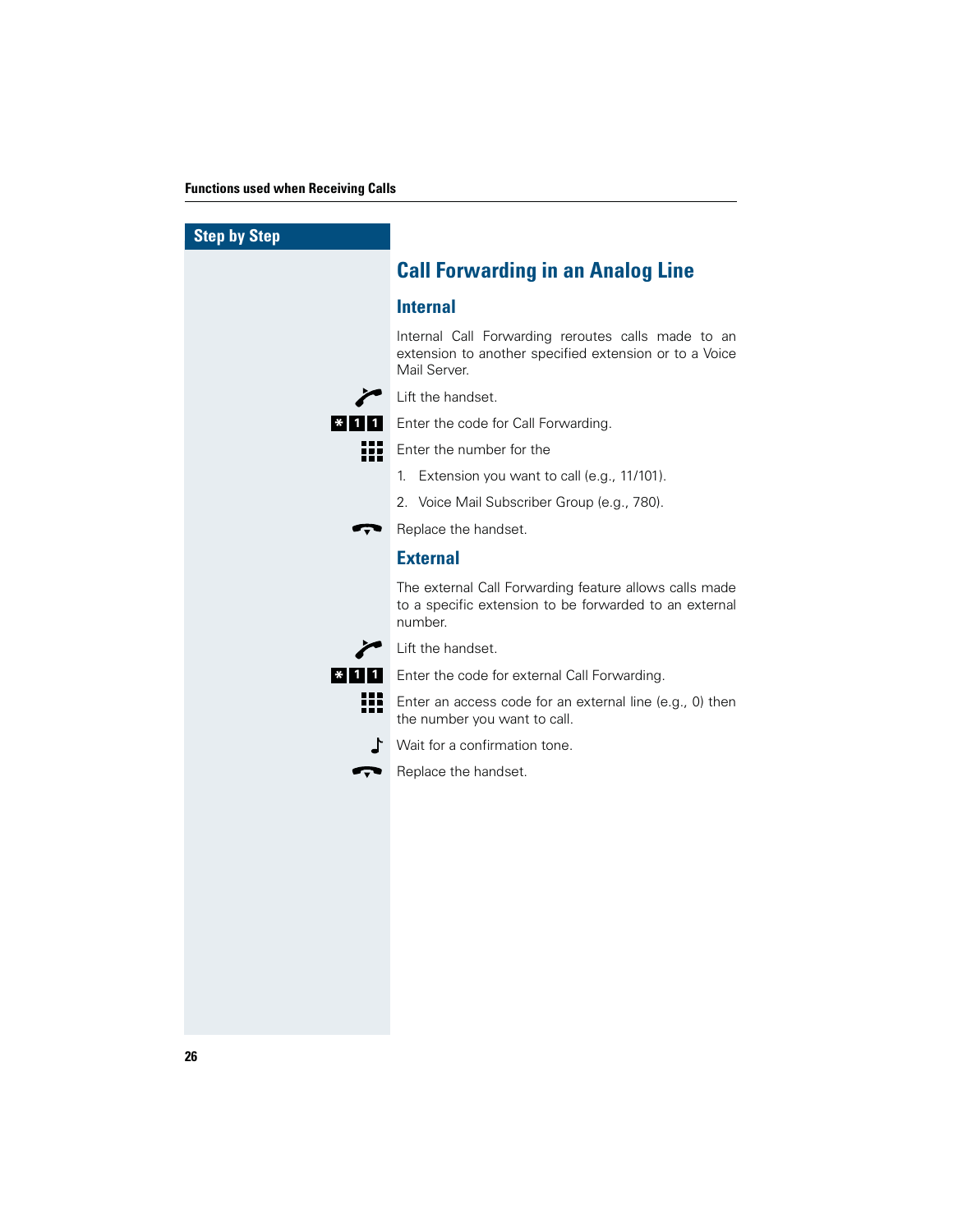| <b>Step by Step</b> |                                                                                                                                                                                                  |
|---------------------|--------------------------------------------------------------------------------------------------------------------------------------------------------------------------------------------------|
|                     | <b>When There Is No Answer1</b>                                                                                                                                                                  |
|                     | The Call Forwarding - No Answer feature allows rerout-<br>ing a call made to a specific extension to another exten-<br>sion or to a Voice Mail Subscriber Group, after a speci-<br>fied timeout. |
|                     | Lift the handset.                                                                                                                                                                                |
| $* 1 4 $            | Enter the code for Call Forwarding.                                                                                                                                                              |
| Ħ                   | Enter the number for the                                                                                                                                                                         |
|                     | Extension you want to call (e.g., 11/101).<br>$1_{\cdot}$                                                                                                                                        |
|                     | 2. Voice Mail Subscriber Group (e.g., 780).                                                                                                                                                      |
|                     | Replace the handset.                                                                                                                                                                             |
|                     |                                                                                                                                                                                                  |
|                     |                                                                                                                                                                                                  |
|                     |                                                                                                                                                                                                  |
|                     |                                                                                                                                                                                                  |
|                     |                                                                                                                                                                                                  |
|                     |                                                                                                                                                                                                  |
|                     |                                                                                                                                                                                                  |
|                     |                                                                                                                                                                                                  |
|                     |                                                                                                                                                                                                  |
|                     |                                                                                                                                                                                                  |
|                     |                                                                                                                                                                                                  |
|                     |                                                                                                                                                                                                  |
|                     |                                                                                                                                                                                                  |
|                     |                                                                                                                                                                                                  |
|                     |                                                                                                                                                                                                  |
|                     |                                                                                                                                                                                                  |
|                     |                                                                                                                                                                                                  |
|                     | 1. The call rings at the destination extension until the preset timeout ex-<br>pires (see Programming an Extension - Call Forwarding - No Answer<br>With a Timeout in the Programming Manual)    |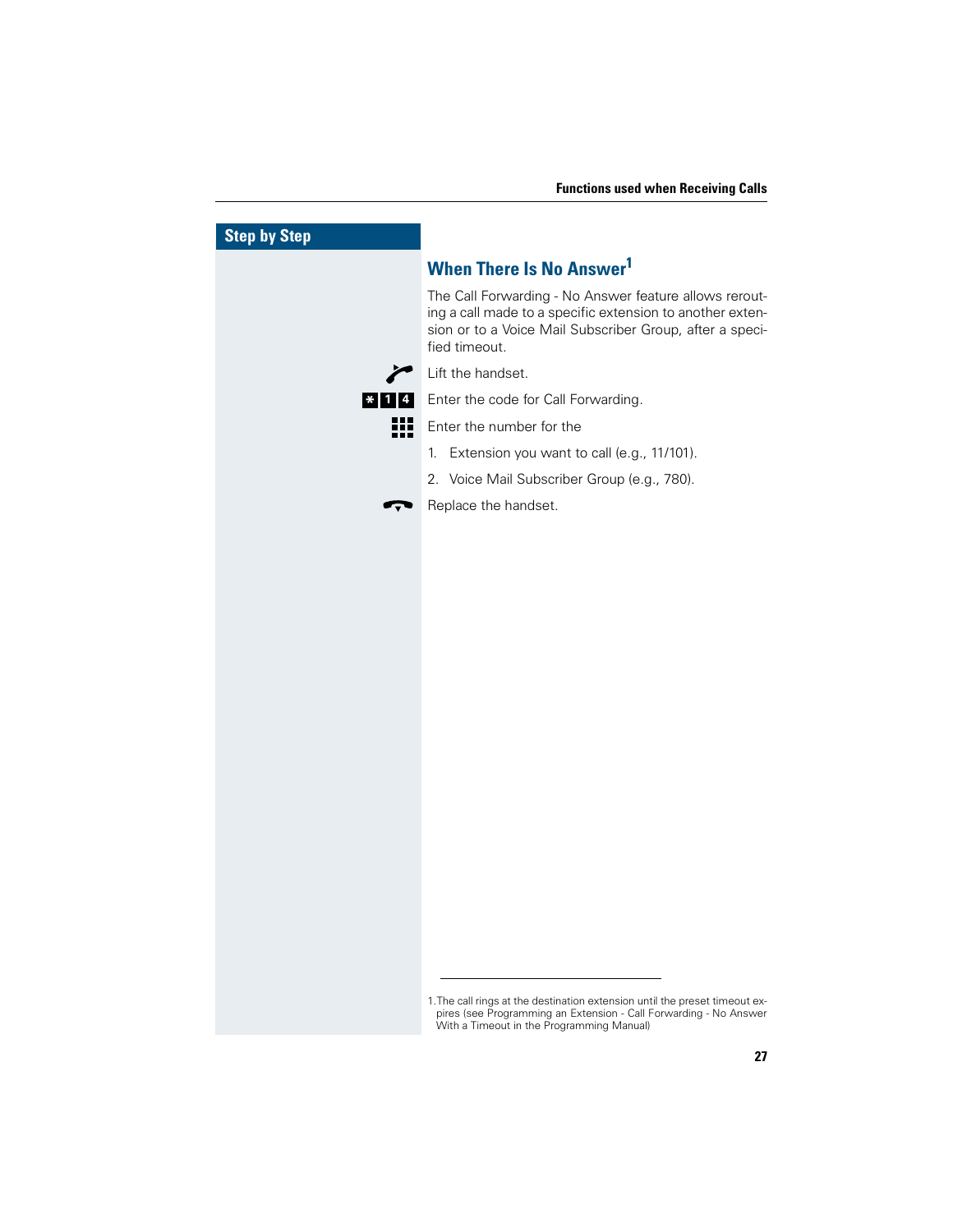| <b>Step by Step</b> |                                                                                                                              |
|---------------------|------------------------------------------------------------------------------------------------------------------------------|
|                     | For Fax/DID Option Module <sup>1</sup>                                                                                       |
|                     | When a Fax/DID module is installed, calls can be rerout-<br>ed to be answered automatically, as configured by the<br>module. |
|                     | Lift the handset.                                                                                                            |
|                     | Enter the type of Call Forwarding wanted                                                                                     |
|                     | <b>*</b> 1 1 - Immediate Call Forwarding<br>1.                                                                               |
|                     | * 1 4 - Call Forwarding - No Answer<br>2.                                                                                    |
| ₩                   | Enter the Call Forwarding destination number.<br>For the HiPath 1120/1130/1150:                                              |
|                     | $6$ 1 - Fax<br>1.                                                                                                            |
|                     | 6 2 - Attendant (direct dialing to an extension)<br>2.                                                                       |
|                     | $63 - Fax/DID$<br>3.                                                                                                         |
|                     | For the HiPath 1190:                                                                                                         |
|                     | $2$ 6 1 - Fax<br>$\mathbf{1}$                                                                                                |
|                     | 2. 2 6 2 - Attendant (direct dialing to an extension)                                                                        |
|                     | 3. <b>2 6 3</b> - Fax/DID                                                                                                    |
|                     | Replace the handset.                                                                                                         |
|                     | <b>Deactivating an Internal or External Call For-</b><br>warding                                                             |
|                     | This feature allows an extension to resume answering<br>incoming calls.                                                      |
|                     | Lift the handset.                                                                                                            |
| <b>#111</b>         | Enter the code for deactivating Call Forwarding.                                                                             |
|                     | Wait for a confirmation tone.                                                                                                |
|                     | Replace the handset.                                                                                                         |
|                     |                                                                                                                              |
|                     |                                                                                                                              |
|                     |                                                                                                                              |
|                     | 1. For more information about the Fax/DID module, see Fax/DID Module                                                         |

in the Programming Manual.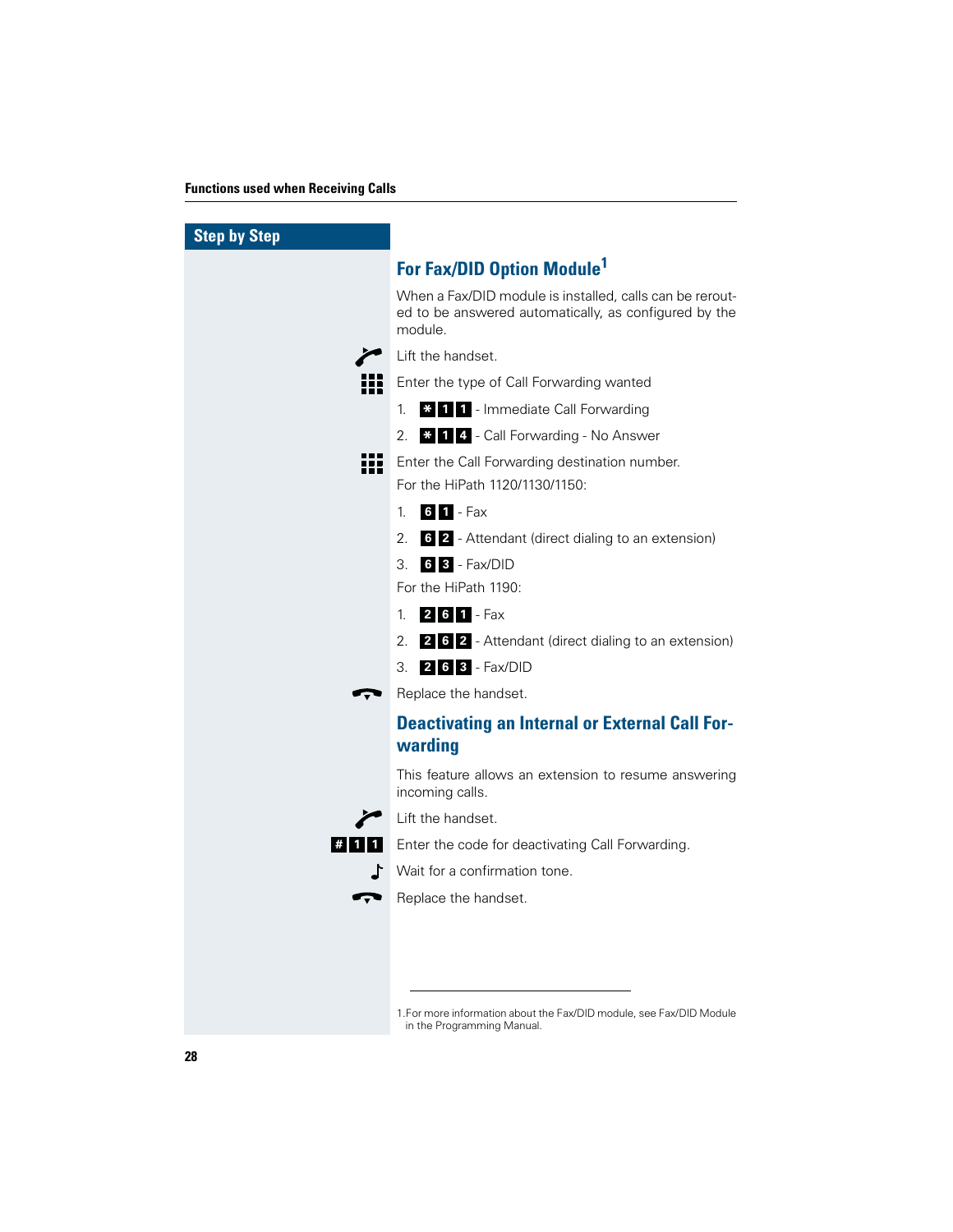| <b>Step by Step</b> |                                                                                                                                                                                                                                                                                     |
|---------------------|-------------------------------------------------------------------------------------------------------------------------------------------------------------------------------------------------------------------------------------------------------------------------------------|
|                     | <b>Deactivating Call Forwarding - No</b><br><b>Answer</b>                                                                                                                                                                                                                           |
|                     | When calls are not answered after a specified time they<br>will no longer be forwarded to another extension or<br>voice mail server.                                                                                                                                                |
|                     | Lift the handset.                                                                                                                                                                                                                                                                   |
| $#$  1              | Enter the code for deactivating Call Forwarding.                                                                                                                                                                                                                                    |
|                     | Wait for a confirmation tone.                                                                                                                                                                                                                                                       |
|                     | Replace the handset.                                                                                                                                                                                                                                                                |
|                     | <b>Do Not Disturb<sup>1</sup></b>                                                                                                                                                                                                                                                   |
|                     | The Do Not Disturb feature prevents internal calls from<br>being directed to an extension while allowing it to<br>continue making and receiving external calls. When the<br>handset is lifted there is a distinctive dial tone to remind<br>the user that the feature is activated. |
|                     | <b>To activate</b>                                                                                                                                                                                                                                                                  |
|                     | Lift the handset.                                                                                                                                                                                                                                                                   |
| $* 9 7$             | Enter the code for activating Do Not Disturb.                                                                                                                                                                                                                                       |
|                     | $\Gamma$ Wait for a confirmation tone.                                                                                                                                                                                                                                              |
| $\mathbf{r}$        | Replace the handset.                                                                                                                                                                                                                                                                |
|                     | <b>To deactivate</b>                                                                                                                                                                                                                                                                |
|                     | Lift the handset.                                                                                                                                                                                                                                                                   |
| #97                 | Enter the code for deactivating Do Not Disturb.                                                                                                                                                                                                                                     |
| L.                  | Wait for a confirmation tone.                                                                                                                                                                                                                                                       |
|                     | Replace the handset.                                                                                                                                                                                                                                                                |
|                     |                                                                                                                                                                                                                                                                                     |
|                     |                                                                                                                                                                                                                                                                                     |
|                     |                                                                                                                                                                                                                                                                                     |
|                     | 1. The extension enabled with the Do Not Disturb feature is not warned<br>about an urgent incoming call or a recall request. Moreover, it cannot<br>be used as a destination for Call Forwarding. The Attendant Console<br>or Overflow Extension cannot activate this feature.      |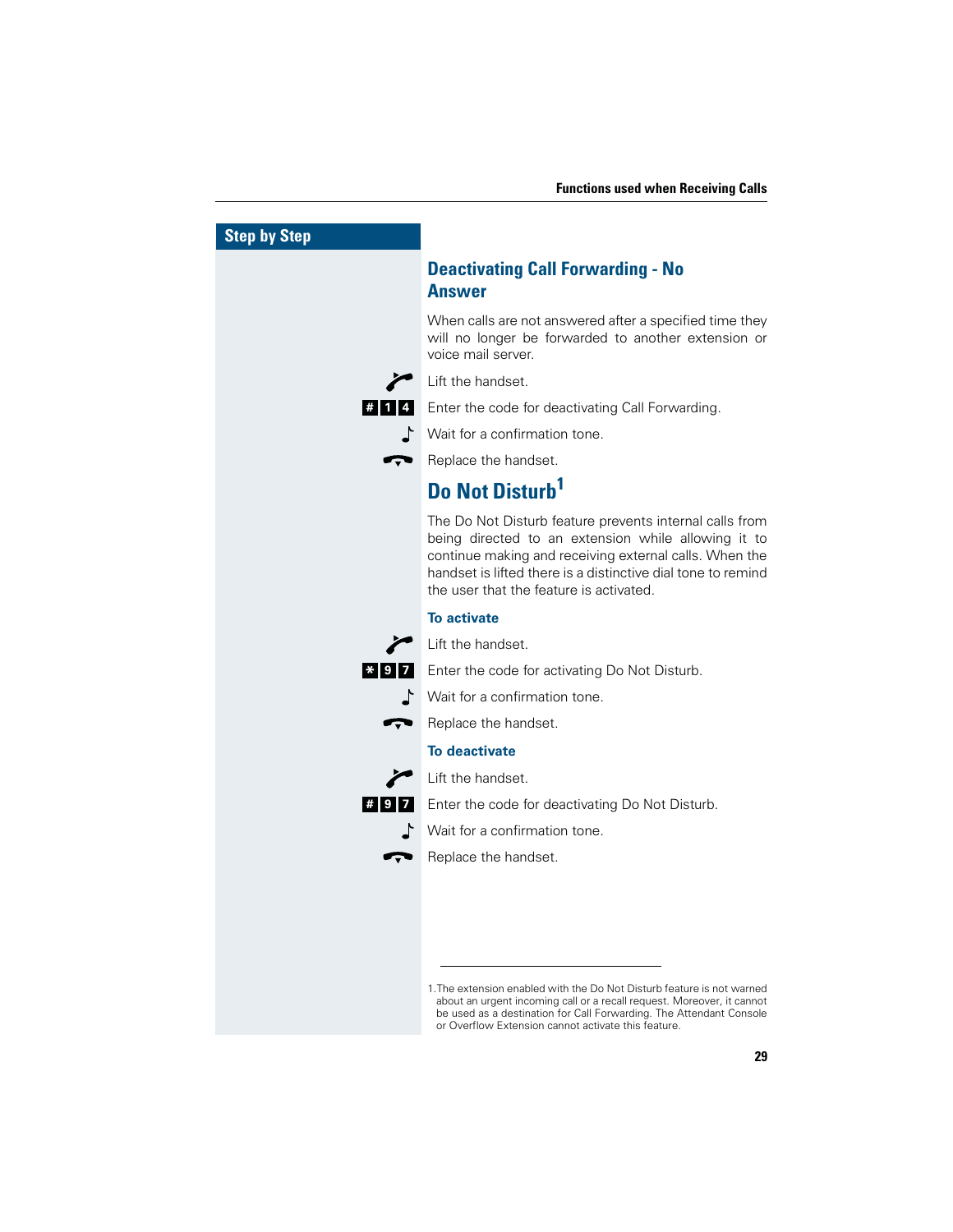| <b>Step by Step</b> |                                                                                                                                               |
|---------------------|-----------------------------------------------------------------------------------------------------------------------------------------------|
|                     | <b>Attendant for External Line</b>                                                                                                            |
|                     | The Attendant for External Line feature allows an exten-<br>sion to answer one or more lines external to the<br>HiPath 1120/1130/1150 system. |
|                     | <b>To activate</b>                                                                                                                            |
|                     | Lift the handset.                                                                                                                             |
| $* 4 9 5$           | Enter the code to activate answering for an external<br>line.                                                                                 |
|                     | Enter the number of the external line (e.g., 0, 851).                                                                                         |
| Ţ                   | Replace the handset.                                                                                                                          |
|                     | <b>To deactivate</b>                                                                                                                          |
|                     | Lift the handset.                                                                                                                             |
| #495                | Enter the code for deactivating answering of external<br>lines.                                                                               |
|                     | Enter the number of the external line (e.g., 0, 851).                                                                                         |
| Ģ                   | Replace the handset.                                                                                                                          |
|                     | <b>UCD Group Login and Logout</b>                                                                                                             |
|                     | The UCD group login and logout feature allows a UCD<br>group extension to enter or exit the group at any time.                                |
|                     | <b>Joining the Group</b>                                                                                                                      |
|                     | Lift the handset.                                                                                                                             |
| $* 8 5$             | Enter the code to make the extension part of the UCD<br>group.                                                                                |
|                     | Replace the handset.                                                                                                                          |
|                     | <b>Leaving the Group</b>                                                                                                                      |
|                     | Lift the handset.                                                                                                                             |
| #85                 | Enter the code to take the extension out of the UCD<br>group.                                                                                 |
|                     | Replace the handset.                                                                                                                          |
|                     |                                                                                                                                               |
|                     |                                                                                                                                               |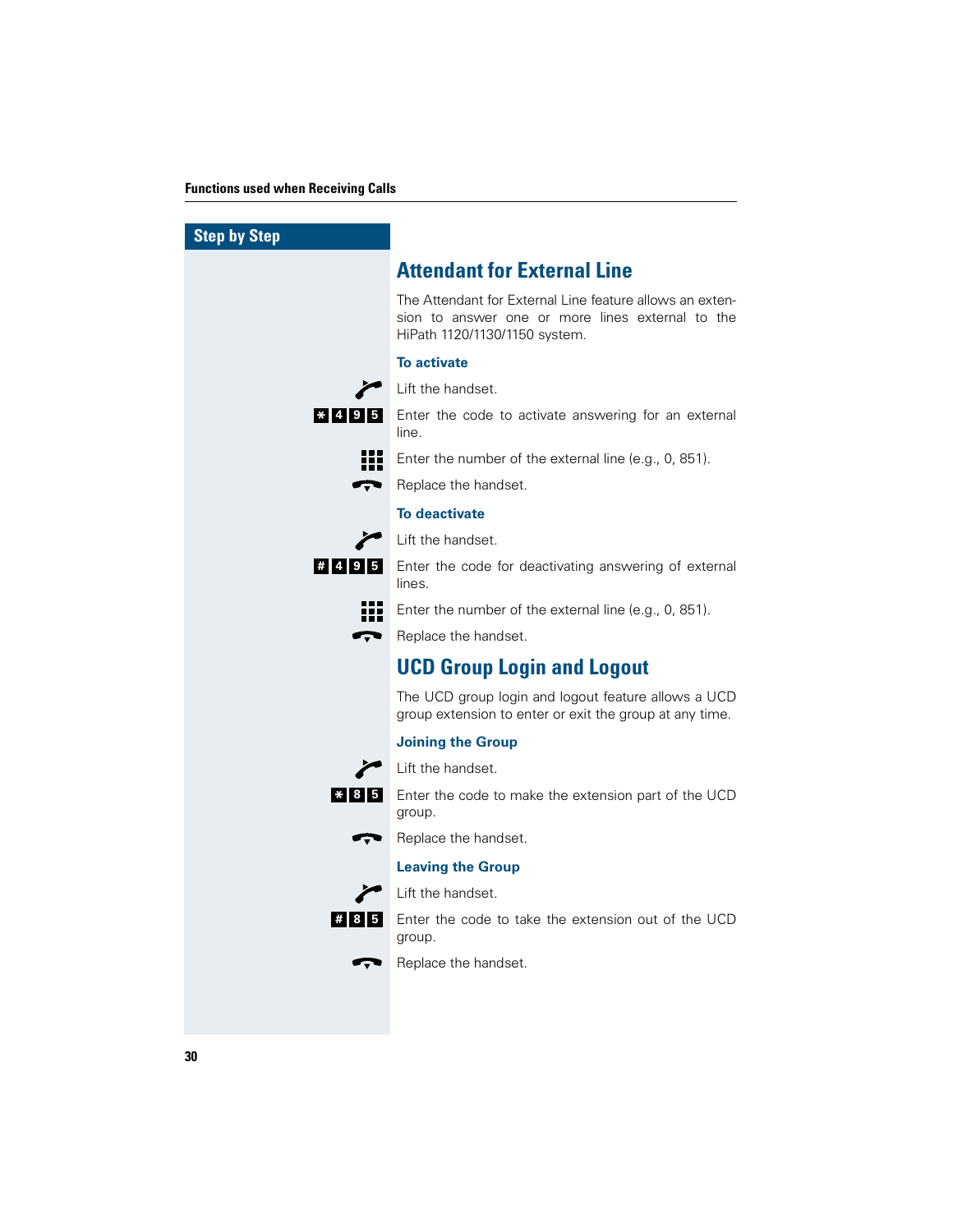## **Voice Mail<sup>1</sup>**

Voice Mail is an information tool designed to facilitate communications within and outside of organizations. It is similar to electronic mailing, faxing, etc. The characteristic feature of Voice Mail is that communications are carried out by means of voice. More specifically, the main advantage of Voice Mail is that it allows the user to be accessible at any time, answering and receiving calls while maintaining other personal and direct communications.

User can retrieve messages:

- From their own telephones
- Using an external or an internal telephone.

#### **Message Waiting Indicator (MWI)<sup>2</sup>**

The Message Waiting Indicator (MWI) is used in the HiPath 1100 to help manage voice mail. With this feature new messages in a mail box (internal or external) are indicated by a tone or signal.

A Message Waiting Indicator can be configured in the following ways:

- Programming up to two keys in system telephones (for internal and external MWIs)
- Programming LEDs with icons on standard telephones that have a display and are enabled for Caller ID (CLIP-FSK)
- Programming a distinctive audible tone on standard telephones (without CLIP)

<sup>1.</sup>This feature is only available when the HiPath 1100 is connected to a Voice Mail Server. This can be an organization's own internal server or it can be part of the services provided by a local carrier. Voice Mail Servers provide a wide range of features. We recommend reading the Instruction Manual to familiarize yourself with the services provided and how to use them correctly.

<sup>2.</sup>When using an internal Voice Mail Server, extensions must be programmed in the Subscriber Group to which Voice Mail was assigned (see Programming an Extension - UCD Subscriber Group in the Programming Manual).

When using an external Voice Mail Server (contracted with a local carrier), the extensions assigned to voice mail must be programmed and the service must be enabled in the external MWI Group (see Programming an Extension - External MWI Group in the Programming Manual).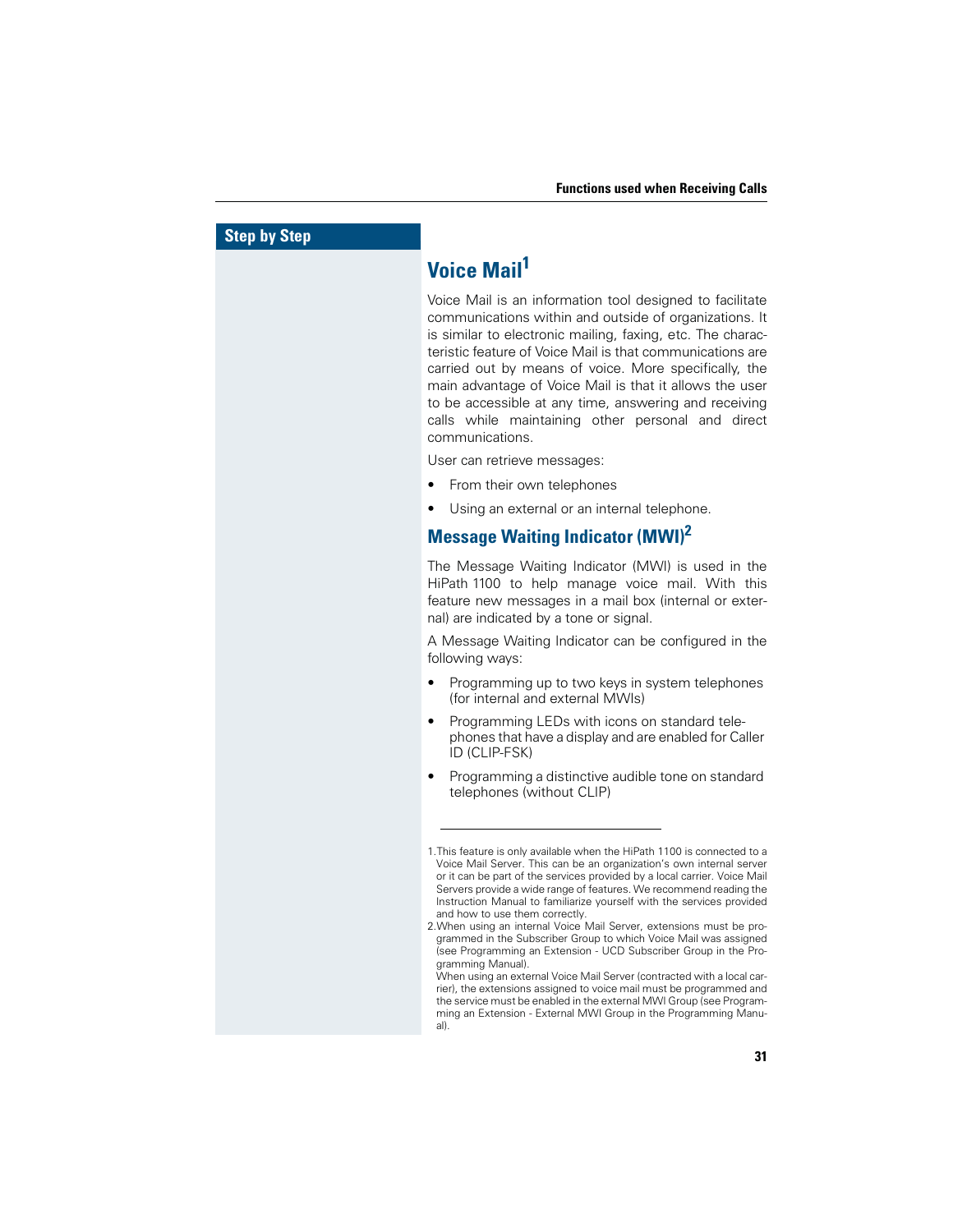| <b>Step by Step</b>        |                                                                                                                                                                        |
|----------------------------|------------------------------------------------------------------------------------------------------------------------------------------------------------------------|
|                            | The visual indicator or audible tone is activated when a<br>message is received in the mailbox and deactivated<br>after the user listens to the last message recorded. |
|                            | <b>For System Telephones</b>                                                                                                                                           |
|                            | When there is a message in the user's mailbox, the<br>appropriate key will light up as an indication.                                                                  |
|                            | <b>Programming a Key for Internal MWI</b>                                                                                                                              |
|                            | A programmable telephone key is assigned as an indica-<br>tor for a new message in the mailbox by using an inter-<br>nal Voice Mail Server.                            |
| $\sim$ or $\bullet$        | Lift the handset or press the SPEAKER key.                                                                                                                             |
| $*$ 9 1                    | Enter the code for programming a key.                                                                                                                                  |
|                            | Select a programmable key.                                                                                                                                             |
| <b>##04</b>                | Enter the code for the internal MWI.                                                                                                                                   |
| $\rightarrow$ or $\bullet$ | Replace the handset or press the SPEAKER key                                                                                                                           |
|                            | Programming a key for an external MWI <sup>1</sup>                                                                                                                     |
|                            | A programmable telephone key is assigned as an indica-<br>tor for a new message in the mailbox by using an exter-<br>nal Voice Mail Server.                            |
| $\sim$ or $\bullet$        | Lift the handset or press the SPEAKER key.                                                                                                                             |
| $* 9$<br>O I               | Enter the code for programming a key.                                                                                                                                  |
|                            | Select a programmable key.                                                                                                                                             |
| ##02                       | Enter the code for the external MWI.                                                                                                                                   |
| $\rightarrow$ or $\bullet$ | Replace the handset or press the SPEAKER key                                                                                                                           |
|                            |                                                                                                                                                                        |
|                            |                                                                                                                                                                        |
|                            |                                                                                                                                                                        |
|                            |                                                                                                                                                                        |
|                            |                                                                                                                                                                        |
|                            |                                                                                                                                                                        |
|                            |                                                                                                                                                                        |
|                            | 1. When this key is pressed, the message "EXTERNAL MWI" will appear<br>on the system telephone display.                                                                |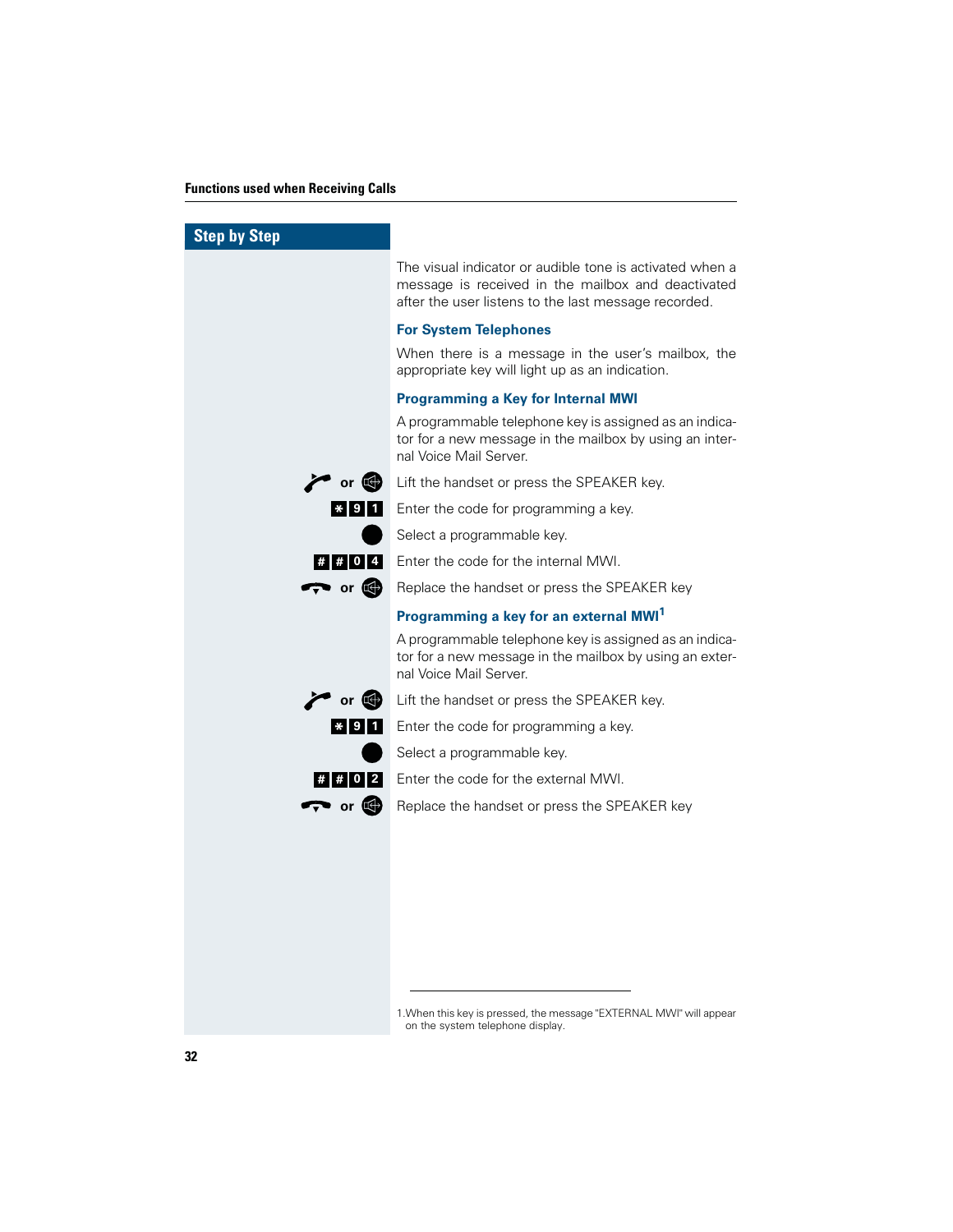#### **For Standard Telephones1**

When there is a message in the user's mailbox, a distinctive tone is heard on the line.

#### **Activating an Internal MWI**

When a Subscriber Group is programmed as an interface for Voice Mail, it becomes a Voice Mail Subscriber Group that can be enabled for signaling the moment a new message is waiting (see Programming an Extension - Voice Mail Interface in the Programming Manual).

#### **Activating an External MWI**

Once an external MWI Group is programmed and enabled as a Voice Mail interface, the Message Waiting Indicator is activated (see Programming an Extension - External MWI Group and Enabling an External MWI Group in the Programming Manual).

#### **Accessing your Mailbox**

To access your mailbox call the direct access number (Voice Mail Subscriber Group) and follow the Voice Mail system prompts.

You can also do the following:

- Record/Change a greeting announcement that callers will hear when they access your mailbox.
- Listen to the messages left in your mailbox by callers.
- **or** G Lift the handset or press the SPEAKER key.<br> **or** O On system telephones press the MWI key

On system telephones press the MWI key

#### **or**

- ₩ Enter the direct access code (Voice Mail Subscriber Group) for the Voice Mail system (e.g., 780).
	- ſ. Wait for an answer from the Voice Mail system.

Proceed with what you want to do by following the instructions given by the Voice Mail Server.

1.Standard Telephones that have the CLIP FSK feature available indicate the presence of MWI service by an icon on the display or some other type of indication.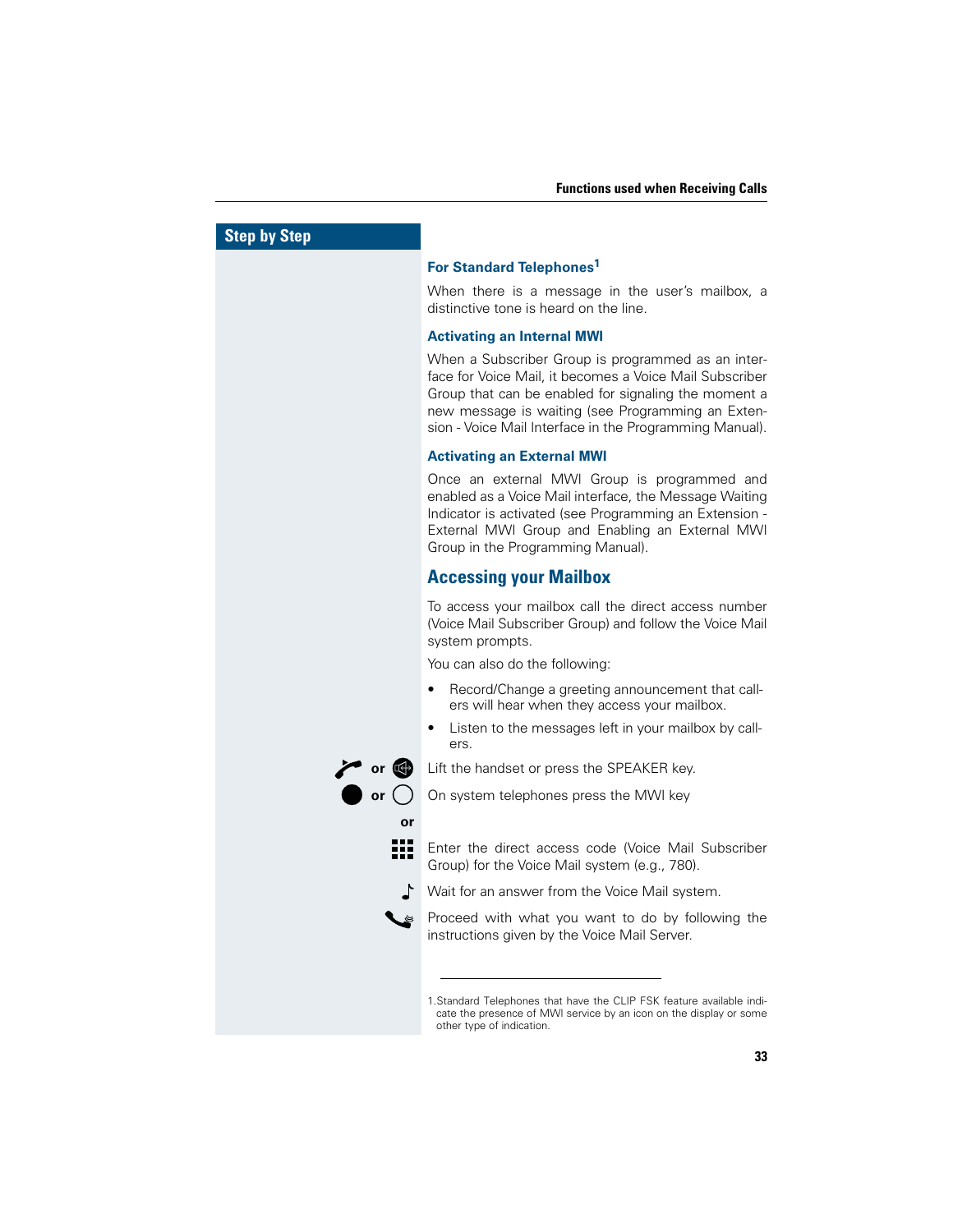#### **Voice Mail Forwarding**

With this feature calls that are received at a specified extension can be forwarded to a Voice Mail Server (See Call Forwarding in an Analog Line, na página 26).

#### **Leaving a Message**

A caller has the following options when using the Voice Mail system:

• Regular call to a mailbox

Most callers access the called party mailbox when the called party is not at the usual workstation (Voice Mail Forwarding). On such occasions, the caller hears a greeting announcement from the mailbox. Usually, the caller can leave a message right after the greeting announcement.

• Direct call for leaving a message at a mailbox

The caller accesses the desired mailbox directly by calling the Voice Mail Subscriber Group.

#### For example,

The HiPath 1100 receives a call of a user who is not at the company at that particular moment. The caller wants to leave a message at the called party's mailbox, then he/she can call the absent party's mailbox directly.

The caller will hear a greeting announcement once the mailbox has been accessed at which point he/she can record a message.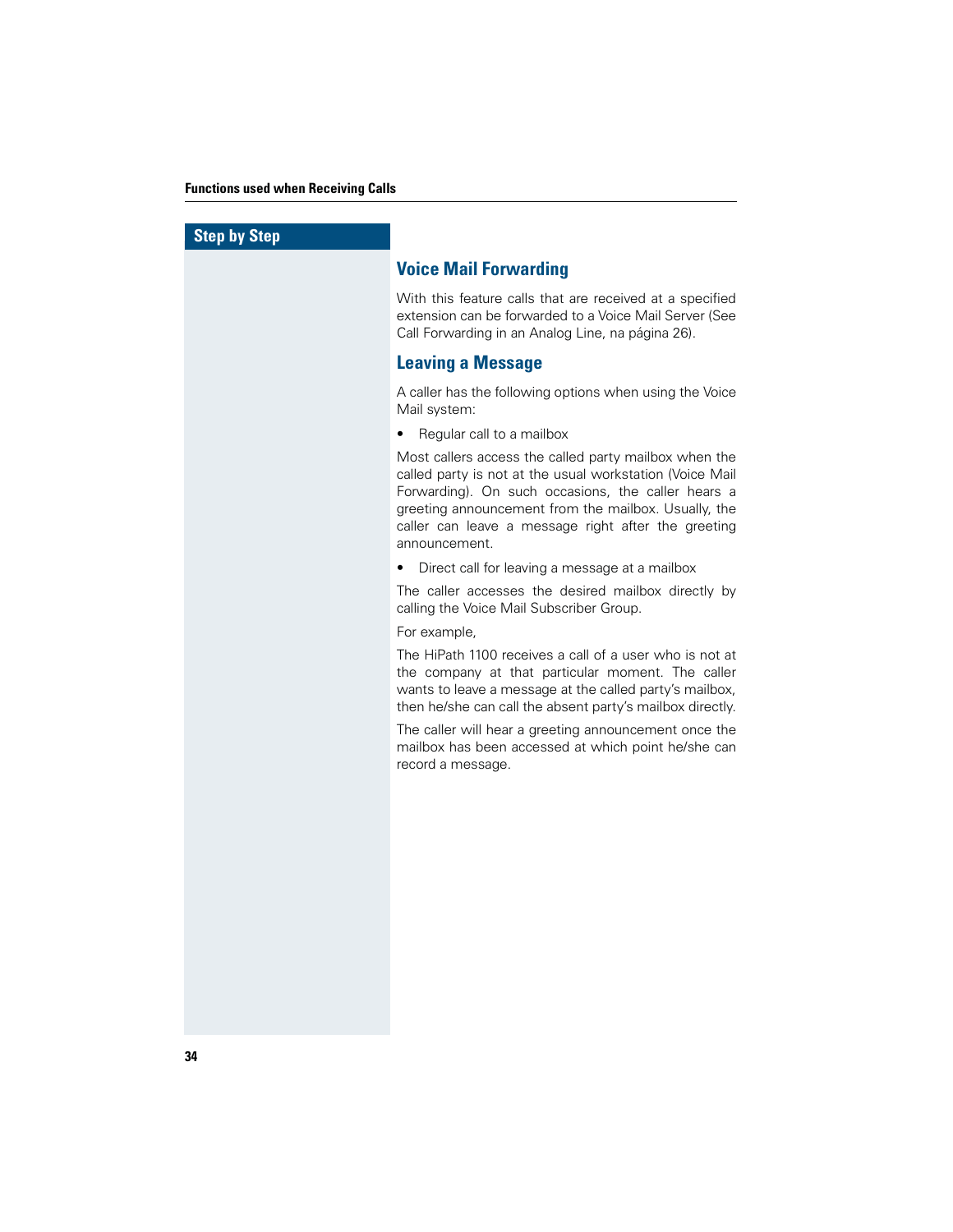#### **When all Mailboxes are Busy**

The following occurs when all the internal Voice Mail boxes are busy:

Internal calls:

- Unconditional Call Forwarding: This extension receives a busy signal (same as for Call Forwarding to an extension)
- Second Attendant: The internal call continues ringing at the first Attendant until an extension in the same group becomes available.

#### External calls:

- Unconditional Call Forwarding: The incoming call does not ring in any extension. If there is a queue programmed for that Subscriber Group, the call is forwarded to that queue. If a message has been recorded for the UCD Group (see Programming an Extension - Call Hold Message for UCD Groups in the Programming Manual), the call will be connected to the message or to music for calls placed on hold. Once a Voice Mail extension becomes available, the incoming call is forwarded to that extension.
- Second Attendant: The incoming call continues ringing at the first Attendant until a Voice Mail extension becomes available.

Remember: It is not possible to transfer calls to the Voice Mail system.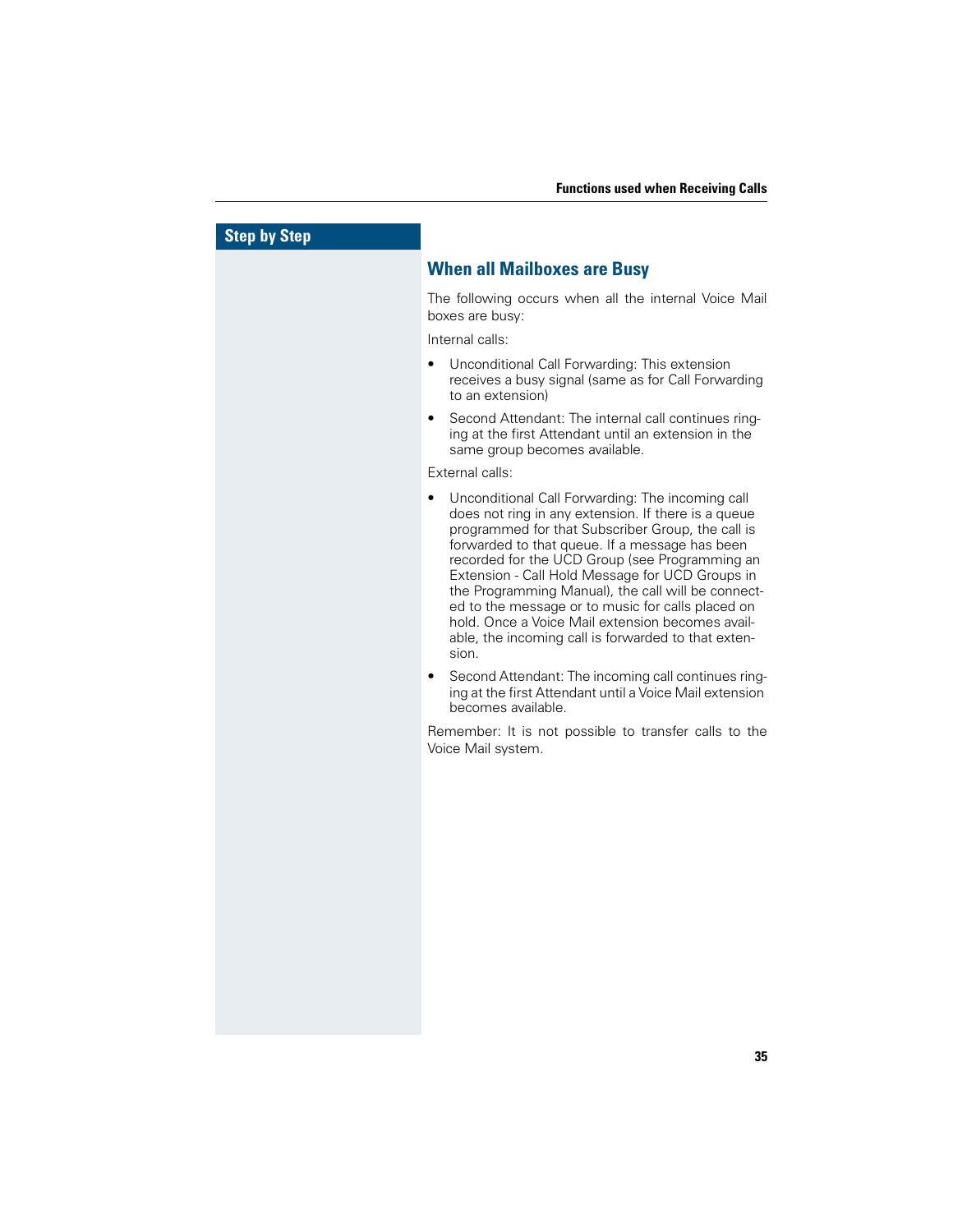| <b>Step by Step</b>                                           |                                                                                                                                            |
|---------------------------------------------------------------|--------------------------------------------------------------------------------------------------------------------------------------------|
|                                                               | <b>Miscellaneous Functions</b>                                                                                                             |
|                                                               | <b>Alarm Clock</b>                                                                                                                         |
|                                                               | The Alarm Clock allows for programming the extension<br>to call at fixed or repeated time intervals to remind the<br>user of his schedule. |
|                                                               | <b>Daily</b>                                                                                                                               |
|                                                               | Lift the handset.                                                                                                                          |
| $*$ 4 6 1                                                     | Enter the code for activating the alarm clock.                                                                                             |
| H <sub>1</sub> H <sub>2</sub> MI <sub>1</sub> MI <sub>2</sub> | Enter the hour and minutes:                                                                                                                |
|                                                               | $H_1$ $H_2$<br>Hour, from 00 to 23<br>$=$                                                                                                  |
|                                                               | $M1_1 M1_2 =$<br>Minutes, from 00 to 59                                                                                                    |
|                                                               | Replace the handset.                                                                                                                       |
|                                                               | <b>Daily Except Weekends</b>                                                                                                               |
|                                                               | Lift the handset.                                                                                                                          |
| $*$  4 6 2                                                    | Enter the code for activating the alarm clock set to daily<br>except weekends.                                                             |
| H <sub>1</sub> H <sub>2</sub> MI <sub>1</sub> MI <sub>2</sub> | Enter the hour and minutes:                                                                                                                |
|                                                               | $H_1$ $H_2$<br>Hour, from 00 to 23<br>$=$                                                                                                  |
|                                                               | $M1_1 M1_2 =$<br>Minutes, from 00 to 59                                                                                                    |
|                                                               | Replace the handset.                                                                                                                       |
|                                                               | <b>After a Specified Time</b>                                                                                                              |
|                                                               | Lift the handset.                                                                                                                          |
| $*$ 4 6 3                                                     | Enter the code for activating the alarm clock after a<br>specified time.                                                                   |
| H <sub>1</sub> H <sub>2</sub> MI <sub>1</sub> MI <sub>2</sub> | Enter the hour and minutes:                                                                                                                |
|                                                               | $H_1$ $H_2$<br>Hour, from 00 to 23<br>$=$                                                                                                  |
|                                                               | Minutes, from 00 to 59<br>$M1_1$ $M1_2$ $=$                                                                                                |
|                                                               | Replace the handset.                                                                                                                       |
|                                                               |                                                                                                                                            |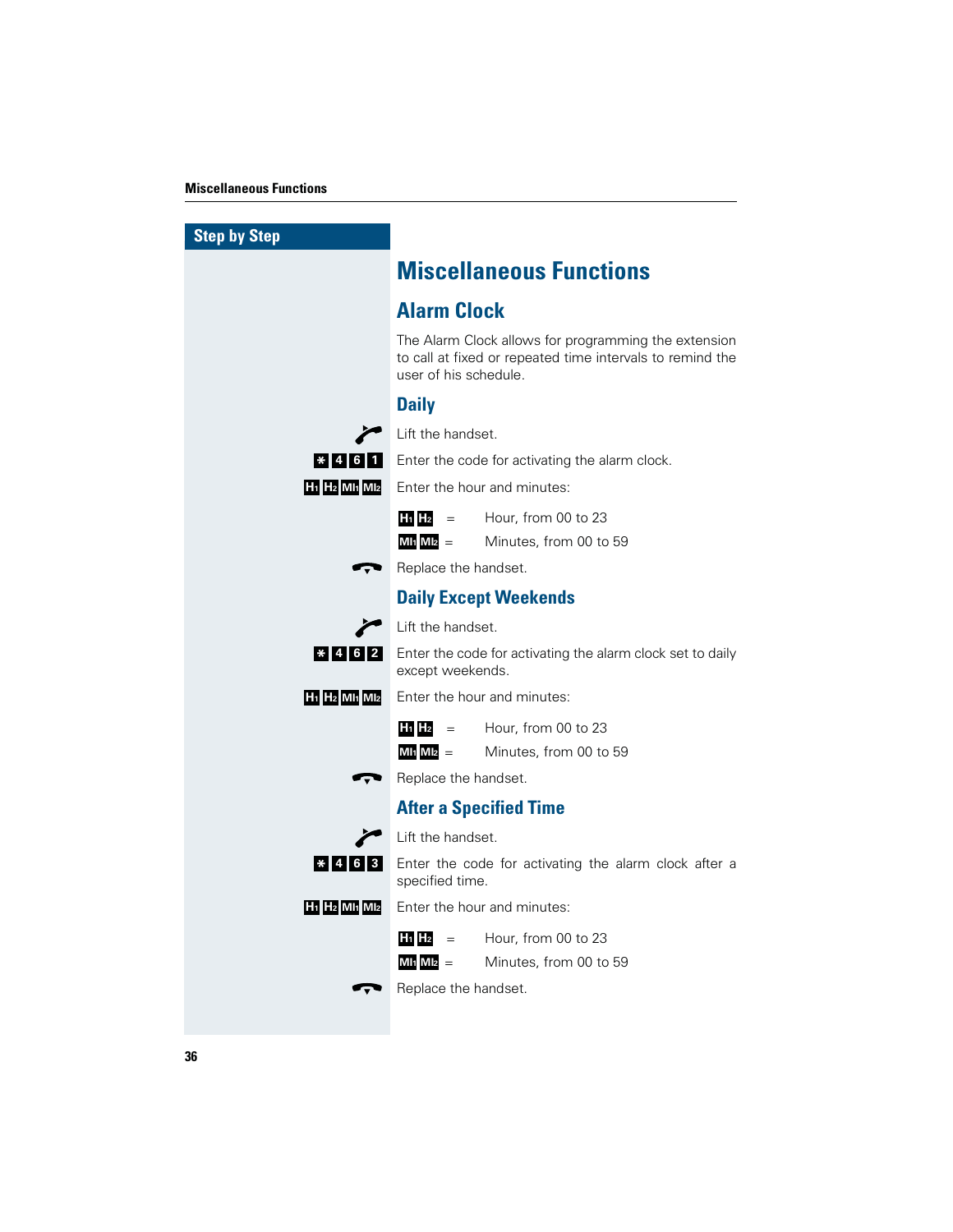| <b>Step by Step</b>       |                                                                                              |
|---------------------------|----------------------------------------------------------------------------------------------|
|                           | <b>For a Specified Time</b>                                                                  |
|                           | Lift the handset.                                                                            |
| $* 4 6 4$                 | Enter the code for activating the alarm clock for a speci-<br>fied time.                     |
| D1 D2 M1 M2 H1 H2 MI1 MI2 | Enter the day, month, hour minutes (e.g., 05080830 for<br>August 5, 8:30 a.m.):              |
|                           | Day, from 1 to 31<br>$D_1$ $D_2$<br>$\equiv$                                                 |
|                           | Month, from 1 to 12<br>M <sub>1</sub> M <sub>2</sub><br>$=$                                  |
|                           | $H_1$ $H_2$<br>Hour, from 00 to 23<br>$\alpha = 1$ and $\alpha$                              |
|                           | $M1_1 M1_2 =$<br>Minutes, from 00 to 59                                                      |
|                           | Replace the handset.                                                                         |
|                           | <b>Querying</b>                                                                              |
|                           | Lift the handset.                                                                            |
| $*$ 4 6 5                 | Enter the code for viewing the alarm clock.                                                  |
| ♪                         | If the alarm clock is set, there is a confirmation tone<br>otherwise there is a busy signal. |
|                           | Replace the handset.                                                                         |
|                           | <b>Canceling</b>                                                                             |
|                           | Lift the handset.                                                                            |
| # 4 6                     | Enter the code for canceling the alarm clock.                                                |
|                           | Replace the handset.                                                                         |
|                           |                                                                                              |
|                           |                                                                                              |
|                           |                                                                                              |
|                           |                                                                                              |
|                           |                                                                                              |
|                           |                                                                                              |
|                           |                                                                                              |
|                           |                                                                                              |
|                           |                                                                                              |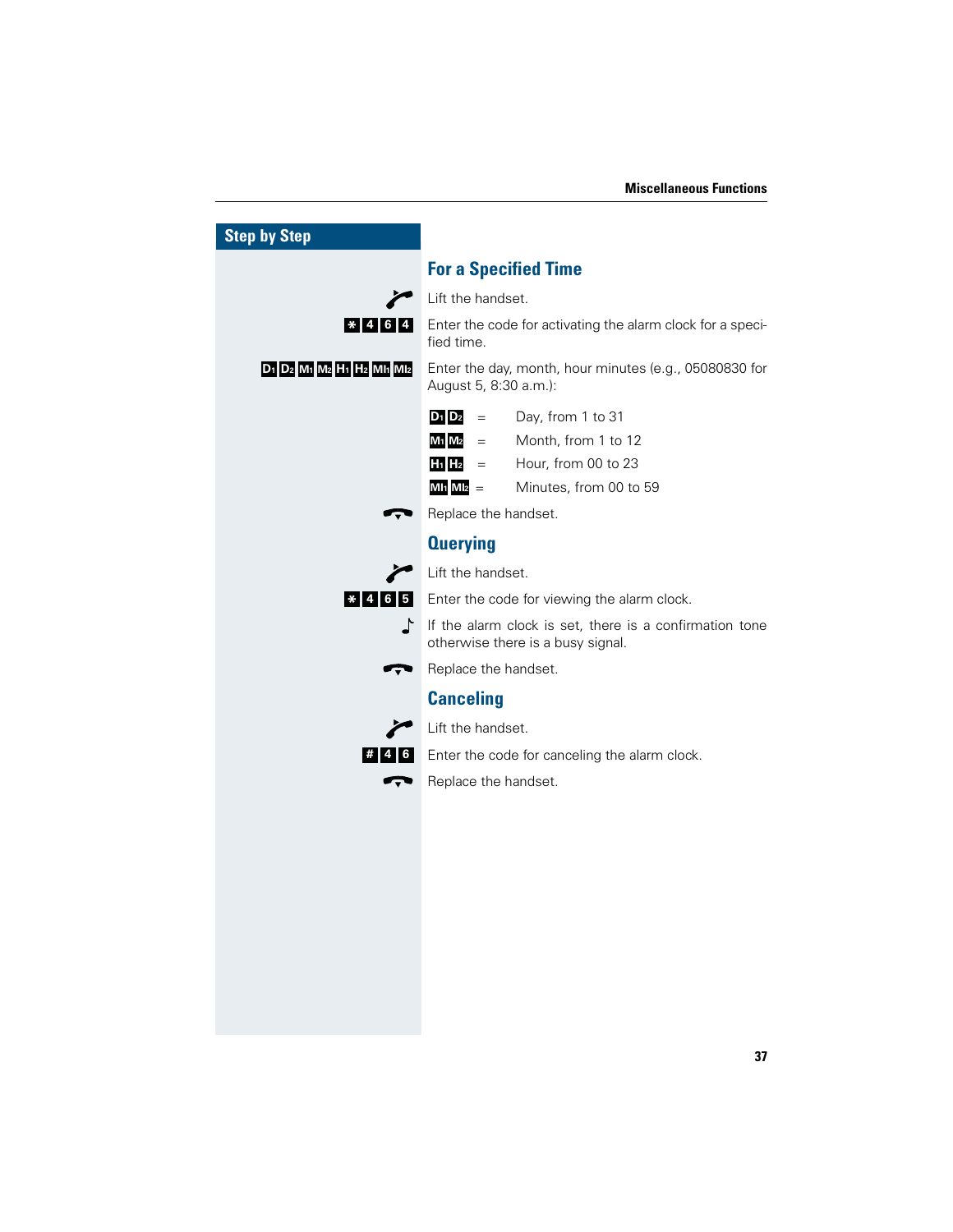| <b>Step by Step</b> |                                                                                                                                                                                                                                                                                                |
|---------------------|------------------------------------------------------------------------------------------------------------------------------------------------------------------------------------------------------------------------------------------------------------------------------------------------|
|                     | <b>Electronic Lock<sup>1</sup></b>                                                                                                                                                                                                                                                             |
|                     | The electronic lock helps the user in preventing<br>unauthorized people from making external calls from a<br>particular extension.                                                                                                                                                             |
|                     | <b>To activate</b>                                                                                                                                                                                                                                                                             |
|                     | Lift the handset.                                                                                                                                                                                                                                                                              |
| $* 6 6$             | Enter the code for activating the electronic lock.                                                                                                                                                                                                                                             |
| 33                  | Enter your 4-digit password (the default is: 0000).                                                                                                                                                                                                                                            |
| Ţ                   | Replace the handset.                                                                                                                                                                                                                                                                           |
|                     | <b>To deactivate</b>                                                                                                                                                                                                                                                                           |
|                     | Lift the handset.                                                                                                                                                                                                                                                                              |
| # 6 6               | Enter the code for deactivating the electronic lock.                                                                                                                                                                                                                                           |
| iii                 | Enter your 4-digit password (the default is: 0000).                                                                                                                                                                                                                                            |
| <del>−</del>        | Replace the handset.                                                                                                                                                                                                                                                                           |
|                     |                                                                                                                                                                                                                                                                                                |
|                     |                                                                                                                                                                                                                                                                                                |
|                     |                                                                                                                                                                                                                                                                                                |
|                     |                                                                                                                                                                                                                                                                                                |
|                     |                                                                                                                                                                                                                                                                                                |
|                     |                                                                                                                                                                                                                                                                                                |
|                     |                                                                                                                                                                                                                                                                                                |
|                     |                                                                                                                                                                                                                                                                                                |
|                     |                                                                                                                                                                                                                                                                                                |
|                     |                                                                                                                                                                                                                                                                                                |
|                     |                                                                                                                                                                                                                                                                                                |
|                     |                                                                                                                                                                                                                                                                                                |
|                     |                                                                                                                                                                                                                                                                                                |
|                     | 1. You can make external calls using Speed Dialing. People who have a<br>password for the extension can also use it (see Programming an Ex-<br>tension - Electronic Lock in the Programming Manual). When the ex-<br>tension is blocked and the handset is lifted, there is a distinctive dial |

tone.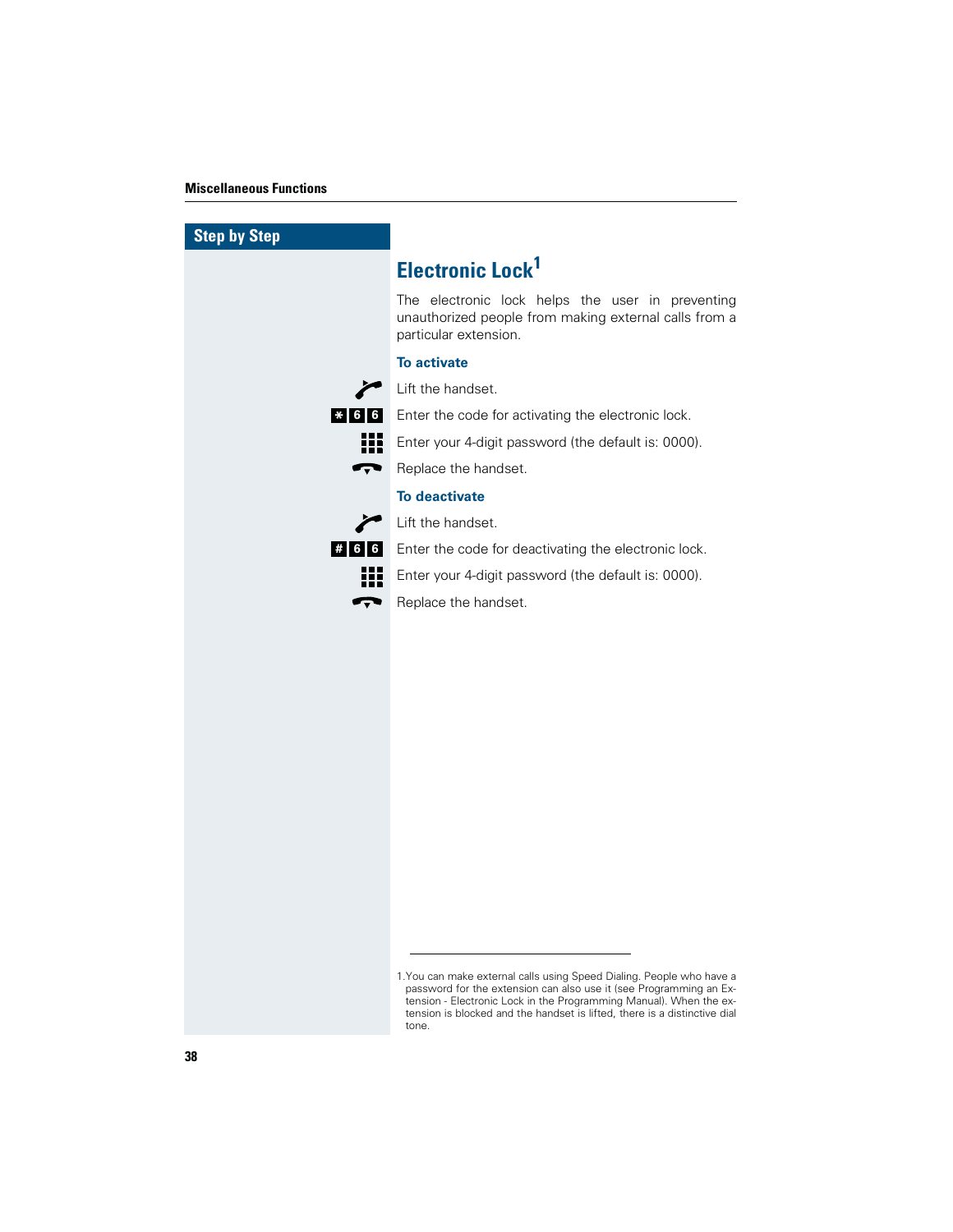| <b>Step by Step</b> |                                                                                                                                                                                            |
|---------------------|--------------------------------------------------------------------------------------------------------------------------------------------------------------------------------------------|
|                     | <b>COS (Class of Service) Changeover<sup>1</sup></b>                                                                                                                                       |
|                     | The COS Changeover feature authorizes the user to use<br>a different system extension temporarily to make calls<br>as if he was at his own extension but with a lower class<br>of service. |
|                     | Lift the handset.                                                                                                                                                                          |
| $* 5 0 8$           | Enter the code for COS Changeover.                                                                                                                                                         |
| Æ                   | Enter the extension number for which you have autho-<br>rization (e.g., 11/101).                                                                                                           |
| ₩                   | Enter the 4-digit password for the electronic lock<br>(default is 0000).                                                                                                                   |
| 照                   | Enter the code for accessing an external line.                                                                                                                                             |
| ╻                   | Wait for a dial tone.                                                                                                                                                                      |
| 99                  | Enter the external number you want to call.                                                                                                                                                |
| き                   | Initiate conversation.                                                                                                                                                                     |
|                     |                                                                                                                                                                                            |
| Ţ                   | Once the handset is on-hook, the extension can use its<br>regular class of service.                                                                                                        |
|                     |                                                                                                                                                                                            |
|                     |                                                                                                                                                                                            |
|                     |                                                                                                                                                                                            |
|                     |                                                                                                                                                                                            |
|                     |                                                                                                                                                                                            |
|                     |                                                                                                                                                                                            |
|                     |                                                                                                                                                                                            |
|                     |                                                                                                                                                                                            |
|                     |                                                                                                                                                                                            |
|                     |                                                                                                                                                                                            |
|                     | 1.COS Changeover must be enabled in order for an extension to use an-                                                                                                                      |
|                     | other extension (see Main Configurations - COS Changeover in the<br>Programming Manual).                                                                                                   |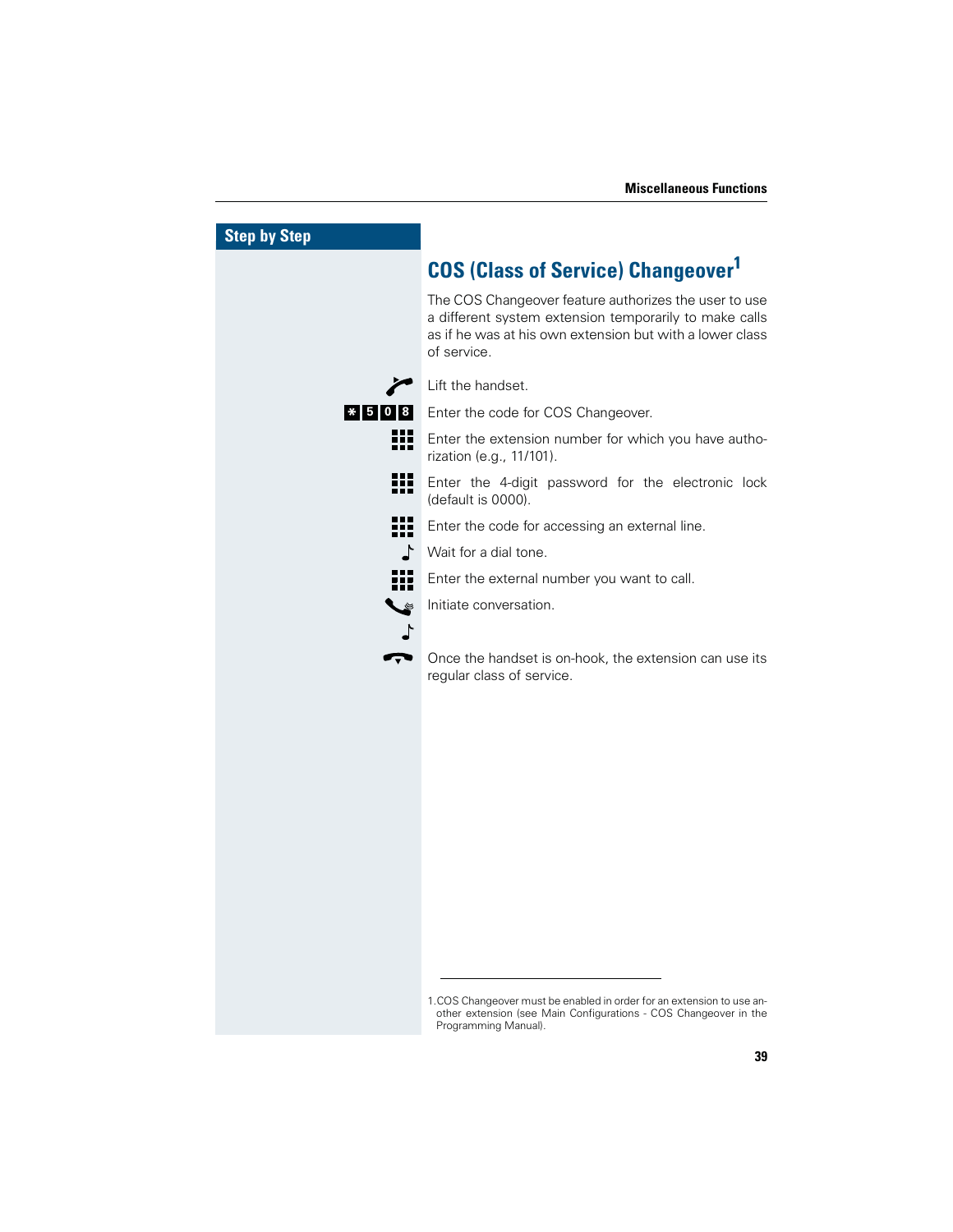| <b>Step by Step</b> |                                                                                                                                                                                                                  |
|---------------------|------------------------------------------------------------------------------------------------------------------------------------------------------------------------------------------------------------------|
|                     | <b>Data Protection<sup>1</sup></b>                                                                                                                                                                               |
|                     | The Data Protection feature prevents audio signals<br>generated by the system from affecting data equipment<br>connected to the extension, such as faxes, modems,<br>Internet connections or answering machines. |
|                     | <b>To activate</b>                                                                                                                                                                                               |
|                     | Lift the handset.                                                                                                                                                                                                |
|                     | * 4 9 0 Enter the code for activating Data Protection.                                                                                                                                                           |
| r, v                | Replace the handset.                                                                                                                                                                                             |
|                     | <b>To deactivate</b>                                                                                                                                                                                             |
|                     | Lift the handset.                                                                                                                                                                                                |
|                     | # 4 9 0 Enter the code for deactivating Data Protection.                                                                                                                                                         |
| Ţ                   | Replace the handset.                                                                                                                                                                                             |
|                     | <b>Function Deactivation</b>                                                                                                                                                                                     |
|                     | The feature Function Deactivation allows deactivating<br>the following features simultaneously for a given exten-<br>sion:                                                                                       |
|                     | Call Forwarding                                                                                                                                                                                                  |
|                     | Do Not Disturb<br>$\bullet$                                                                                                                                                                                      |
|                     | Headset                                                                                                                                                                                                          |
|                     | Data Protection                                                                                                                                                                                                  |
|                     | Lift the handset.                                                                                                                                                                                                |
|                     | Enter the code for deactivating functions.                                                                                                                                                                       |
|                     | Replace the handset.                                                                                                                                                                                             |
|                     |                                                                                                                                                                                                                  |
|                     |                                                                                                                                                                                                                  |
|                     |                                                                                                                                                                                                                  |
|                     |                                                                                                                                                                                                                  |
|                     |                                                                                                                                                                                                                  |
|                     |                                                                                                                                                                                                                  |

1.Data Protection cannot be activated if the extension is configured as an Overflow Extension or as an Attendant Console.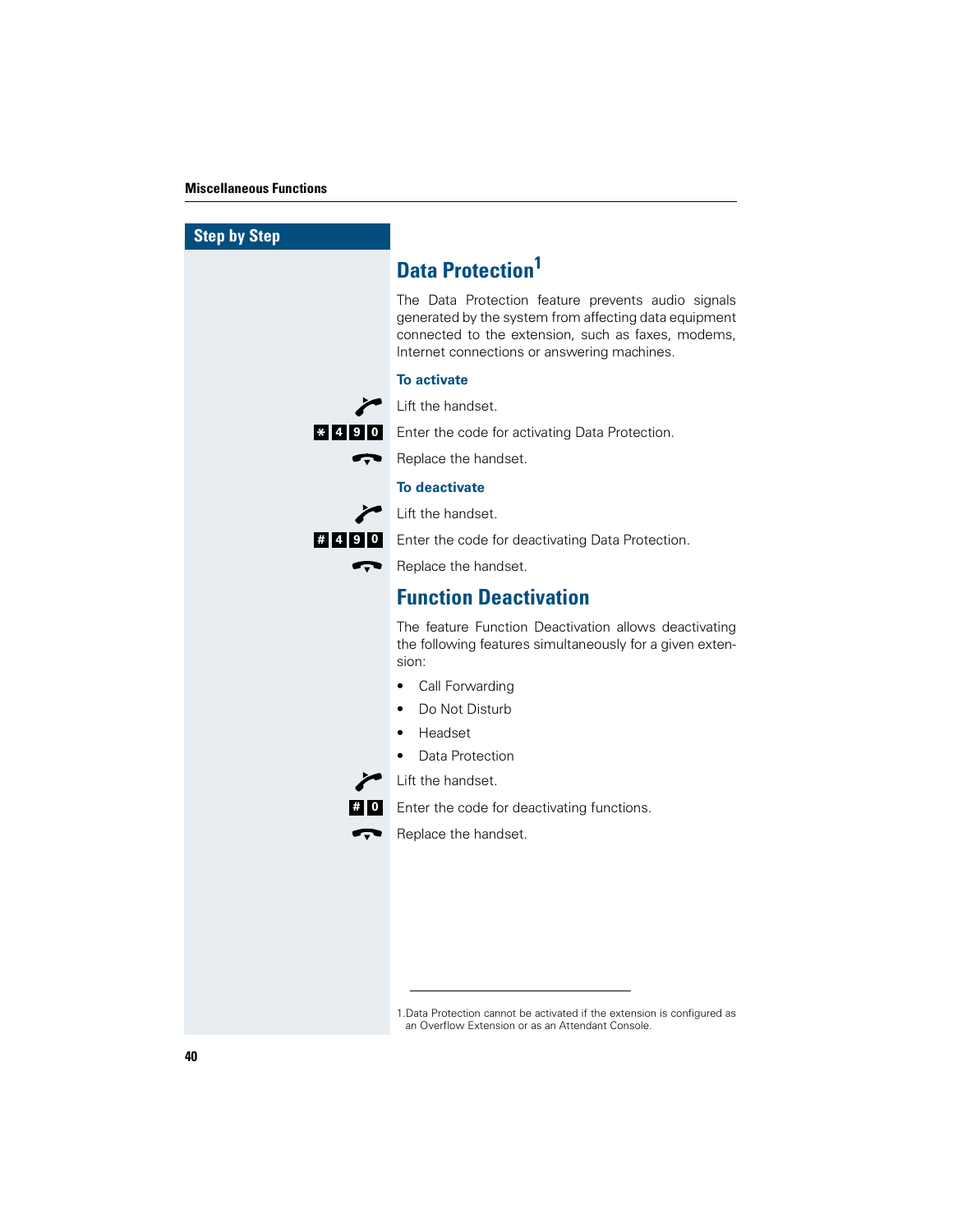| <b>Step by Step</b> |                                                                                                                                                                                                                                                                                 |
|---------------------|---------------------------------------------------------------------------------------------------------------------------------------------------------------------------------------------------------------------------------------------------------------------------------|
|                     | <b>Room Monitor<sup>1</sup> (Babyphone)</b>                                                                                                                                                                                                                                     |
|                     | The Room Monitor feature uses a telephone handset as<br>a microphone to capture audio signals in a room.                                                                                                                                                                        |
|                     | <b>To activate</b>                                                                                                                                                                                                                                                              |
|                     | Lift the handset.                                                                                                                                                                                                                                                               |
| $*$   8   8         | Enter the code for activating the Room Monitor feature.                                                                                                                                                                                                                         |
|                     | Keep the handset off-hook to capture audio signals.                                                                                                                                                                                                                             |
|                     | <b>To deactivate</b>                                                                                                                                                                                                                                                            |
|                     | Replace the handset.                                                                                                                                                                                                                                                            |
|                     | <b>Room Monitor</b>                                                                                                                                                                                                                                                             |
|                     | Lift the handset.                                                                                                                                                                                                                                                               |
|                     | Enter the extension number for the room you want to<br>monitor (e.g., 11/101).                                                                                                                                                                                                  |
|                     | The user calls the extension assigned to the feature to<br>hear the audio signals present.                                                                                                                                                                                      |
|                     |                                                                                                                                                                                                                                                                                 |
|                     |                                                                                                                                                                                                                                                                                 |
|                     |                                                                                                                                                                                                                                                                                 |
|                     |                                                                                                                                                                                                                                                                                 |
|                     |                                                                                                                                                                                                                                                                                 |
|                     |                                                                                                                                                                                                                                                                                 |
|                     |                                                                                                                                                                                                                                                                                 |
|                     |                                                                                                                                                                                                                                                                                 |
|                     |                                                                                                                                                                                                                                                                                 |
|                     |                                                                                                                                                                                                                                                                                 |
|                     |                                                                                                                                                                                                                                                                                 |
|                     |                                                                                                                                                                                                                                                                                 |
|                     |                                                                                                                                                                                                                                                                                 |
|                     | 1. When the Fax/DID module is installed, you can monitor an environ-<br>ment even from an external telephone. After the answering message<br>completes, enter the extension number assigned to the feature, then<br>enter the extension password (same as the electronic lock). |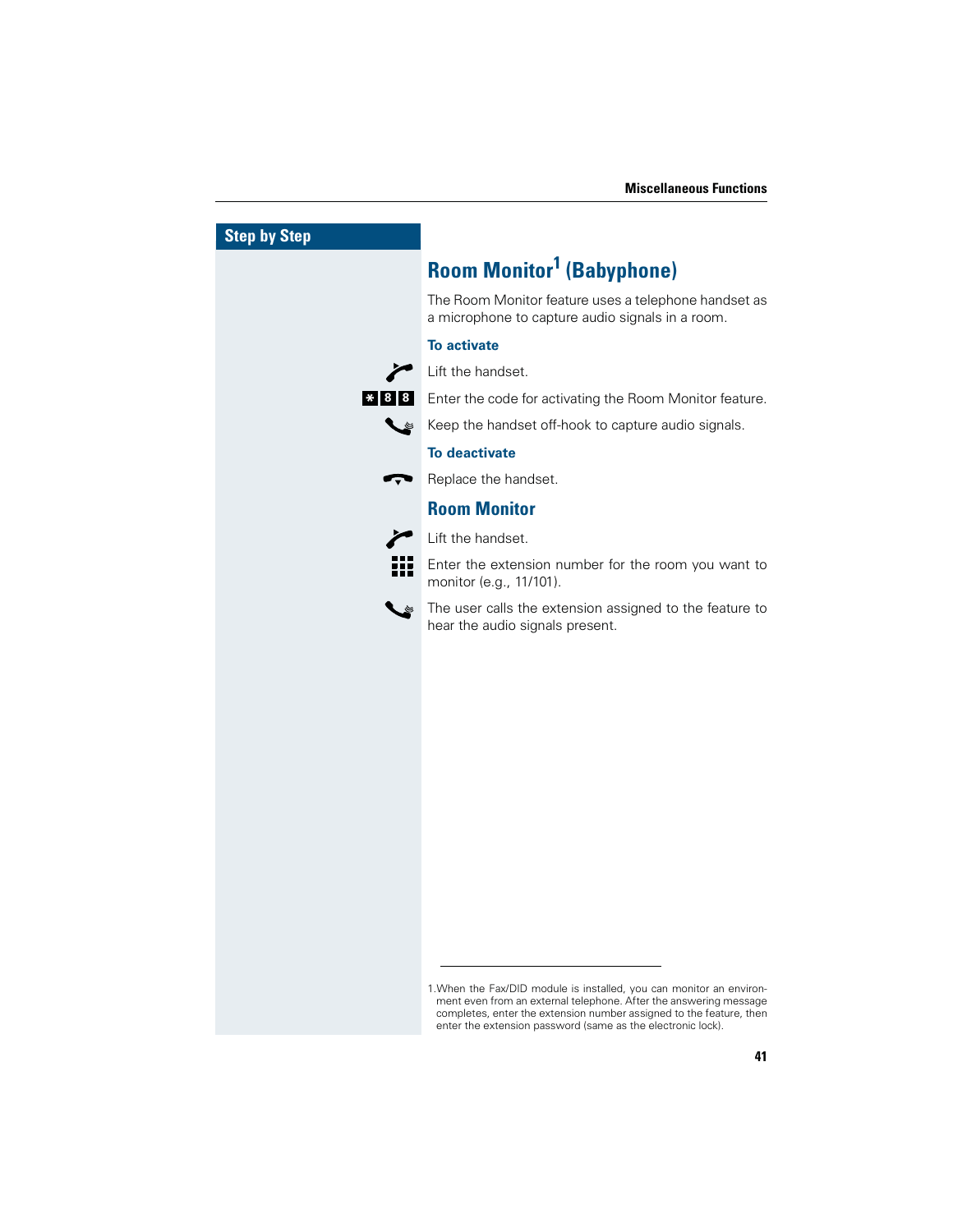| <b>Step by Step</b> |                                                                                                                                                                                                                                                                                                                                                                                           |
|---------------------|-------------------------------------------------------------------------------------------------------------------------------------------------------------------------------------------------------------------------------------------------------------------------------------------------------------------------------------------------------------------------------------------|
|                     | <b>Night Service<sup>1</sup></b>                                                                                                                                                                                                                                                                                                                                                          |
|                     | The Night Service feature forwards all external calls to a<br>preset extension that can be enabled or disabled for any<br>system extension.                                                                                                                                                                                                                                               |
|                     | <b>To activate</b>                                                                                                                                                                                                                                                                                                                                                                        |
|                     | Lift the handset.                                                                                                                                                                                                                                                                                                                                                                         |
| $* 4 4$             | Enter the code for activating Night Service.                                                                                                                                                                                                                                                                                                                                              |
| 18 S                | Enter your 4-digit password (the default is: 3758).                                                                                                                                                                                                                                                                                                                                       |
|                     | Replace the handset.                                                                                                                                                                                                                                                                                                                                                                      |
|                     | <b>To deactivate</b>                                                                                                                                                                                                                                                                                                                                                                      |
|                     | Lift the handset.                                                                                                                                                                                                                                                                                                                                                                         |
| # 4 4               | Enter the code for deactivating Night Service.                                                                                                                                                                                                                                                                                                                                            |
|                     | Enter your 4-digit password (the default is: 3758).                                                                                                                                                                                                                                                                                                                                       |
|                     | Replace the handset.                                                                                                                                                                                                                                                                                                                                                                      |
|                     |                                                                                                                                                                                                                                                                                                                                                                                           |
|                     | <b>Call Forwarding - No Answer for Night Ser-</b><br>vice                                                                                                                                                                                                                                                                                                                                 |
|                     | In some circumstances incoming calls on an E1 digital<br>line are forwarded after a preset timeout:                                                                                                                                                                                                                                                                                       |
|                     | When no MSN number is assigned to an extension<br>1.<br>number. the system reroutes the call to the extensi-<br>on programmed to answer in Night Service Mode.                                                                                                                                                                                                                            |
|                     | 2. When a MSN number is assigned to an extension<br>number. The MSN number incoming call rings at the<br>extension assigned to it. If the call is not answered<br>after a specified timeout period (default of 30 sec-<br>onds), the system reroutes the call to the extension<br>configured as Night Service.<br>"Call Forwarding - No Answer With Timeout" is set<br>using the code 30. |
|                     | 3. When an MSN number is assigned<br>to an extension number. The extension assigned is<br>configured for a second Attendant using the code                                                                                                                                                                                                                                                |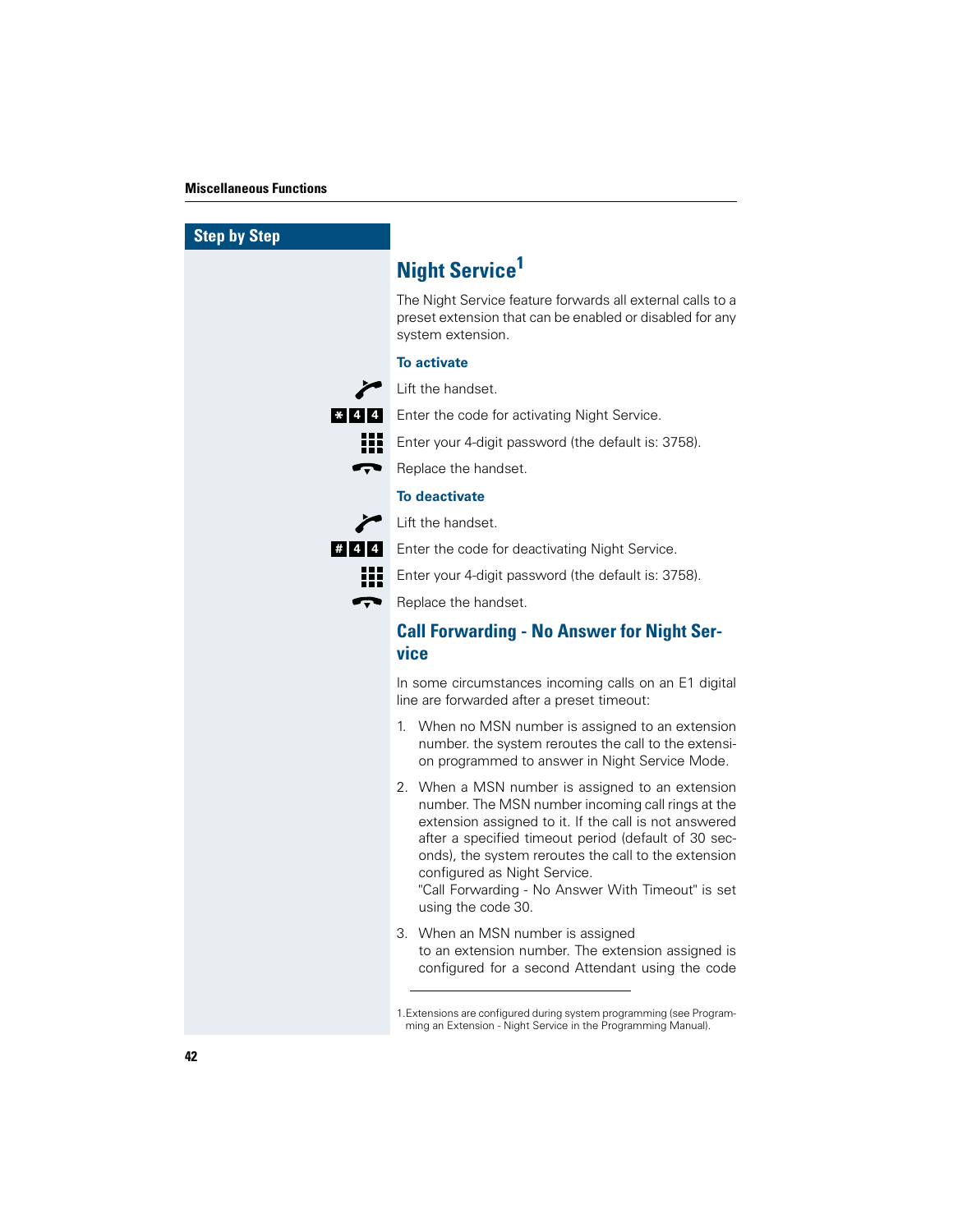# **Step by Step** "\*14". The MSN number incoming call rings at the extension assigned to it. If a call is not answered after a specified timeout (default of 30 seconds), the system again reroutes the call to an extension configured as Second Attendant. If the call is still not answered after the specified timeout (default of 30 seconds), the system reroutes the call to the extension configured as Night Service. 4. When an MSN number is assigned to an extension number. The extension assigned is forwarded to another extension. The incoming MSN call will ring at the Call Forwarding extension destination. If the extension that received the call does not answer after a specified timeout period (default of 30 seconds), the system reroutes the call to the extension configured as "Night Service".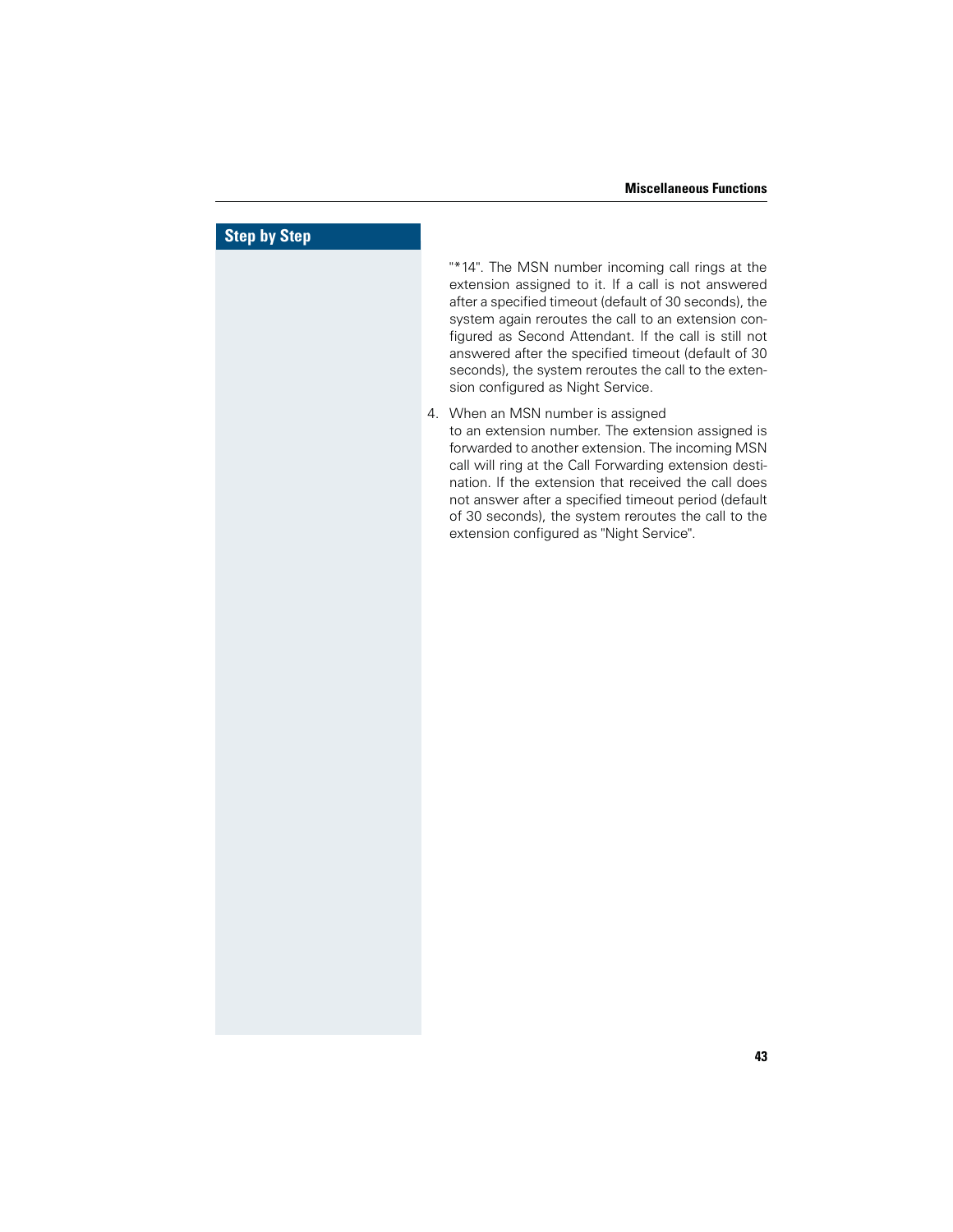| <b>Step by Step</b> |                                                                                                                                                                                                                                                                                                                                                                           |
|---------------------|---------------------------------------------------------------------------------------------------------------------------------------------------------------------------------------------------------------------------------------------------------------------------------------------------------------------------------------------------------------------------|
|                     | Door Opener <sup>1</sup>                                                                                                                                                                                                                                                                                                                                                  |
|                     | The Door Opener feature allows a programmed exten-<br>sion to open a specified door.                                                                                                                                                                                                                                                                                      |
|                     | <b>Required:</b><br>The<br>extension<br>enabled as<br>Entrance<br>Telephone rings.                                                                                                                                                                                                                                                                                        |
|                     | Lift the handset.                                                                                                                                                                                                                                                                                                                                                         |
|                     | Identify the person who wants to enter.                                                                                                                                                                                                                                                                                                                                   |
|                     | With Standard MF telephones first press the Flash key.                                                                                                                                                                                                                                                                                                                    |
| $\frac{1}{2}$ 6 1   | Enter the code for opening the door.                                                                                                                                                                                                                                                                                                                                      |
|                     | Replace the handset.                                                                                                                                                                                                                                                                                                                                                      |
|                     | <b>System Programming Mode</b>                                                                                                                                                                                                                                                                                                                                            |
|                     | The System Programming Mode feature allows exten-<br>sion 11 on HiPath 1120, 1130 and 1150 extension 101 on<br>HiPath 1190 to access the programming codes and to<br>change system features.                                                                                                                                                                              |
|                     | Lift the handset.                                                                                                                                                                                                                                                                                                                                                         |
| $*1915$             | Enter the code for programming.                                                                                                                                                                                                                                                                                                                                           |
| 7 H H               | Enter your 4-digit password (the default is: 3758).                                                                                                                                                                                                                                                                                                                       |
|                     | Enter the codes and their complements according to<br>Programming Manual.                                                                                                                                                                                                                                                                                                 |
|                     | Replace the handset to exit System Programming<br>Mode.                                                                                                                                                                                                                                                                                                                   |
|                     |                                                                                                                                                                                                                                                                                                                                                                           |
|                     |                                                                                                                                                                                                                                                                                                                                                                           |
|                     |                                                                                                                                                                                                                                                                                                                                                                           |
|                     |                                                                                                                                                                                                                                                                                                                                                                           |
|                     |                                                                                                                                                                                                                                                                                                                                                                           |
|                     | 1. In order to use this feature the system must be equipped with an En-<br>trance Telephone and a Door Opener.<br>Extensions authorized to open doors are configured during system<br>programming (see Entrance Telephone in the Programming Manual).<br>An urgent call warning tone is played when the extension configured<br>to answer the Entrance Telephone is busy. |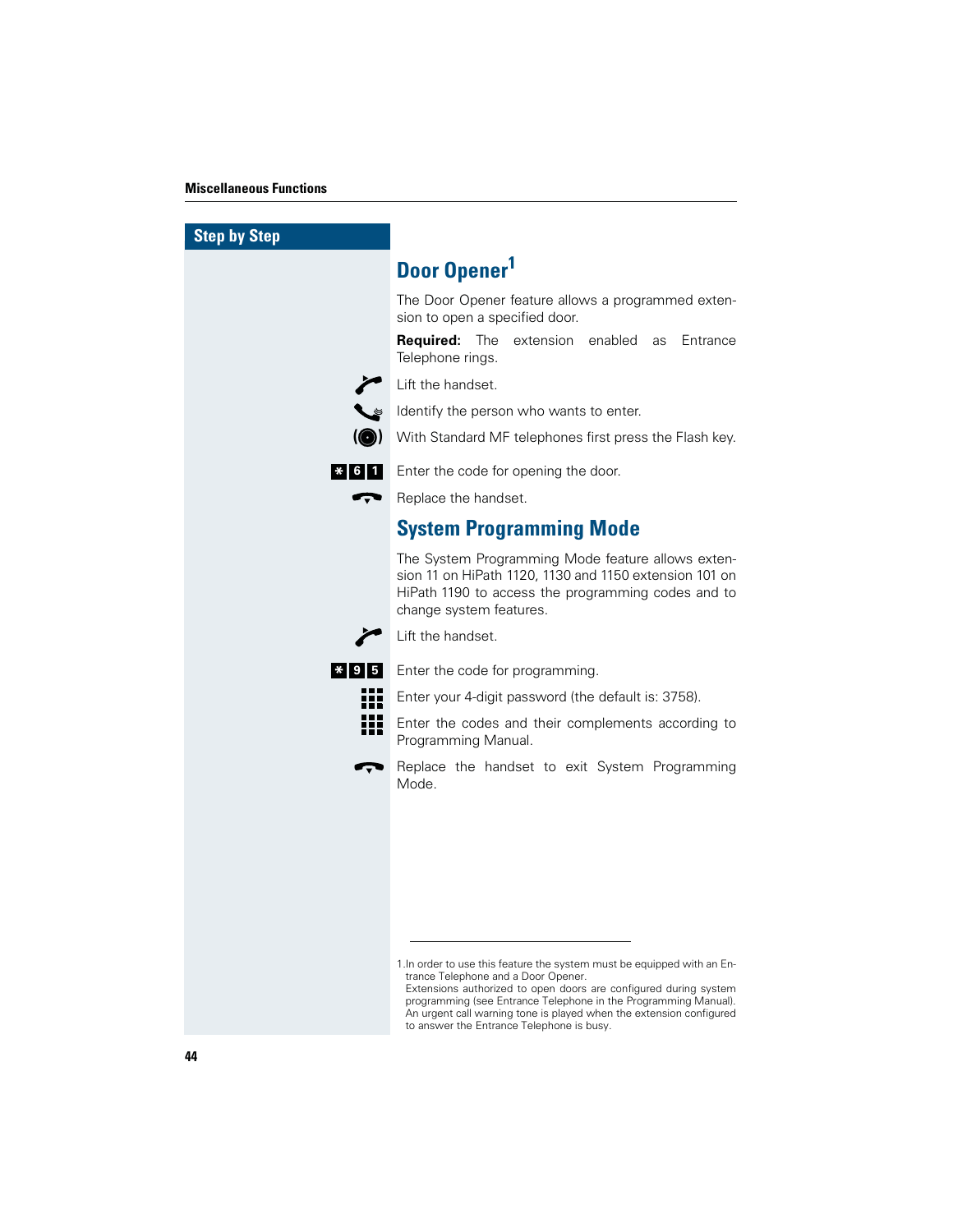| <b>Step by Step</b> |                                                                                                                                                                                                                                                                                 |
|---------------------|---------------------------------------------------------------------------------------------------------------------------------------------------------------------------------------------------------------------------------------------------------------------------------|
|                     | <b>Remote Configuration</b>                                                                                                                                                                                                                                                     |
|                     | The Remote Configuration feature allows for the remote<br>configuration of the HiPath 1100 using a MF telephone.                                                                                                                                                                |
|                     | Required: Remote configuration must be enabled and<br>the programming extension - 11/101 - must have a<br>conversation in progress with the remote programmer.<br>The remote programmer then executes the program-<br>ming through an external line.                            |
| $*$ 9 9 1 1         | With a conversation in progress enter the programming<br>extension code 11/101 to transfer control of the<br>HiPath 1100 to the remote programmer.                                                                                                                              |
| ij} ♪               | The remote programmer must now enter the system<br>password on his MF telephone (the default is: 3758).                                                                                                                                                                         |
|                     | Wait for a confirmation tone to indicate that the<br>password was accepted.                                                                                                                                                                                                     |
|                     | To set the required configuration, proceed as if the<br>remote telephone was directly connected to the<br>system.                                                                                                                                                               |
|                     | If there is DID installed                                                                                                                                                                                                                                                       |
|                     | If the system is equipped with a Fax/DID module<br>programmed as an external line Attendant.                                                                                                                                                                                    |
| $*$ 95 T            | Enter the code using a remote MF telephone after the<br>call is answered.                                                                                                                                                                                                       |
| ili 1               | The remote programmer must now enter the system<br>password on his MF telephone (the default is: 3758).                                                                                                                                                                         |
|                     | Wait for a confirmation tone to indicate that the<br>password was accepted.                                                                                                                                                                                                     |
|                     | To set the required configuration, proceed as if the<br>remote telephone was directly connected to the<br>system.                                                                                                                                                               |
|                     | <b>Disconnecting</b>                                                                                                                                                                                                                                                            |
|                     | Disconnecting is done after a timeout or by hanging up<br>the external telephone.                                                                                                                                                                                               |
|                     | 1. If the system is connected through a serial cable to a computer with<br>access to the phone system, programming can be accomplished re-<br>motely, via modem, using the HiPath 1100 System Manager applica-<br>tion. For more details, refer to the application's Help file. |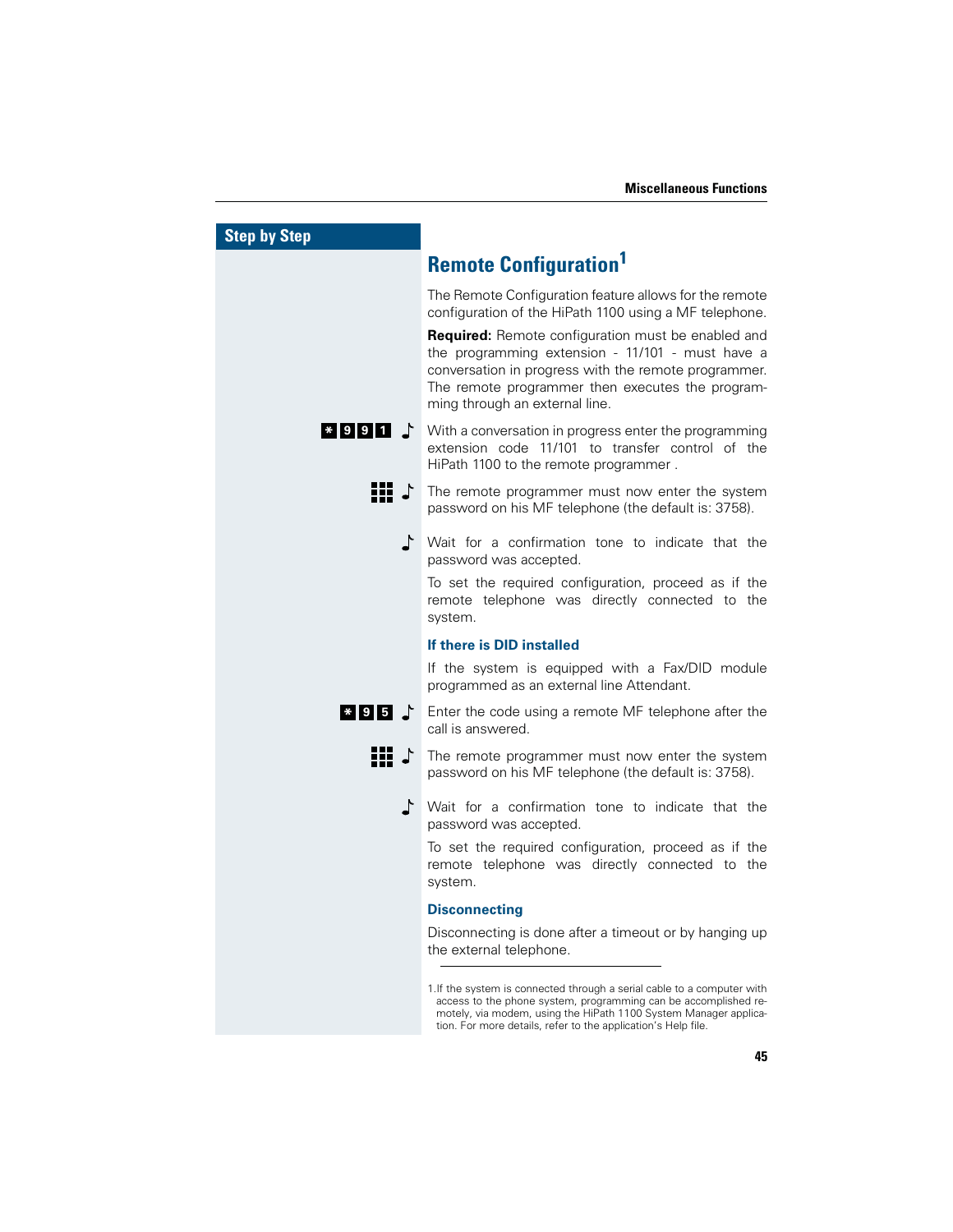L

| <b>Step by Step</b> |                                                                                                                                                                                   |
|---------------------|-----------------------------------------------------------------------------------------------------------------------------------------------------------------------------------|
|                     | Relay <sup>1</sup>                                                                                                                                                                |
|                     | The relay on the HiPath 1120 music module is used to<br>control all peripheral equipment, such as the Door<br>Opener, etc.                                                        |
|                     | <b>To activate</b>                                                                                                                                                                |
|                     | Lift the handset.                                                                                                                                                                 |
| $*$ 90              | Enter the code for activating the relay.                                                                                                                                          |
| œ                   | Replace the handset.                                                                                                                                                              |
|                     | <b>To deactivate</b>                                                                                                                                                              |
|                     | Lift the handset.                                                                                                                                                                 |
|                     | # 9 0 Enter the code for deactivating the relay.                                                                                                                                  |
| Ţ                   | Replace the handset.                                                                                                                                                              |
|                     | When there is a Fax/DID installed                                                                                                                                                 |
|                     | The relay can be controlled by a remote MF telephone                                                                                                                              |
|                     | <b>Required:</b> The remote telephone must be in the<br>process of a conversation with the 11/101 programming<br>extension system.                                                |
|                     | <b>To activate</b>                                                                                                                                                                |
| * 9 0               | Enter the code for activating the relay at the remote<br>telephone.                                                                                                               |
| Ħ                   | Enter the system password at the remote telephone<br>(the default is: 3758).                                                                                                      |
|                     | Wait for a confirmation tone.                                                                                                                                                     |
| Ţ                   | Replace the handset.                                                                                                                                                              |
|                     | <b>To deactivate</b>                                                                                                                                                              |
| # 9 0               | Enter the code for deactivating the relay.                                                                                                                                        |
| Ħ                   | Enter the system password at the remote telephone<br>(the default is: 3758).                                                                                                      |
| ♪                   | Wait for a confirmation tone.                                                                                                                                                     |
| Ţ                   | Replace the handset.                                                                                                                                                              |
|                     | 1. Activate (contacts closed) or Deactivate (contacts open) the relay im-<br>mediately or after a specified time (see Relay and Sensors in Pro-<br>gramming Manual, HiPath 1120). |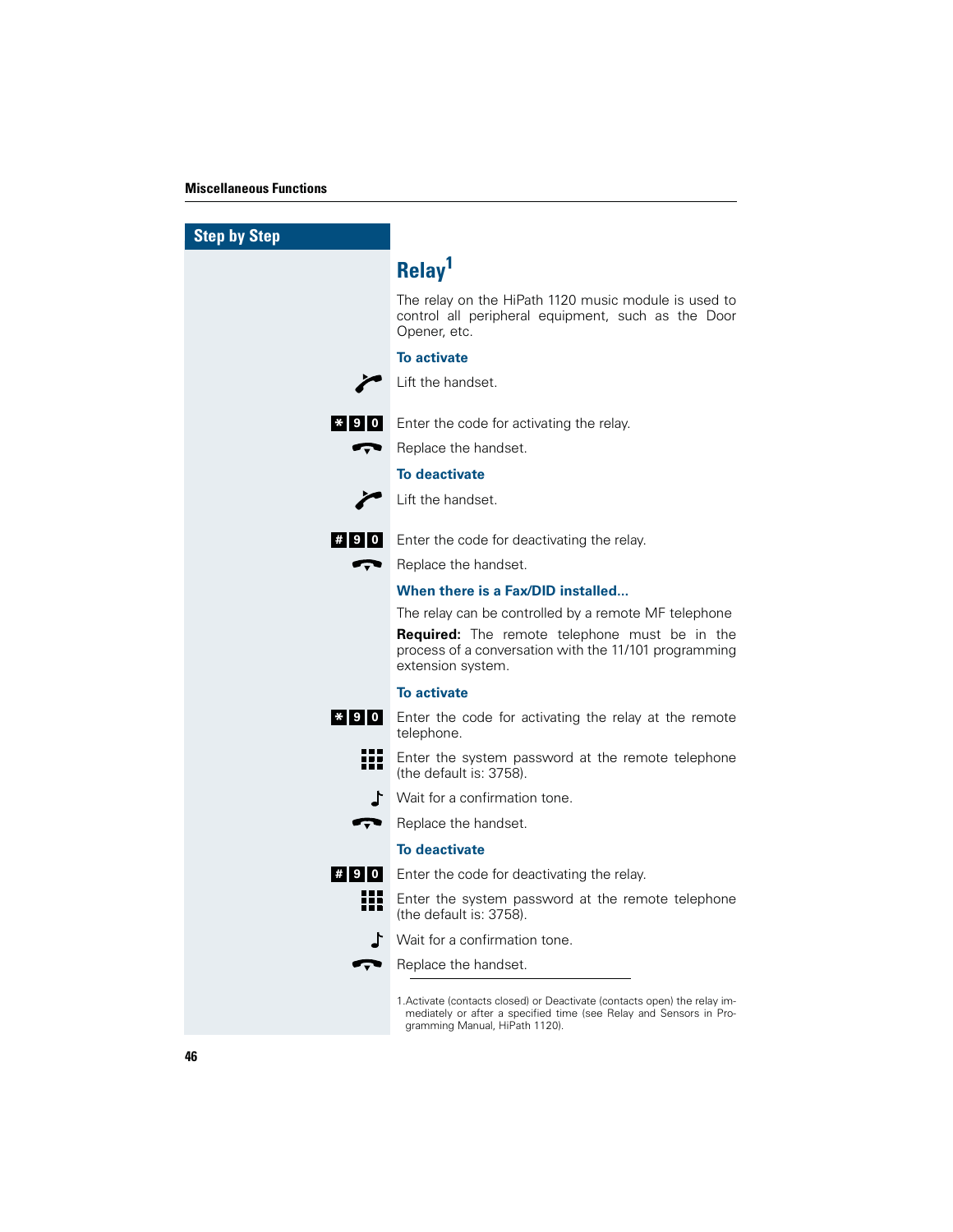| <b>Step by Step</b> |                                                                                                                         |
|---------------------|-------------------------------------------------------------------------------------------------------------------------|
|                     | <b>Special System Telephone Func-</b>                                                                                   |
|                     | tions                                                                                                                   |
|                     | <b>Call Hold</b>                                                                                                        |
|                     | This feature allows an extension to place a call on hold<br>on the system telephone.                                    |
|                     | <b>Required:</b> A call is in progress.                                                                                 |
|                     | Press the HOLD key to put a call on hold.                                                                               |
|                     | <b>Resuming a call.</b>                                                                                                 |
| $\mathbf ①$ or      | Press the HOLD key or press the blinking key indicating<br>a call in progress.                                          |
|                     | Proceed with the conversation.                                                                                          |
|                     | <b>Programming the Keys</b>                                                                                             |
|                     | The key programming feature allows an extension to<br>assign functions to programmable keys on the system<br>telephone. |
|                     | <b>For an Extension</b>                                                                                                 |
|                     | The extension number assigned to the key is called by<br>pressing the key.                                              |
| $\sim$ or $\bullet$ | Lift the handset or press the SPEAKER key.                                                                              |
| $*$  9 1            | Enter the code for programming a key.                                                                                   |
|                     | Select a programmable key.                                                                                              |
|                     | Enter the extension number (e.g., 11/101).                                                                              |
| or $\bigcirc$       | Replace the handset or press the SPEAKER key                                                                            |
|                     |                                                                                                                         |
|                     |                                                                                                                         |
|                     |                                                                                                                         |
|                     |                                                                                                                         |
|                     |                                                                                                                         |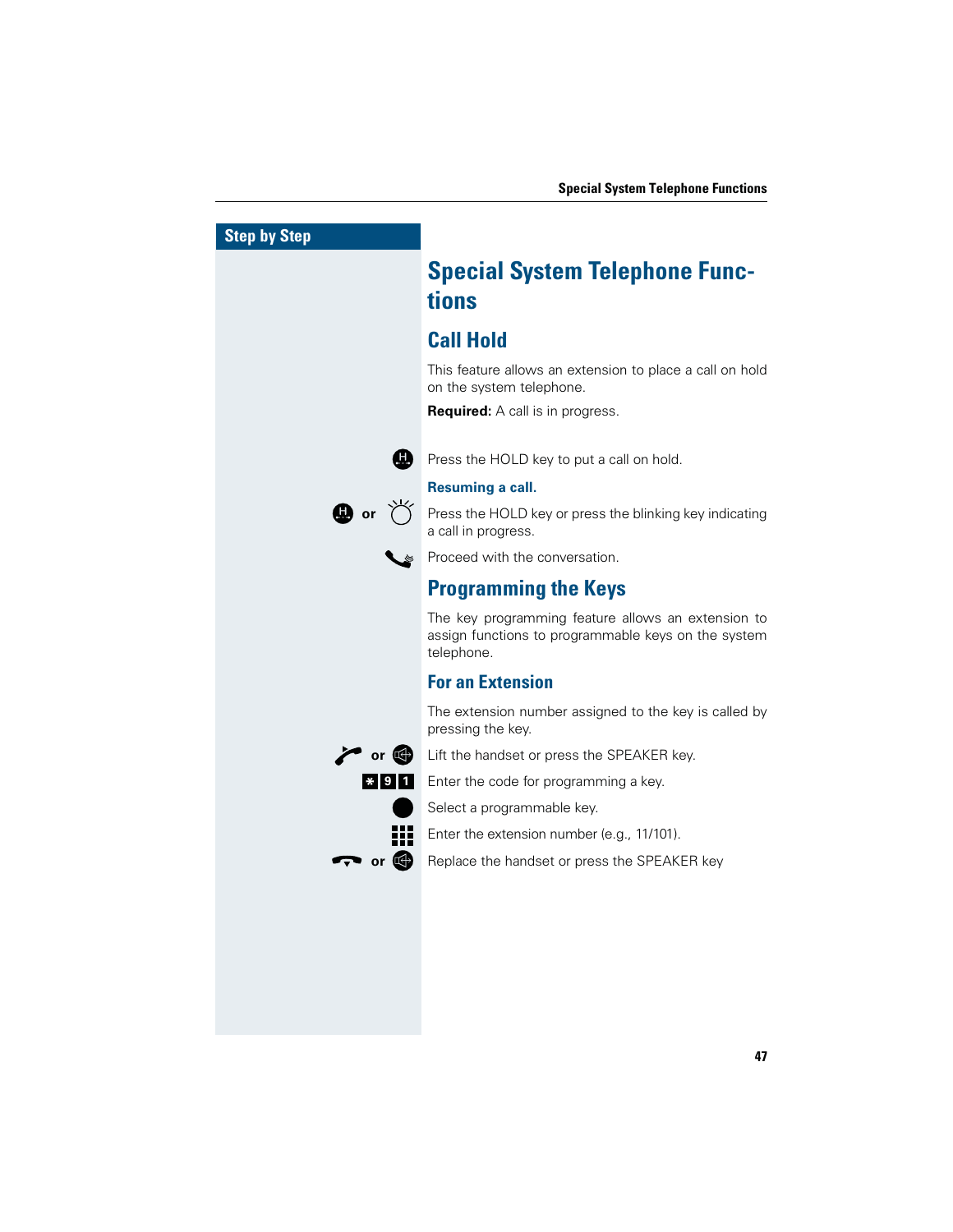#### **Special System Telephone Functions**

| <b>Step by Step</b>                 |                                                                                                                                                                                                                                                 |
|-------------------------------------|-------------------------------------------------------------------------------------------------------------------------------------------------------------------------------------------------------------------------------------------------|
|                                     | <b>For an External Line</b>                                                                                                                                                                                                                     |
|                                     | Press this key to seize an external line or to answer a<br>call that is ringing.                                                                                                                                                                |
| $\sum$ or $\mathbb{Q}$              | Lift the handset or press the SPEAKER key.                                                                                                                                                                                                      |
| $*$  9 1                            | Enter the code for programming a key.                                                                                                                                                                                                           |
|                                     | Select a programmable key.                                                                                                                                                                                                                      |
| 88                                  | Enter the code for the external line (e.g., 801/851).                                                                                                                                                                                           |
| $\rightarrow$ or $\bullet$          | Replace the handset or press the SPEAKER key                                                                                                                                                                                                    |
|                                     | <b>As Info Key</b>                                                                                                                                                                                                                              |
|                                     | Displays the following messages:                                                                                                                                                                                                                |
|                                     | Printer error: The key indicates when a printer prob-<br>lem occurs (only if a printer is connected).                                                                                                                                           |
|                                     | Incoming fax: The key indicates when a fax is<br>$\bullet$<br>received (only if Fax/DID module is installed).                                                                                                                                   |
|                                     | For message consultation press the flashing Info key.<br>The message is displayed on the system telephone for<br>approximately 5 seconds. Pressing the "√" key while<br>the message is displayed deletes the message and<br>clears the display. |
| $\curvearrowright$ or $\circledast$ | Lift the handset or press the SPEAKER key.                                                                                                                                                                                                      |
| $\mathbf{*}$ 9 1                    | Enter the code for programming a key.                                                                                                                                                                                                           |
|                                     | Select a programmable key.                                                                                                                                                                                                                      |
| $\#$  # 0 1                         | Enter the code for the Info key.                                                                                                                                                                                                                |
| $\rightarrow$ or $\bullet$          | Replace the handset or press the SPEAKER key                                                                                                                                                                                                    |
|                                     |                                                                                                                                                                                                                                                 |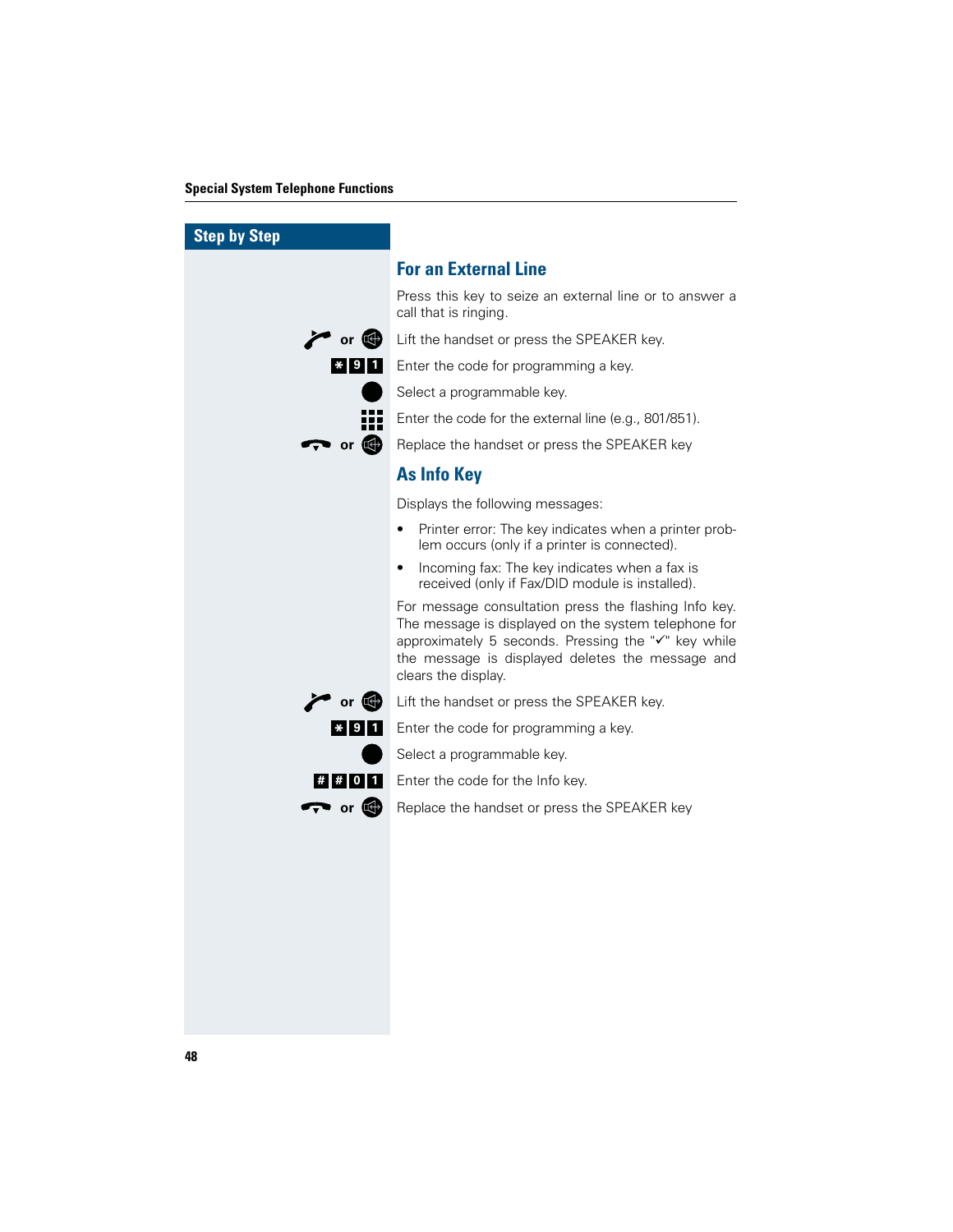|                       | or $\mathbb{C}$   |
|-----------------------|-------------------|
| $\frac{*}{4}$   9   1 |                   |
|                       |                   |
|                       |                   |
|                       |                   |
| or L                  |                   |
|                       |                   |
|                       | or $\blacksquare$ |
| $* 9 1$               |                   |
|                       |                   |
|                       | ţ                 |
| $\mathbf{o}$          | $\mathbb{Q}$      |

# Allows a key to repeat a string of up to 20 digits. Lift the handset or press the SPEAKER key.

**As a Macro**

Enter the code for programming a macro key . Select a programmable key. Enter a string of digits. Press the selected key again to confirm the entry. Replace the handset or press the SPEAKER key **Deleting Key Assignment**

# **Lift the handset or press the SPEAKER key.**

Enter the code for programming a key.

Select the programmable key you want to delete.

Press the key to delete its function assignment.

**P** Replace the handset or press the SPEAKER key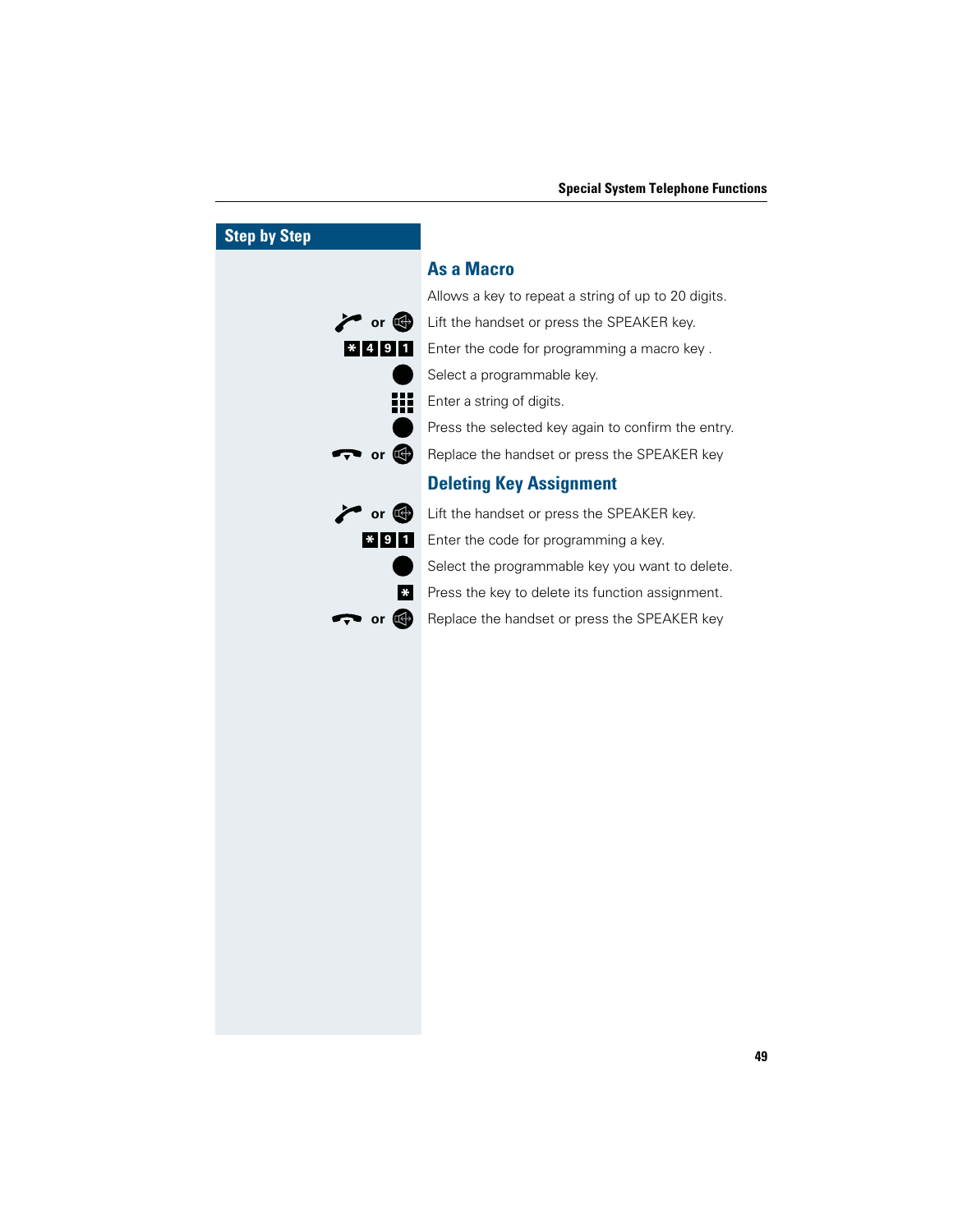#### **Special System Telephone Functions**

| <b>Step by Step</b>                                                                                                                                                                                                                                                                                                 |                                                                                                                                                                                                                                                                                                                                                                       |
|---------------------------------------------------------------------------------------------------------------------------------------------------------------------------------------------------------------------------------------------------------------------------------------------------------------------|-----------------------------------------------------------------------------------------------------------------------------------------------------------------------------------------------------------------------------------------------------------------------------------------------------------------------------------------------------------------------|
|                                                                                                                                                                                                                                                                                                                     | <b>Virtual Keypad</b>                                                                                                                                                                                                                                                                                                                                                 |
|                                                                                                                                                                                                                                                                                                                     | With the "Virtual Keypad" an increased number of<br>programmable keys becomes available. The same key<br>can indicate the status for two different elements<br>(external line/extension) or external/internal MWI, print-<br>er error or fax received. Note that these keys must be<br>assigned the same function on the "main" keypad as on<br>the "virtual" keypad. |
|                                                                                                                                                                                                                                                                                                                     | To activate the "Virtual Keypad" one of the keys must be<br>programmed for the "Toggle Keypad" feature. This key<br>will indicate which keypad is in active mode.                                                                                                                                                                                                     |
|                                                                                                                                                                                                                                                                                                                     | Key LED On: Indicates that the "Virtual Keypad" is active.                                                                                                                                                                                                                                                                                                            |
|                                                                                                                                                                                                                                                                                                                     | Key LED Off: Indicates that the "Main Keypad" is active.                                                                                                                                                                                                                                                                                                              |
|                                                                                                                                                                                                                                                                                                                     | <b>Activating a Toggle Keypad Key</b>                                                                                                                                                                                                                                                                                                                                 |
| $\sim$ or $\bullet$                                                                                                                                                                                                                                                                                                 | Lift the handset or press the SPEAKER key.                                                                                                                                                                                                                                                                                                                            |
| $* 9 $<br>$\mathbf{1}$                                                                                                                                                                                                                                                                                              | Enter the code for programming a key.                                                                                                                                                                                                                                                                                                                                 |
|                                                                                                                                                                                                                                                                                                                     | Select a programmable key.                                                                                                                                                                                                                                                                                                                                            |
| $\frac{1}{2}$ $\frac{1}{2}$ $\frac{1}{2}$ $\frac{1}{2}$ $\frac{1}{2}$ $\frac{1}{2}$ $\frac{1}{2}$ $\frac{1}{2}$ $\frac{1}{2}$ $\frac{1}{2}$ $\frac{1}{2}$ $\frac{1}{2}$ $\frac{1}{2}$ $\frac{1}{2}$ $\frac{1}{2}$ $\frac{1}{2}$ $\frac{1}{2}$ $\frac{1}{2}$ $\frac{1}{2}$ $\frac{1}{2}$ $\frac{1}{2}$ $\frac{1}{2}$ | Enter the code for activating the Toggle Keypad key.                                                                                                                                                                                                                                                                                                                  |
| $\rightarrow$ or $\bullet$                                                                                                                                                                                                                                                                                          | Replace the handset or press the SPEAKER key                                                                                                                                                                                                                                                                                                                          |
|                                                                                                                                                                                                                                                                                                                     |                                                                                                                                                                                                                                                                                                                                                                       |
|                                                                                                                                                                                                                                                                                                                     |                                                                                                                                                                                                                                                                                                                                                                       |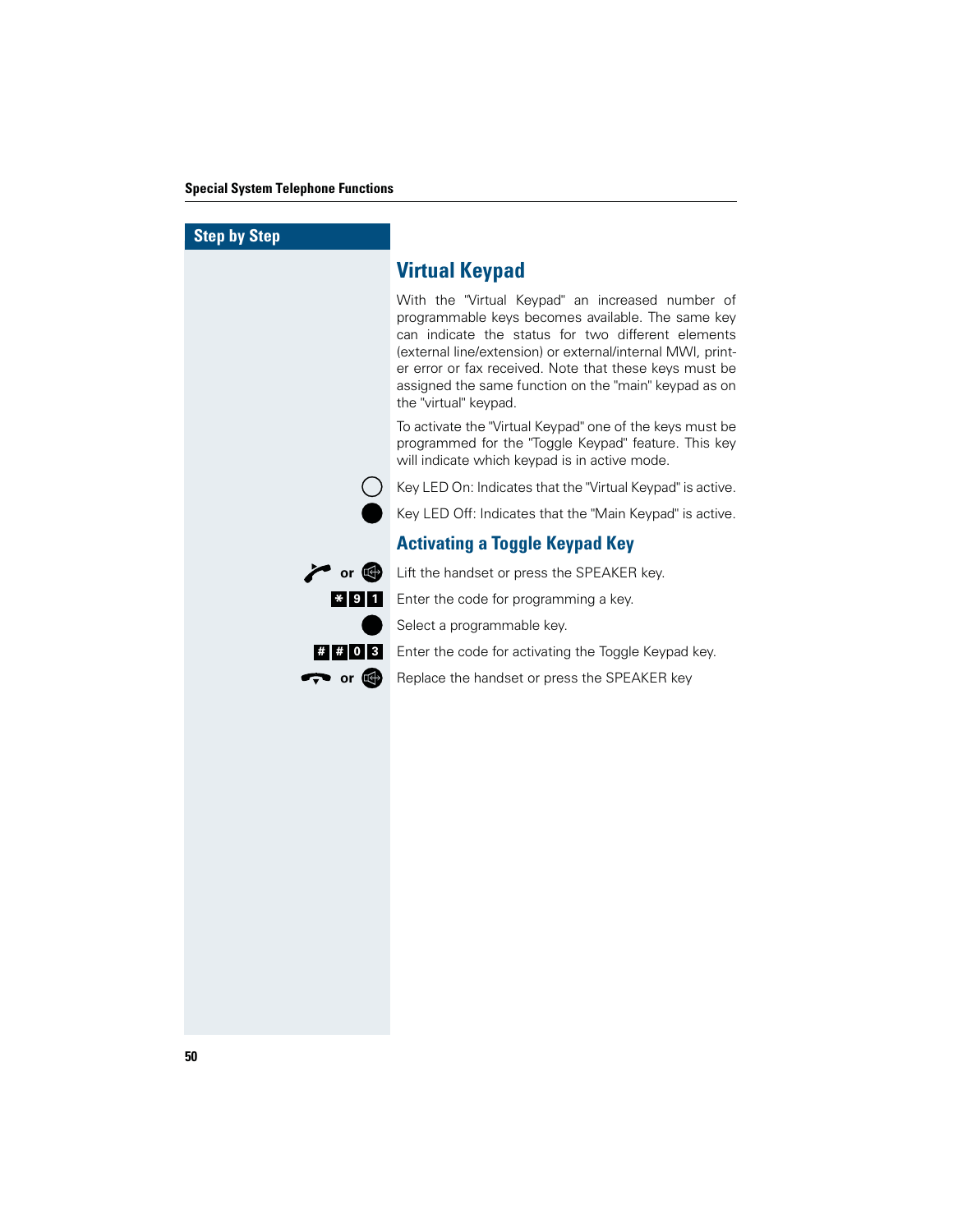| <b>Step by Step</b> |                                                                                                                                              |
|---------------------|----------------------------------------------------------------------------------------------------------------------------------------------|
|                     | <b>Phonebook Search</b>                                                                                                                      |
|                     | A Phonebook Search or and alphanumeric search allows<br>an extension to lookup a person's number by the<br>person's name when making a call. |
|                     | Required: The extension must be equipped with a<br>system telephone that features a display.                                                 |
| $\sim$ or $\bullet$ | Lift the handset or press the SPEAKER key.                                                                                                   |
| 4<br>#14191         | Enter the code for initiating a search.                                                                                                      |
| ₩                   | Enter the name assigned to the desired number.<br>Use the arrow key as needed:<br>$\lt$<br>Delete.<br>$\geq$<br>Next.                        |
| $ \nabla $          | Start a Phonebook Search.                                                                                                                    |
|                     | Use the arrow key as needed:                                                                                                                 |
|                     | $\mathsf{K}$<br>View previous name on the list.<br>$\triangleright$<br>View next name on the list.                                           |
| $\mathsf{V}$        | Once the destination number is located, confirm your<br>entry.                                                                               |
|                     | Initiate conversation.                                                                                                                       |
|                     |                                                                                                                                              |
|                     |                                                                                                                                              |
|                     |                                                                                                                                              |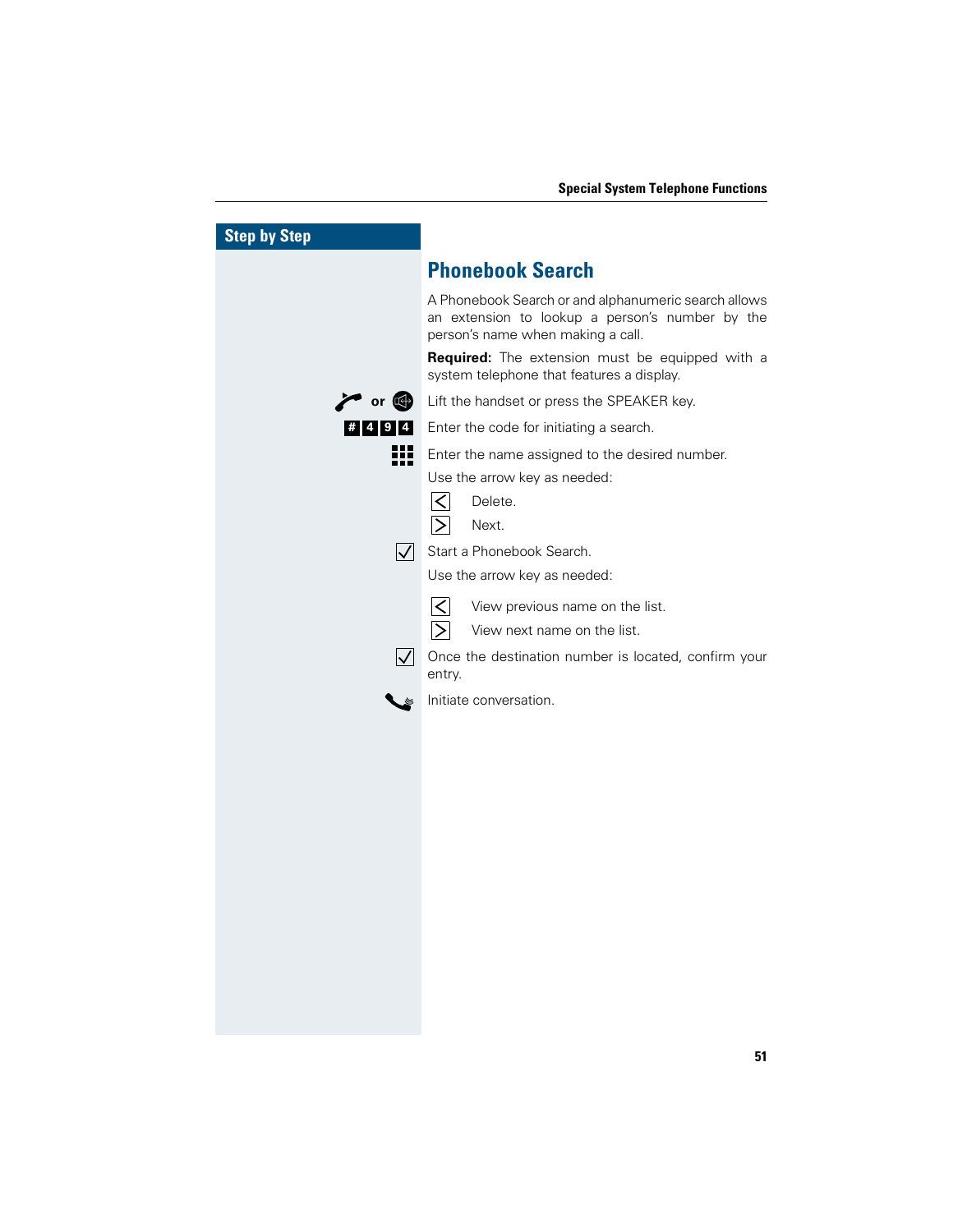#### **Special System Telephone Functions**

| <b>Step by Step</b>        |                                                                                                                                                |
|----------------------------|------------------------------------------------------------------------------------------------------------------------------------------------|
|                            | <b>Headset</b>                                                                                                                                 |
|                            | The headset installed on system telephones provides<br>more comfort and freedom of motion for the user.                                        |
|                            | or G Lift the handset or press the SPEAKER key.                                                                                                |
|                            | <b>*</b> 9 1 Enter the code for programming a key.                                                                                             |
|                            | Select a programmable key.                                                                                                                     |
| 333                        | Enter the extension number for the headset (e.g., 11/<br>$101$ ).                                                                              |
| $\rightarrow$ or $\bullet$ | Replace the handset or press the SPEAKER key                                                                                                   |
|                            | <b>To activate</b>                                                                                                                             |
|                            | Lift the handset.                                                                                                                              |
| $*$ 4 9 2                  | Enter the code for activating the headset.                                                                                                     |
|                            | Press the key programmed to simulate that the handset<br>is on-hook for the specified extension number.                                        |
|                            | Keep the handset off-hook.                                                                                                                     |
|                            | <b>To deactivate</b>                                                                                                                           |
|                            | Press the key programmed to simulate that the handset<br>is on-hook for the specified extension number.                                        |
| # 4 9 2                    | Enter the code for deactivating the headset.                                                                                                   |
|                            | Replace handset.                                                                                                                               |
|                            |                                                                                                                                                |
|                            |                                                                                                                                                |
|                            |                                                                                                                                                |
|                            |                                                                                                                                                |
|                            |                                                                                                                                                |
|                            |                                                                                                                                                |
|                            |                                                                                                                                                |
|                            |                                                                                                                                                |
|                            | 1. When the headset is activated, the regular handset is deactivated.<br>The key programmed for the extension number becomes a Hook-<br>flash. |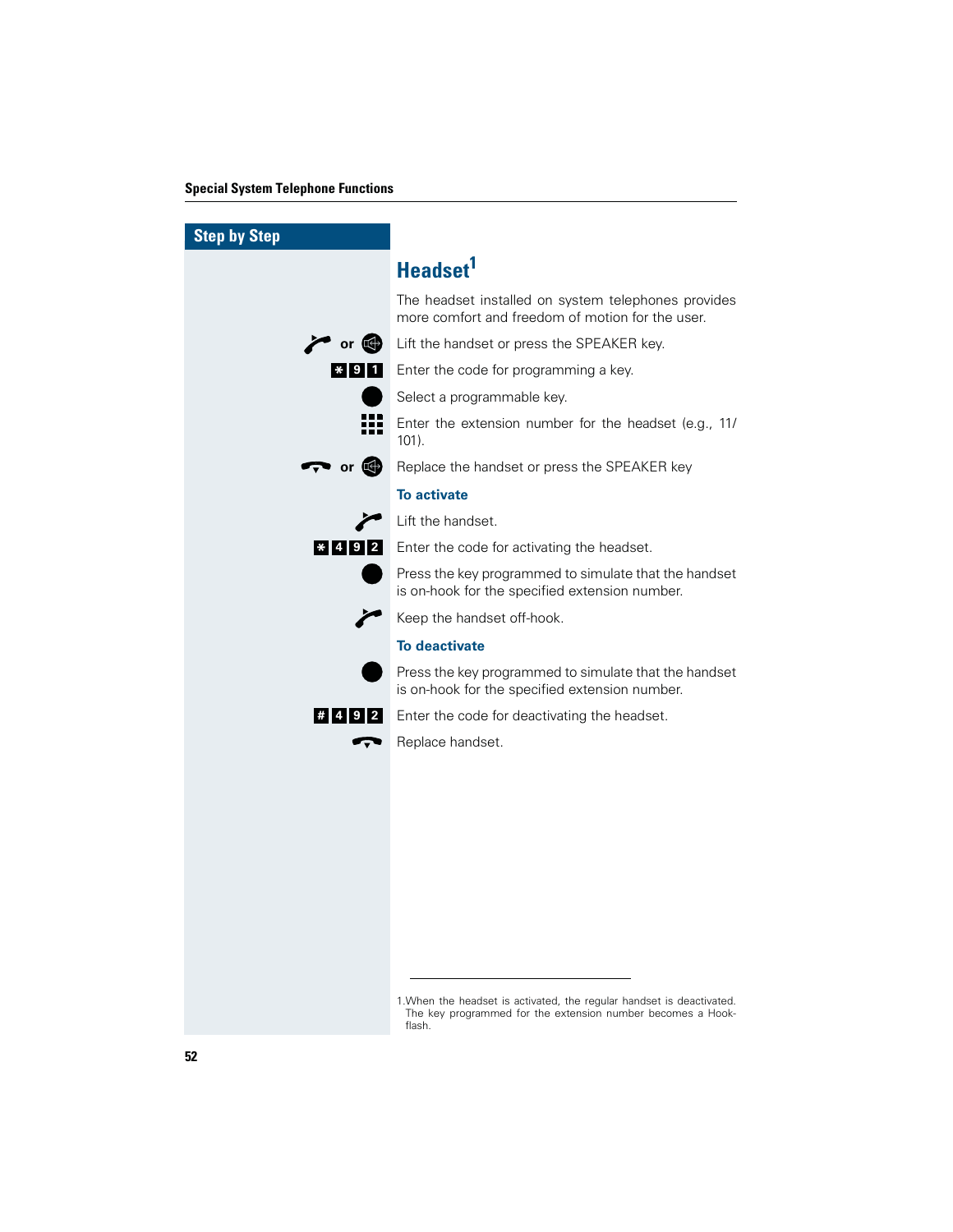## **A**

| Activating a Toggle Keypad Key 50 |  |
|-----------------------------------|--|
|                                   |  |
| after a specified time  36        |  |
|                                   |  |
|                                   |  |
| daily except weekends  36         |  |
|                                   |  |
|                                   |  |
|                                   |  |
|                                   |  |
| second call/urgent call  24       |  |
|                                   |  |
|                                   |  |
| Attendant for External Line 30    |  |
|                                   |  |
|                                   |  |

## **C**

| Call Forwarding                             |  |
|---------------------------------------------|--|
| deactivating internal/or external call for- |  |
|                                             |  |
|                                             |  |
| deactivating call forwarding if no answer   |  |
|                                             |  |
|                                             |  |
|                                             |  |
|                                             |  |
|                                             |  |
|                                             |  |
| Call forwarding on a digital line           |  |
| Call forwarding of calls not answered 29    |  |
| call forwarding on a digital line  29       |  |
|                                             |  |
|                                             |  |
|                                             |  |
|                                             |  |
|                                             |  |
| COS (class of service) changeover 39        |  |
|                                             |  |

## **D**

## **E**

|--|--|

## **F**

| Functions for making calls                 |  |
|--------------------------------------------|--|
|                                            |  |
| Functions used for making calls            |  |
|                                            |  |
| Functions used when Making Calls  9, 19    |  |
| Functions used when making calls  19, 20,  |  |
|                                            |  |
| attendant's console  18                    |  |
|                                            |  |
|                                            |  |
|                                            |  |
| making calls                               |  |
|                                            |  |
|                                            |  |
|                                            |  |
|                                            |  |
| resuming an incoming call  23              |  |
|                                            |  |
|                                            |  |
| Functions used when receiving a call 30    |  |
| attendant for external Line 30             |  |
| Functions used when Receiving Calls  24    |  |
| Functions used when receiving calls 25, 26 |  |
|                                            |  |

## **H**

### **Index**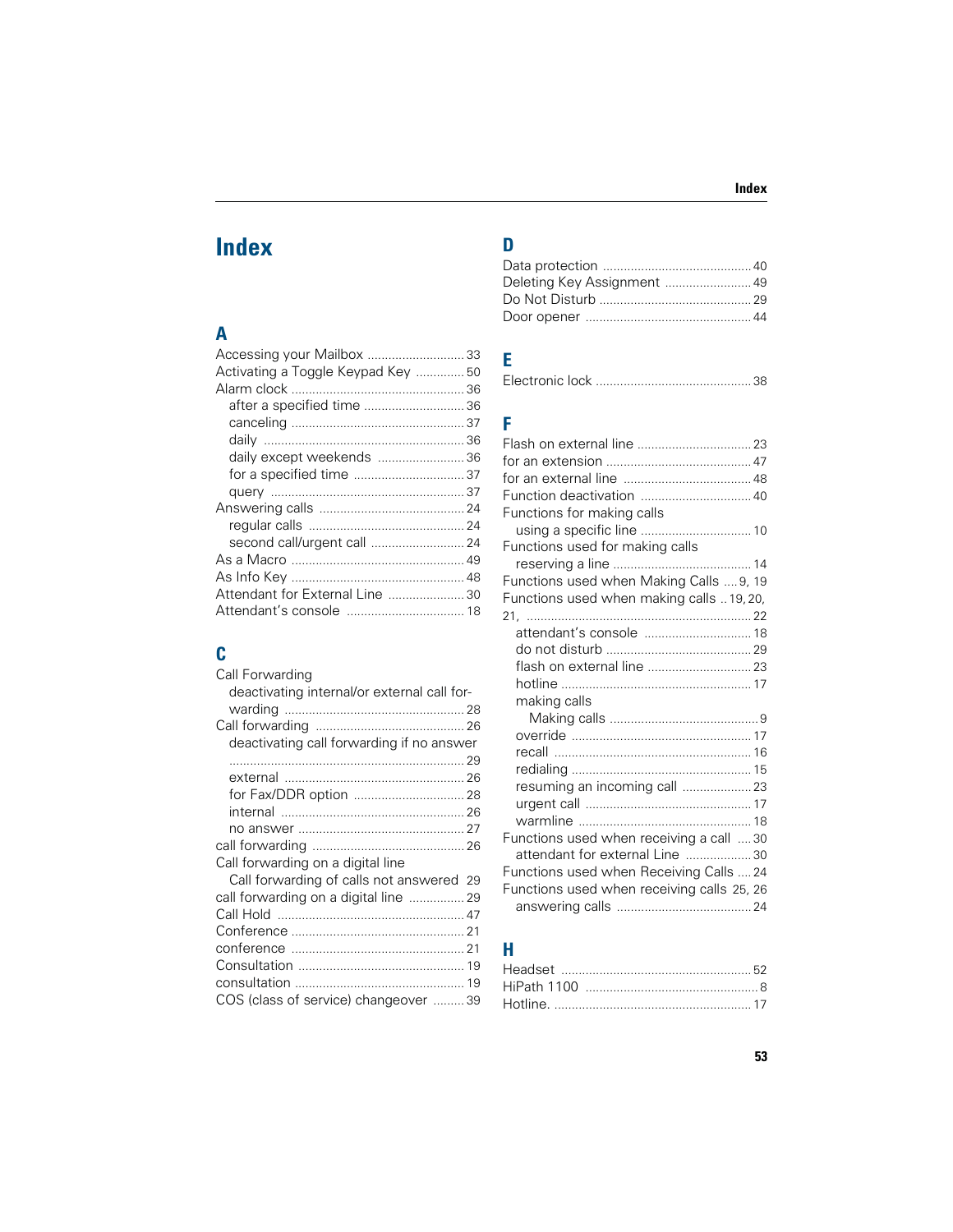## **L**

## **M**

| Making calls                          |  |
|---------------------------------------|--|
|                                       |  |
|                                       |  |
| individual speed dialing  11          |  |
|                                       |  |
|                                       |  |
| system speed dialing  10              |  |
| UCD subscriber group  12              |  |
| using a group of external lines  10   |  |
| Message Waiting Indicator  31         |  |
| Miscellaneous function                |  |
| function deactivation  40             |  |
| Miscellaneous Functions  36           |  |
| Miscellaneous functions               |  |
|                                       |  |
|                                       |  |
| call forwarding on a digital line  29 |  |
|                                       |  |
|                                       |  |
|                                       |  |
|                                       |  |
|                                       |  |
|                                       |  |
| remote configuration  45              |  |
| system programming mode  44           |  |

## **N**

## **O**

|--|--|

## **P**

| Programming the Individual Speed Dialing |  |
|------------------------------------------|--|
|                                          |  |
| Programming the Keys  47                 |  |
|                                          |  |
|                                          |  |

## **R**

| Remote configuration  45      |  |
|-------------------------------|--|
| Reserving a line              |  |
|                               |  |
|                               |  |
| Resuming an incoming call  23 |  |
| Room monitor                  |  |
| (Babyphone)                   |  |
|                               |  |
|                               |  |

## **S**

| Special System Telephone Functions |  |
|------------------------------------|--|
|                                    |  |
|                                    |  |
|                                    |  |
| System Programming Mode  44        |  |
| System telephone functions         |  |
|                                    |  |
|                                    |  |
| programming the keys  47, 48       |  |
|                                    |  |
|                                    |  |
| deleting key assignment  49        |  |
|                                    |  |
| activating a toggle keypad key 50  |  |
| System Telephones Functions  47    |  |
|                                    |  |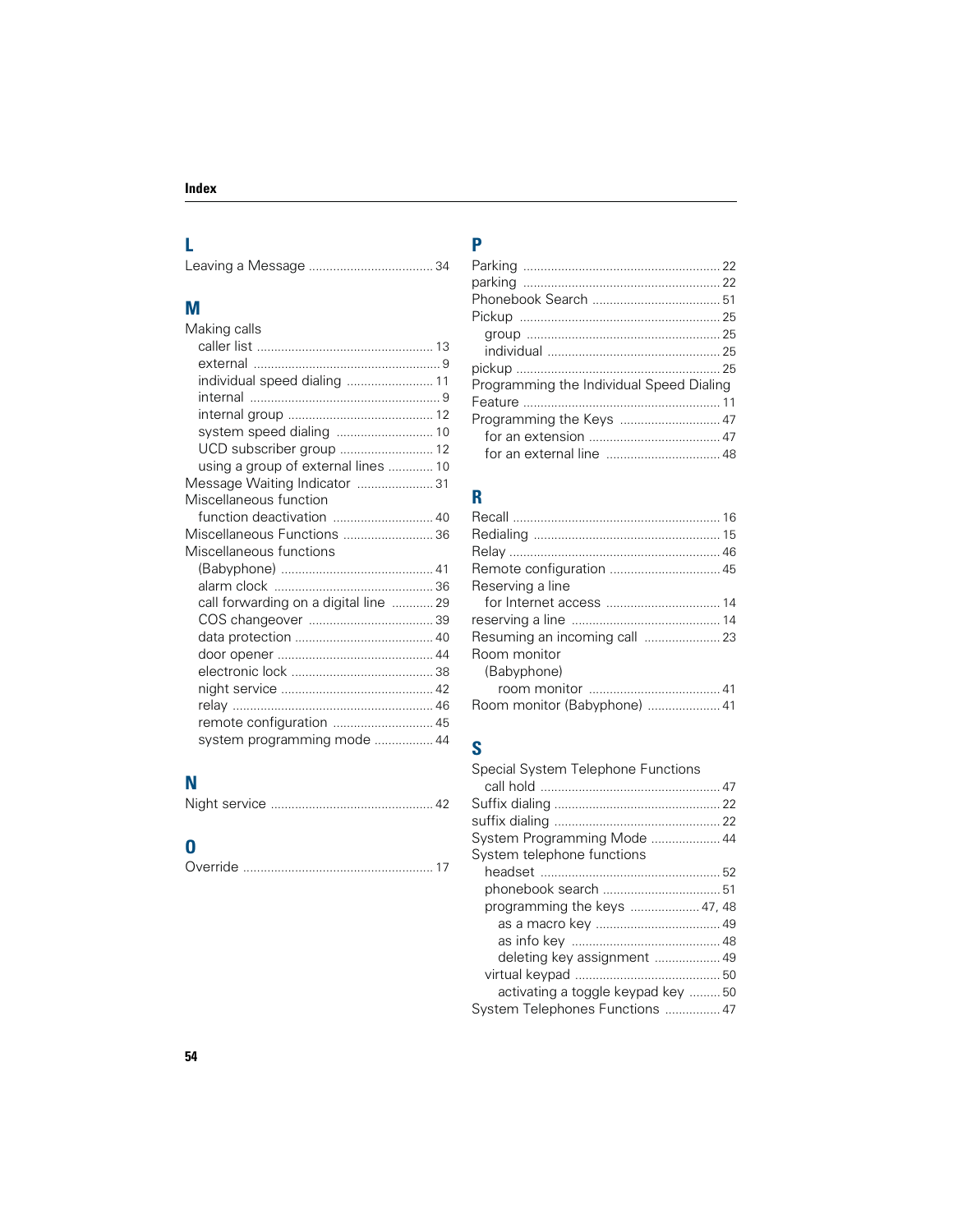## $\bar{\mathbf{T}}$

## $\overline{\mathsf{U}}$

| UCD group login and logout 30 |  |
|-------------------------------|--|
|                               |  |
|                               |  |

## $\mathbf V$

| Voice Mail Forwarding 34 |  |
|--------------------------|--|

## W

|--|--|--|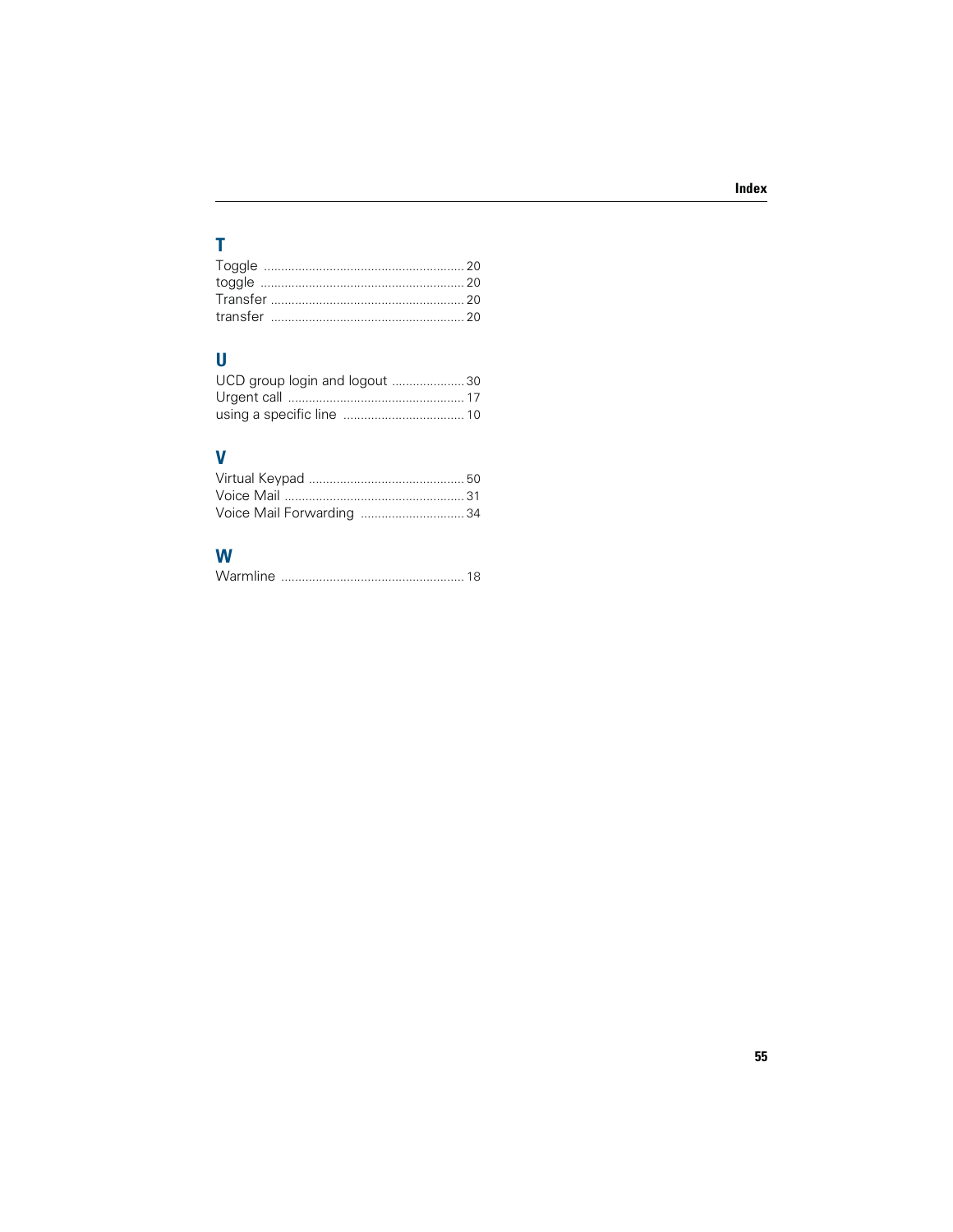| <b>Description</b>      |                 | HiPath 1120   HiPath 1130   HiPath 1150   HiPath 1190 |            |            |
|-------------------------|-----------------|-------------------------------------------------------|------------|------------|
| External analog line    | 851 to 856      | 851 to 864                                            | 851 to 866 | 851 to 882 |
| External digital line   | 801 to 802      | 801 to 815                                            | 801 to 815 | 801 to 845 |
| Extension               | 11 to 26        | 11 to 30                                              | 11 to $60$ | 101 to 140 |
| Group of external lines | 0 or 890 to 899 |                                                       |            |            |
| Subscriber group        | 780 to 789      |                                                       |            |            |

Notes:

The  $\cdot$  key can be reprogrammed to use Code 75;

The  $_{\textbf{\textit{#}}}$  key can be reprogrammed to use Code 76.

| <b>Feature</b>                                         | Code                                                                       |  |  |
|--------------------------------------------------------|----------------------------------------------------------------------------|--|--|
| <b>System Telephone Functions</b>                      |                                                                            |  |  |
| <b>Redial</b>                                          | ∕                                                                          |  |  |
| <b>Parking</b>                                         | $\mathcal{C}$ 0 to 9 $\mathcal{C}$                                         |  |  |
| Parking - Resume call                                  | $\lambda$ or $\sim$ 0 to 9 $\sim$                                          |  |  |
| <b>Call Forwarding</b>                                 | ∽ ⊪ (                                                                      |  |  |
| Call Forwarding - Deactiva-<br>tion                    | $\rightarrow$ # $\rightarrow$                                              |  |  |
| <b>Call Hold</b>                                       | To place a call on hold: $\bullet$ <b>B</b> / To resume: <b>B</b> or       |  |  |
| Conference (E821 ST)                                   | ₩ ₩<br>$\triangledown$                                                     |  |  |
| <b>Toggle</b> (E821 ST)                                | V ‼ ❸                                                                      |  |  |
| <b>Group Pickup (E821 ST)</b>                          |                                                                            |  |  |
| Individual Pickup (E821 ST)                            | /     ●ヽ                                                                   |  |  |
| <b>Speaker</b><br>(E822 ST and Profiset 3030)          | Answers/Exits speakerphone and Super LG Acti-<br>vates/Deactivates speaker |  |  |
| <b>Caller List</b>                                     | $\angle$ # 8 2 $\boxtimes$ and $\boxtimes$ $\sim$                          |  |  |
| <b>Phonebook search</b><br>(E822 ST and Profiset 3030) | $\triangleright$ # 4 9 4 H name $\Box$ $\Box$ $\Box$ and $\Box$            |  |  |
| <b>Flash on External Line</b>                          |                                                                            |  |  |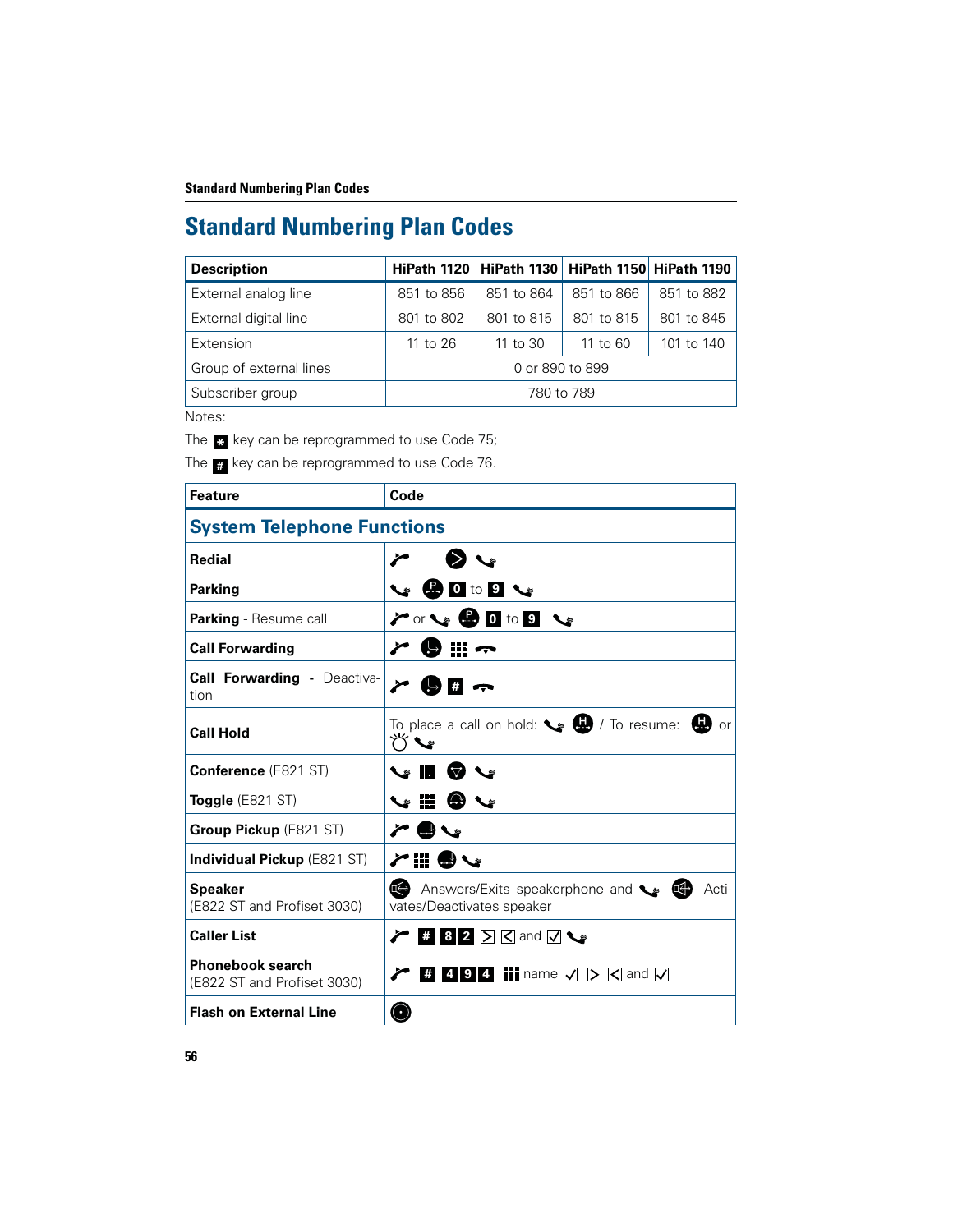| <b>Feature</b>                                   | Code                                                                                                                                      |
|--------------------------------------------------|-------------------------------------------------------------------------------------------------------------------------------------------|
| <b>Headset - Activation</b>                      | $2$ $*$ 492                                                                                                                               |
| <b>Headset - Deactivation</b>                    | $\#$ 4 9 2 $\circ$                                                                                                                        |
| <b>Remote Configuration</b>                      | $\sim$ * 9 9 1 $\sim$                                                                                                                     |
| <b>Programming a Function Key</b>                | $\mathbb{R}$ $\sim$<br>$\geq$ $\frac{1}{2}$<br>1                                                                                          |
| Assigning a macro to a key                       | $2 * 4 9$<br><b>IN</b> string<br>$\mathbf{1}$                                                                                             |
| Programming the Info Key                         | $\geq$ * 91<br>$\#$ $\#$ 0 1 $\infty$                                                                                                     |
| Programming<br>key<br>for<br>a<br>external MWI   | $\geq$ * 91<br>$\#$ $\#$ 0 2 $\sim$                                                                                                       |
| Activating a key for switch-<br>ing the keypad   | $\geq$ * 91<br>$\#$ $\#$ 0 3 $\infty$                                                                                                     |
| Programming<br>key<br>for<br>a<br>external MWI   | $\frac{1}{2}$ $\frac{1}{2}$ $\frac{1}{2}$ $\frac{1}{2}$ $\frac{1}{2}$<br>$\#$ $\#$ 0 4 $\infty$                                           |
| <b>Accessing your Mailbox</b>                    | MWI key<br>r                                                                                                                              |
| <b>Virtual keypad</b>                            | Toggle Keypad key                                                                                                                         |
| <b>Seizure of an External Line</b>               |                                                                                                                                           |
| <b>External call</b>                             | アロミン                                                                                                                                      |
| External call using a group of<br>external lines | $\angle$ <b>8 9 X ::</b> external line $\leq$ ("X" is from 0 to 9)                                                                        |
| Seizure of a Specific Analog<br>Line             | 8 X V <b>III</b> W, "XY" is from:<br>∕<br>HiPath 1120: 51 to 56<br>HiPath 1130/1150: 51 to 66<br>HiPath 1190: 51 to 82                    |
| Seizure of a Specific Digital<br>Line            | $\angle$ 8 X Y $\mathbb{H}$ $\rightarrow$ , "XY" is from:<br>HiPath 1120: 01 to 02<br>HiPath 1130/1150: 01 to 15<br>HiPath 1190: 01 to 45 |
| External line reservation -<br>Busy              | Wait for $\downarrow \leftrightarrow$ Phone rings $\swarrow$ $\blacksquare$ external $\searrow$                                           |
| <b>Functions used when Making Calls</b>          |                                                                                                                                           |
| <b>Individual Speed Dialing</b>                  | <b>2</b> $\mathbb{Z}$ + $\mathbb{Z}$ $\mathbb{X}$ $\mathbb{Q}$ ("X" is from 0 to 4)                                                       |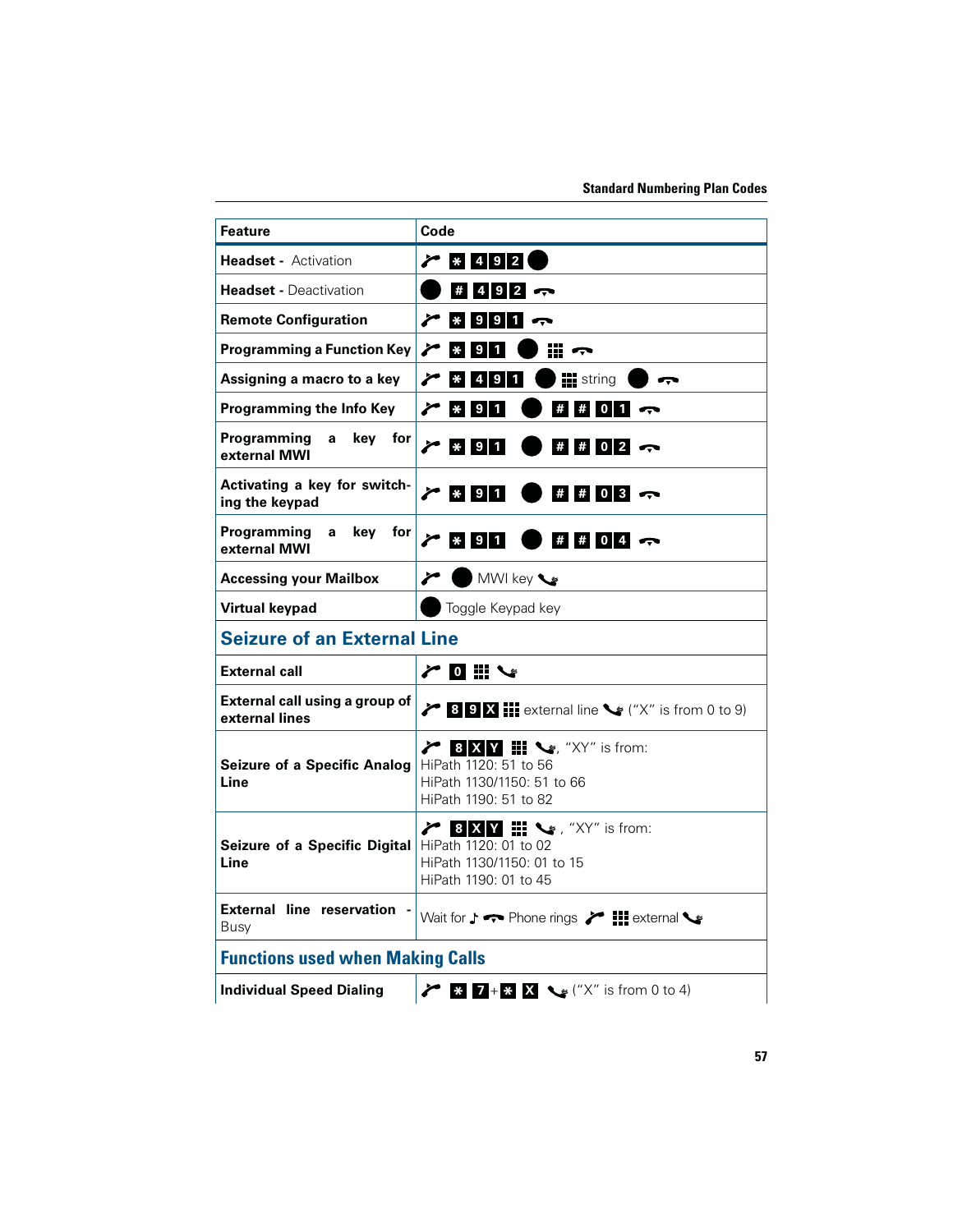| <b>Feature</b>                                                                                                                                                     | Code                                                                                                                                                                                                                                  |  |  |  |
|--------------------------------------------------------------------------------------------------------------------------------------------------------------------|---------------------------------------------------------------------------------------------------------------------------------------------------------------------------------------------------------------------------------------|--|--|--|
| Individual<br>Programming<br><b>Speed Dialing</b>                                                                                                                  | $\angle$ 3 9 2 + $\angle$ X iii $\leftrightarrow$ ("X" is from 0 to 4)                                                                                                                                                                |  |  |  |
| <b>System Speed Dialing</b>                                                                                                                                        | <b>7</b> $\bullet$ <b>7</b> $\bullet$ <b>0 X Y</b> $\bullet$ ("XY" is from 00 to 89)                                                                                                                                                  |  |  |  |
| <b>Internal Call</b>                                                                                                                                               | <b>7</b> $\blacksquare$ , HiPath 1120: 11 to 26 / HiPath 1130: 11 to<br>30/ HiPath 1150: 11 to 60 / HiPath 1190: 101 to 240.                                                                                                          |  |  |  |
| <b>Overflow</b><br>Attendant<br>or<br><b>Extension</b>                                                                                                             | $\sim$ 9 $\sim$                                                                                                                                                                                                                       |  |  |  |
| <b>Calling an Internal Group</b>                                                                                                                                   | $\chi$ 770 $\sim$                                                                                                                                                                                                                     |  |  |  |
| Redial                                                                                                                                                             | $\sim$ # 4 9 7 $\sim$                                                                                                                                                                                                                 |  |  |  |
| <b>Recall - Activation (Extension</b><br>does not answer or is busy)                                                                                               | 1) $\triangleright$ <b>:</b> no answer ( $\odot$ ) $\cdot$ 5 <b>6</b> $\cdot\cdot$ phone rings<br>$\blacktriangleright$ $\blacktriangleright$<br>or<br>2) Wait for $\mathbf{J}$ $\rightarrow$ phone rings $\rightarrow$ $\rightarrow$ |  |  |  |
| <b>Recall - Deactivation</b>                                                                                                                                       | $\sim$ # 5 8 $\sim$                                                                                                                                                                                                                   |  |  |  |
| <b>Override</b> (busy extension)                                                                                                                                   | <del></del> 7 II J busy (● 8 8 8 2 ↓                                                                                                                                                                                                  |  |  |  |
| <b>Urgent Call</b> (busy extension)                                                                                                                                | → 間 ♪ (busy) Wait ◆                                                                                                                                                                                                                   |  |  |  |
| Hotline (if programmed)                                                                                                                                            | r                                                                                                                                                                                                                                     |  |  |  |
| <b>Functions used during Calls</b>                                                                                                                                 |                                                                                                                                                                                                                                       |  |  |  |
| <b>Transfer</b> (For transfers without<br>consultation there is no need<br>to wait before answering)                                                               | $\left\langle \mathbf{e} \right\rangle$ (O) $\mathbf{H}$ extension ( $\left\langle \mathbf{e} \right\rangle$ )                                                                                                                        |  |  |  |
| <b>Consultation</b> (To end a consul-<br>tation wait for replacement of<br>handset)                                                                                | $\mathcal{L} \circledast \mathcal{L}$                                                                                                                                                                                                 |  |  |  |
|                                                                                                                                                                    | $\left\langle \bullet \right\rangle$ (a) $\left\langle \bullet \right\rangle$ answer)                                                                                                                                                 |  |  |  |
| <b>Resuming an Incoming Call</b>                                                                                                                                   | or<br>(for MF telephones, if no answer) ہے ((@)                                                                                                                                                                                       |  |  |  |
| Toggle (Use after consultation,<br>for answering a second or $\left \bigcup_{\mathcal{B}}\left(\bigcirc\right)\right $ $\mathbb{Z}$ 2 $\mathbb{Z}$<br>urgent call) |                                                                                                                                                                                                                                       |  |  |  |
| <b>Conference - Activation</b>                                                                                                                                     | V (0) II V (0) B 8                                                                                                                                                                                                                    |  |  |  |
| <b>Parking</b>                                                                                                                                                     | $\mathcal{C}$ (O) $\mathbb{R}$ 56+X $\curvearrowleft$ ("X" is from 0 to 9)                                                                                                                                                            |  |  |  |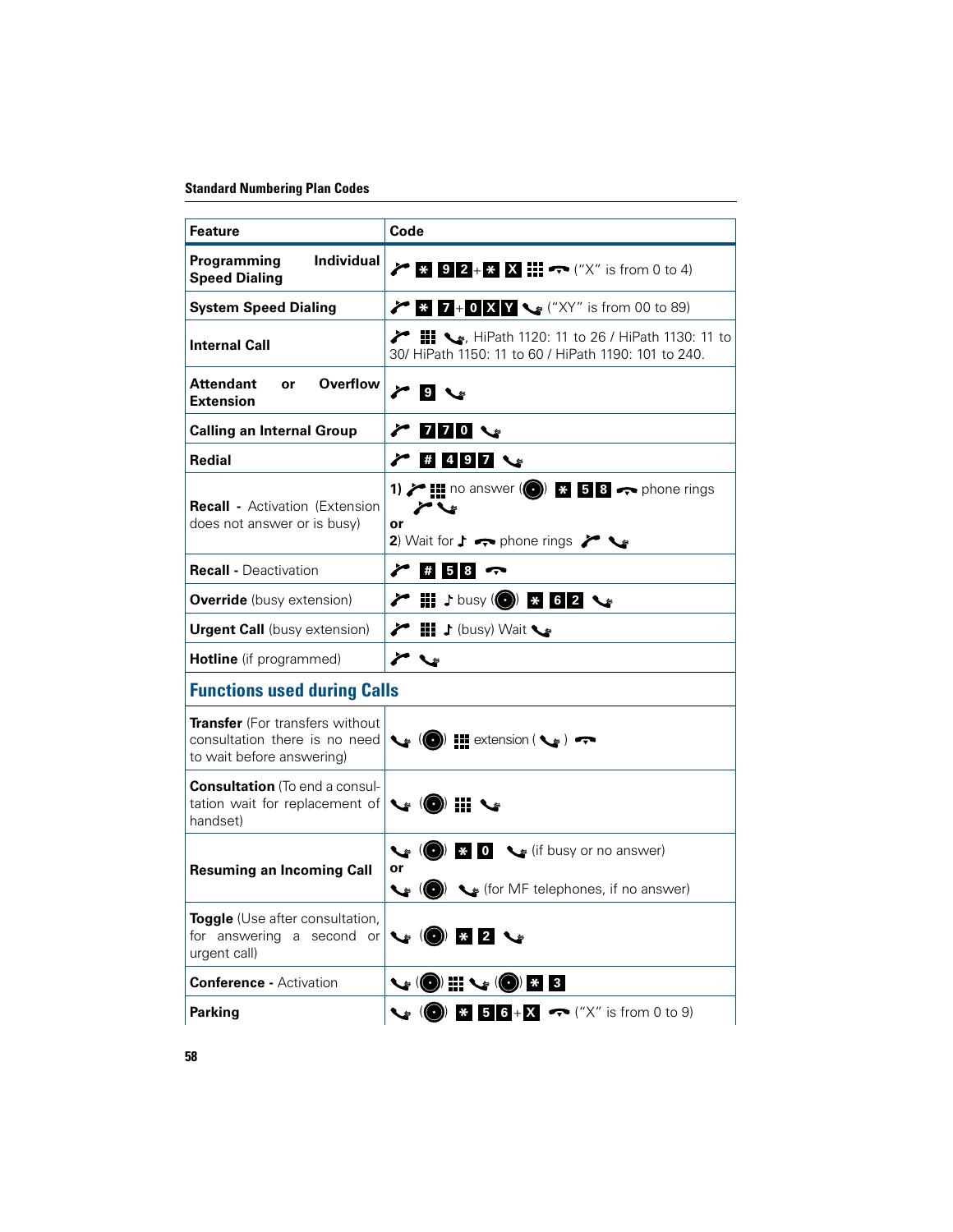| <b>Feature</b>                                                                              | Code                                                                               |  |
|---------------------------------------------------------------------------------------------|------------------------------------------------------------------------------------|--|
| Parking (Resume call)                                                                       | <b>7 5 6</b> + <b>X \s</b> ("X" is from 0 to 9)                                    |  |
| <b>Suffix Dialing</b>                                                                       | $\frac{1}{2}$ 7 5 5 3 $\frac{11}{111}$                                             |  |
| <b>Functions used when Receiving Calls</b>                                                  |                                                                                    |  |
| <b>Answering</b> (External call / on<br>hold)                                               | $\vee$ 0 $\cdot$ 55 $\cdot$                                                        |  |
| <b>Accessing your Mailbox</b>                                                               | 1 Voice Mail Group ↓                                                               |  |
| <b>Group pickup</b>                                                                         | $* 57$<br>P                                                                        |  |
| Individual pickup                                                                           | $\angle$ $\cdot$ 5 9 H extension $\cdot$                                           |  |
| Call Forwarding to an exter-<br>nal number                                                  | $\angle$ * 11 $\angle$ = external $\triangle$                                      |  |
| <b>Internal Call Forwarding</b>                                                             | 1 1 <b>1 Extension or Voice Mail Group</b><br>$\epsilon$ $\ast$ $\vdash$           |  |
| <b>Call Forwarding - Deactiva-</b><br>tion                                                  | $\gamma$ # 11 $\gamma$                                                             |  |
| <b>Call Forwarding - Activation</b><br>(If there is no answer)                              | → 8 1 4 H extension or Voice Mail Group                                            |  |
| <b>Call Forwarding - Deactiva-</b><br>tion<br>(If there is no answer)                       | $\sim$ # 14 $\sim$                                                                 |  |
| <b>Do Not Disturb - Activation</b>                                                          | $\sim$ * 97                                                                        |  |
| <b>Do Not Disturb - Deactivation</b>                                                        | $\sim$ # 9 7 $\sim$                                                                |  |
| <b>Attendant for External Line -</b><br>Activation(Does not apply to<br><b>HiPath 1190)</b> | $\angle$ $\approx$ 495 $\pm$ line or 0 $\sim$                                      |  |
| <b>Attendant for External Line -</b><br><b>HiPath 1190)</b>                                 | Deactivation (Does not apply to $\triangleright$ # 495 : ine or 0 $\triangleright$ |  |
| <b>Miscellaneous Functions</b>                                                              |                                                                                    |  |
| <b>Electronic lock - Activation</b>                                                         | 6 6 $\frac{1}{2}$ password                                                         |  |
| <b>Electronic lock - Deactivation</b>                                                       | $\#$ 6 6 $\#$ password<br>$\mathcal{E}$                                            |  |
| <b>COS</b><br>(Class<br>οf<br>Service)<br>Changeover                                        | * 508 Nextension Dessword<br>∕                                                     |  |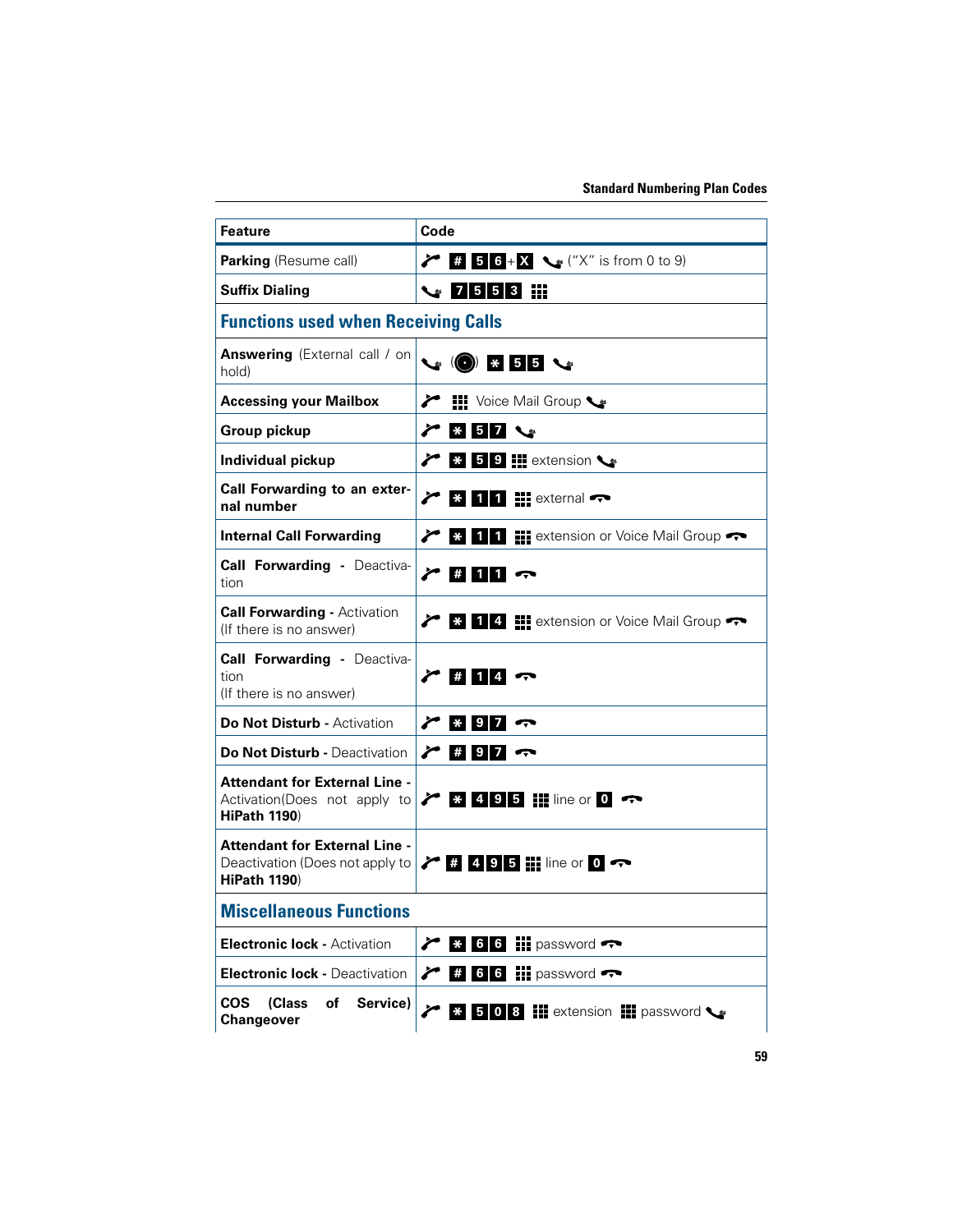| <b>Feature</b>                                                                           | Code                                                                             |
|------------------------------------------------------------------------------------------|----------------------------------------------------------------------------------|
| <b>Data Protection - Activation</b>                                                      | $\sim$ * 4 9 0 $\sim$                                                            |
| <b>Data Protection - Deactivation</b>                                                    | $\sim$ # 4 9 0 $\sim$                                                            |
| <b>Functions</b> - Deactivation (Call<br>Forwarding, Do Not Disturb,<br>Data Protection) | $\sim$ # 0 $\sim$                                                                |
| <b>Room Monitor</b><br>(Babyphone)                                                       | $\sim$ 888 $\sim$                                                                |
| <b>Night service - Activation</b>                                                        | $\angle$ * 44 H password                                                         |
| <b>Night service - Deactivation</b>                                                      | $\angle$ # 4 4 $\frac{11}{11}$ password                                          |
| <b>Door Opener</b> (After answer by<br>the Entrance Telephone)                           | $\mathcal{C}$ (O) $\approx$ 61                                                   |
| <b>System Programming Mode</b>                                                           | $\sim$ $\frac{1}{3}$ 9 5 $\frac{1}{2}$ password $\frac{1}{3}$ code $\rightarrow$ |
| <b>Remote Configuration</b>                                                              | $7 * 9 9 1 \n$                                                                   |
| <b>Relay -</b> Activation (only for<br><b>HiPath 1120)</b>                               | $\sim$ * 90 $\sim$                                                               |
| <b>Relay</b> - Deactivation (only for<br><b>HiPath 1120)</b>                             | $\sim$ # 90 $\sim$                                                               |
| <b>Alarm Clock</b>                                                                       |                                                                                  |
| <b>Alarm Clock</b> (Daily)                                                               | $\frac{1}{2}$ $\frac{1}{2}$ 4 6 1 <b>H</b> time (e.g., 1230)                     |
| <b>Alarm Clock</b> (Daily, except<br>weekends)                                           | $\angle$ * 4 6 2 H time (e.g., 1230)                                             |
| <b>Alarm Clock</b> (After a specified<br>time period)                                    | $\frac{1}{2}$ $\frac{1}{8}$ 4 6 3 $\frac{1}{11}$ time (e.g., 1230)               |
| <b>Alarm Clock</b> (For a specified<br>time)                                             | $\frac{1}{2}$ $\frac{1}{8}$ 4 6 4 $\frac{1}{11}$ date/time (e.g., 24121830)      |
| Deactivate alarm clock                                                                   | 246                                                                              |
| Query alarm clock<br>E822 ST and Profiset 3030)                                          | $7 * 465 : \rightarrow$                                                          |
| <b>UCD Group Functions</b>                                                               |                                                                                  |
| <b>Call Group Login</b>                                                                  | $\mathcal{F}$ * 85                                                               |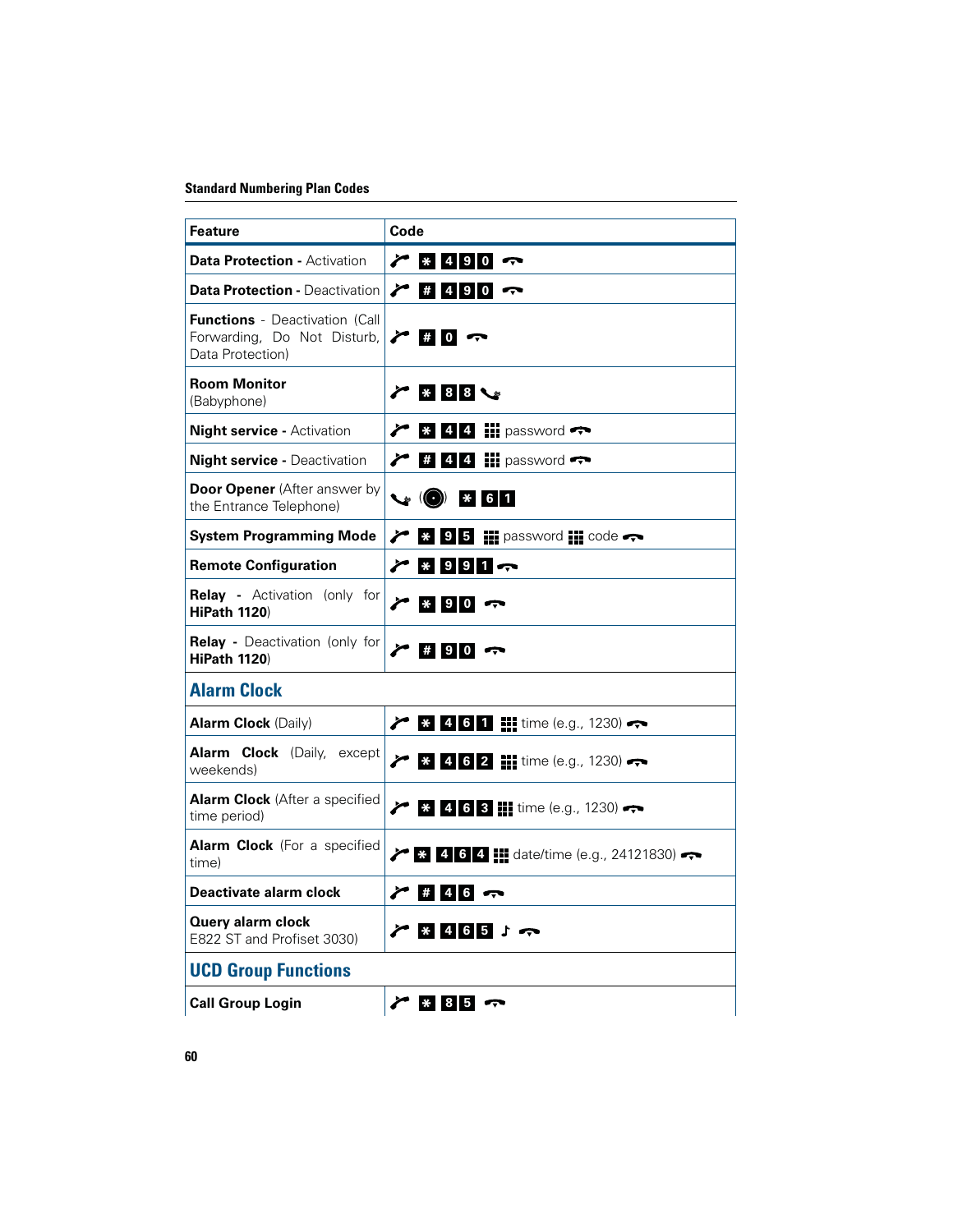| <b>Feature</b>                                       | Code                                                                   |  |
|------------------------------------------------------|------------------------------------------------------------------------|--|
| <b>Call Group Logout</b>                             | $\mathcal{L}$<br>$\#$ 85 $\sim$                                        |  |
| <b>Calling a UCD Group</b>                           | $78X$ $\sqrt{x}$ is from 0 to 9)                                       |  |
| <b>Silent Monitoring (Override)</b><br>without beep) | $\odot$ * 62                                                           |  |
| <b>Satellite PABX</b>                                |                                                                        |  |
| Operation as a Satellite<br><b>PABX</b>              | $\angle$ 3 9 X $\parallel$ line number $\searrow$ ("X" is from 0 to 9) |  |
| <b>Flash on External Line</b>                        | 51<br>$\ast$                                                           |  |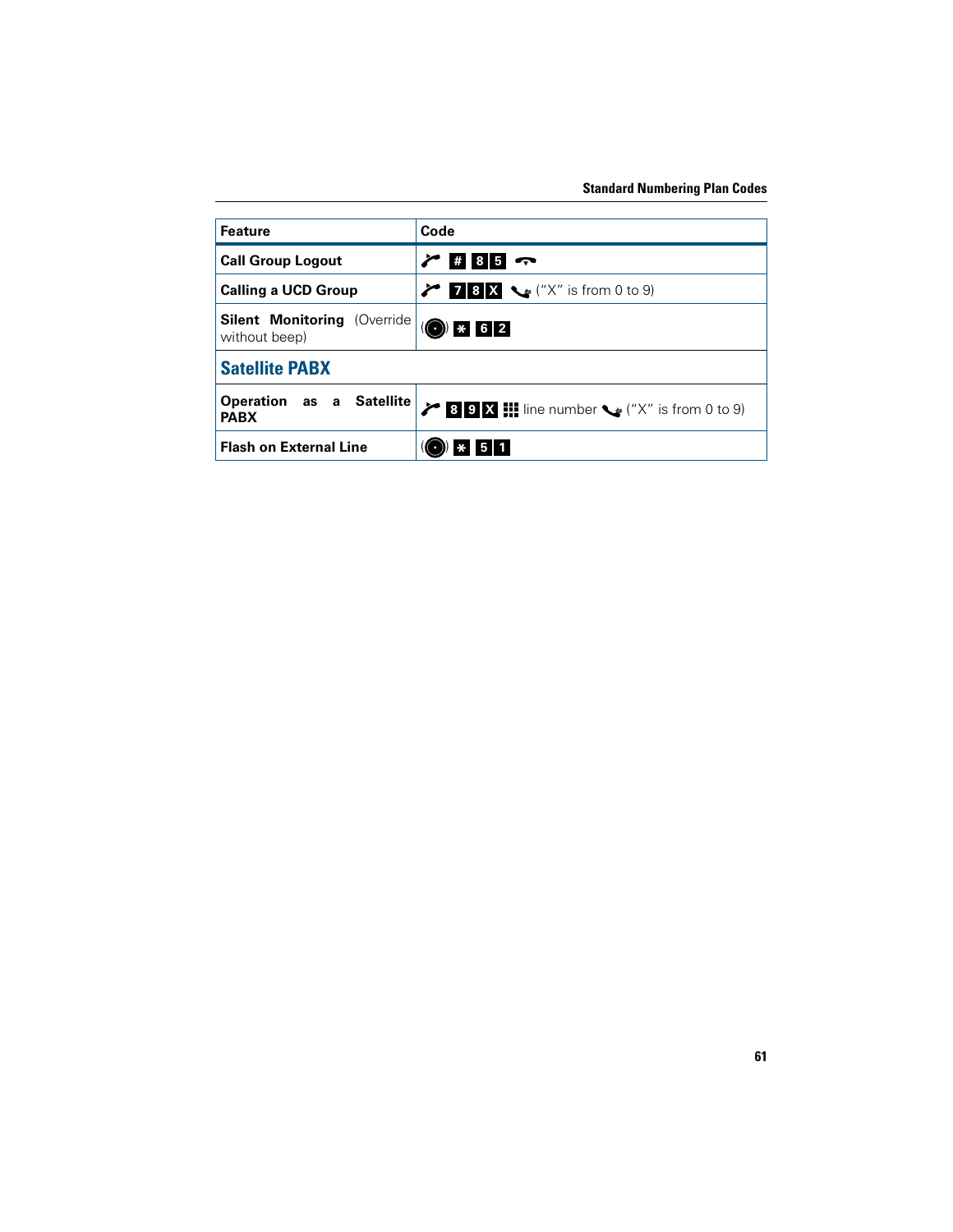| <b>Description</b>      |                                                     |            | HiPath 1120   HiPath 1130   HiPath 1150   HiPath 1190 |
|-------------------------|-----------------------------------------------------|------------|-------------------------------------------------------|
| External analog line    | 4651 to 4656 4651 to 4664 4651 to 4666 4651 to 4682 |            |                                                       |
| External digital line   | 4601 to 4602 4601 to 4615 4601 to 4615 4601 to 4645 |            |                                                       |
| Extension               | 211 to 226                                          |            | 211 to 230 211 to 260 2011 to 2150                    |
| Group of external lines | 0 or 70 to 79                                       |            |                                                       |
| Subscriber group        |                                                     | 201 to 210 | 2001 to 2010                                          |

Notes:

The key <mark> $\ast$ </mark> can be reprogrammed to use Code 412;

The key **a** can be reprogrammed to use Code 413.

| <b>Feature</b>                                         | Code                                                                              |  |  |
|--------------------------------------------------------|-----------------------------------------------------------------------------------|--|--|
| <b>System Telephone Functions</b>                      |                                                                                   |  |  |
| <b>Redial</b>                                          | $\sim$ 0 $\sim$                                                                   |  |  |
| <b>Parking</b>                                         | $\vee$ 80 to 50 $\vee$                                                            |  |  |
| <b>Parking</b> - Resume call                           | $\gamma$ or $\sqrt{950}$ to 58 $\sqrt{9}$                                         |  |  |
| <b>Call Forwarding</b>                                 | r ● ::: ~                                                                         |  |  |
| <b>Call Forwarding - Deactiva-</b><br>tion             | r 9 ∏ ←                                                                           |  |  |
| <b>Call Hold</b>                                       | To place a call on hold: $\bullet$ <b>W</b> / To resume: $\bullet$ or             |  |  |
| <b>Conference (E821 ST)</b>                            | いいいい                                                                              |  |  |
| <b>Toggle</b> (E821 ST)                                | V ‼l ♥                                                                            |  |  |
| Group Pickup (E821 ST)                                 |                                                                                   |  |  |
| <b>Individual Pickup (E821 ST)</b>                     | ノ間のパ                                                                              |  |  |
| <b>Speaker</b><br>(E822 ST and Profiset 3030)          | Answers/Exits speakerphone and supplemental Acti-<br>vates/Deactivates speaker    |  |  |
| <b>Caller List</b>                                     | $\blacktriangleright$ 494 $\triangleright$ and $\triangleright$ $\triangleright$  |  |  |
| <b>Phonebook search</b><br>(E822 ST and Profiset 3030) | $\frac{4}{4}$ 4 4 4 $\frac{1}{4}$ name<br>$\boxtimes$ $\boxtimes$ and $\boxtimes$ |  |  |
| <b>Flash on External Line</b>                          |                                                                                   |  |  |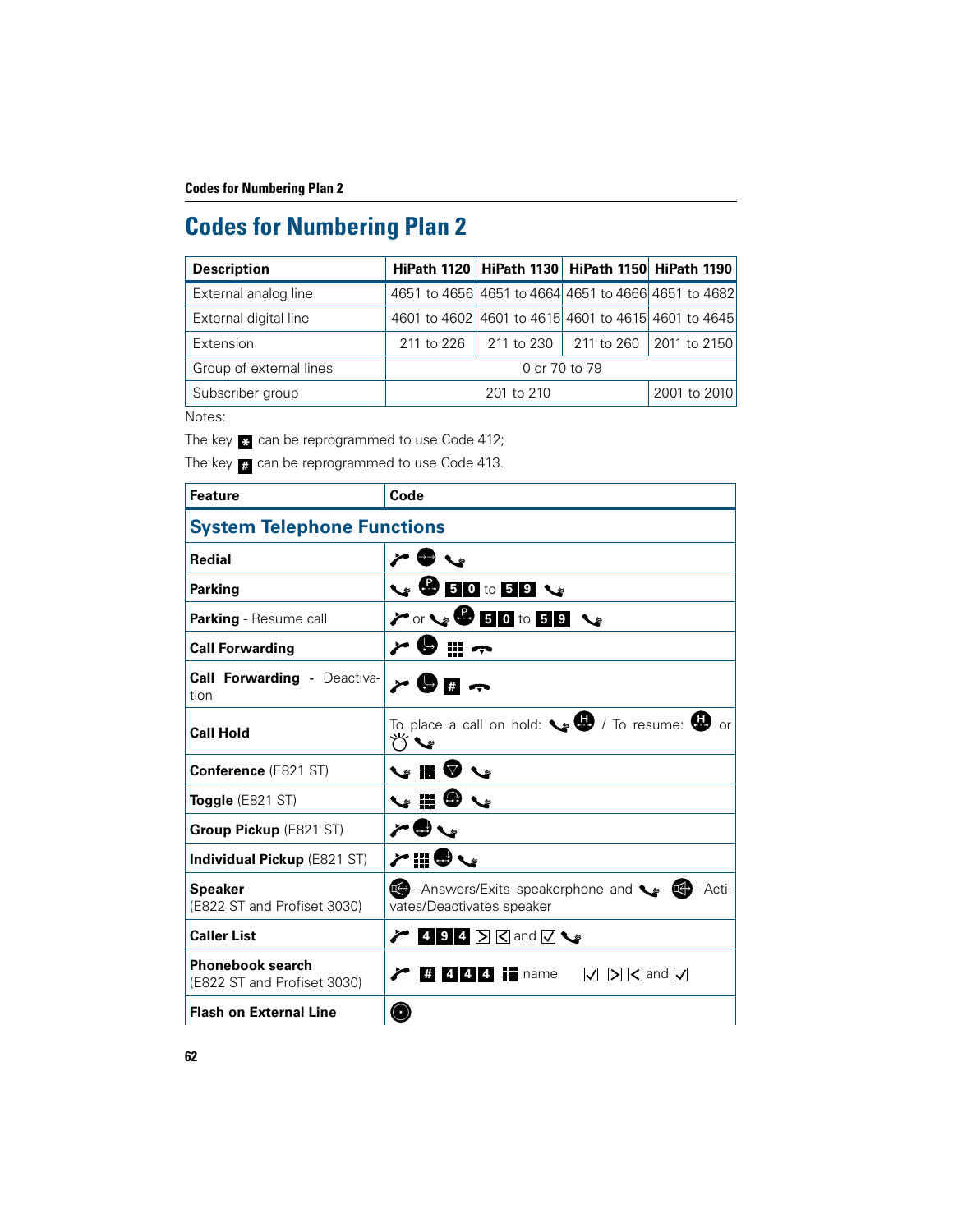| <b>Feature</b>                                           | Code                                                                                                        |
|----------------------------------------------------------|-------------------------------------------------------------------------------------------------------------|
| <b>Headset - Activation</b>                              | $\sim$ 435                                                                                                  |
| <b>Headset - Deactivation</b>                            | 4347                                                                                                        |
| <b>Remote Configuration</b>                              | $4$ 9 6 $\sim$                                                                                              |
| <b>Programming a Function Key</b>                        | ∕<br>$490$                                                                                                  |
| Assigning a macro to a key                               | $\sim$ 491<br><b>iii</b> string<br>ى ا                                                                      |
| Programming the Info Key                                 | $4$ 4 6 $\sim$                                                                                              |
| Programming<br>key for<br>a<br><b>External MWI</b>       | $\geq$ * 91<br>$\#$ $\#$ 0 2 $\infty$                                                                       |
| Activating a key for switch-<br>ing the keypad           | $\geq$ * 91<br>$\#$ $\#$ 0 3 $\sim$                                                                         |
| Programing a key for Internal<br>MWI                     | $\geq$ $\frac{1}{2}$ 9<br>$\#$ $\#$ 0 4 $\infty$<br>1                                                       |
| <b>Accessing your Mailbox</b>                            | MWI key<br>r                                                                                                |
| <b>Virtual Keypad</b>                                    | Toggle Keypad key                                                                                           |
| <b>Seizure of an External Line</b>                       |                                                                                                             |
| <b>External call</b>                                     | アロミン                                                                                                        |
| External call using a group of<br>external lines         | $\angle$ 7 $\angle$ 11 ext. $\angle$ ("X" is from 0 to 9)                                                   |
| <b>Seizure of a Specific Analog</b><br>Line              | 7 4 6 X 1 1 \, "XY"is from: - HiPath 1120: 51<br>to 56 HiPath 1130/1150: 51 to 66 / HiPath 1190: 51 to 82   |
| Seizure of a Specific Digital<br>Line                    | → 46 X Y III < XY" is from: - HiPath 1120: 01<br>to 02 HiPath 1130/1150: 01 to 15 / - HiPath 1190: 01 to 45 |
| External line reservation -<br>Busy                      | Wait for $\downarrow \leftrightarrow$ phone rings $\searrow$ $\blacksquare$ external $\searrow$             |
| <b>Functions used when Making Calls</b>                  |                                                                                                             |
| <b>Individual Speed Dialing</b>                          | $\angle$ 8 + * X $\cup$ ("X" is from 0 to 4)                                                                |
| Programming<br><b>Individual</b><br><b>Speed Dialing</b> | $\angle$ 498+8 X V $\parallel \rightarrow$ ("XY" is from 00 to 04)                                          |
| <b>System Speed Dialing</b>                              | <b>8</b> + 0 X Y $\le$ ("XY" is from 00 to 89)                                                              |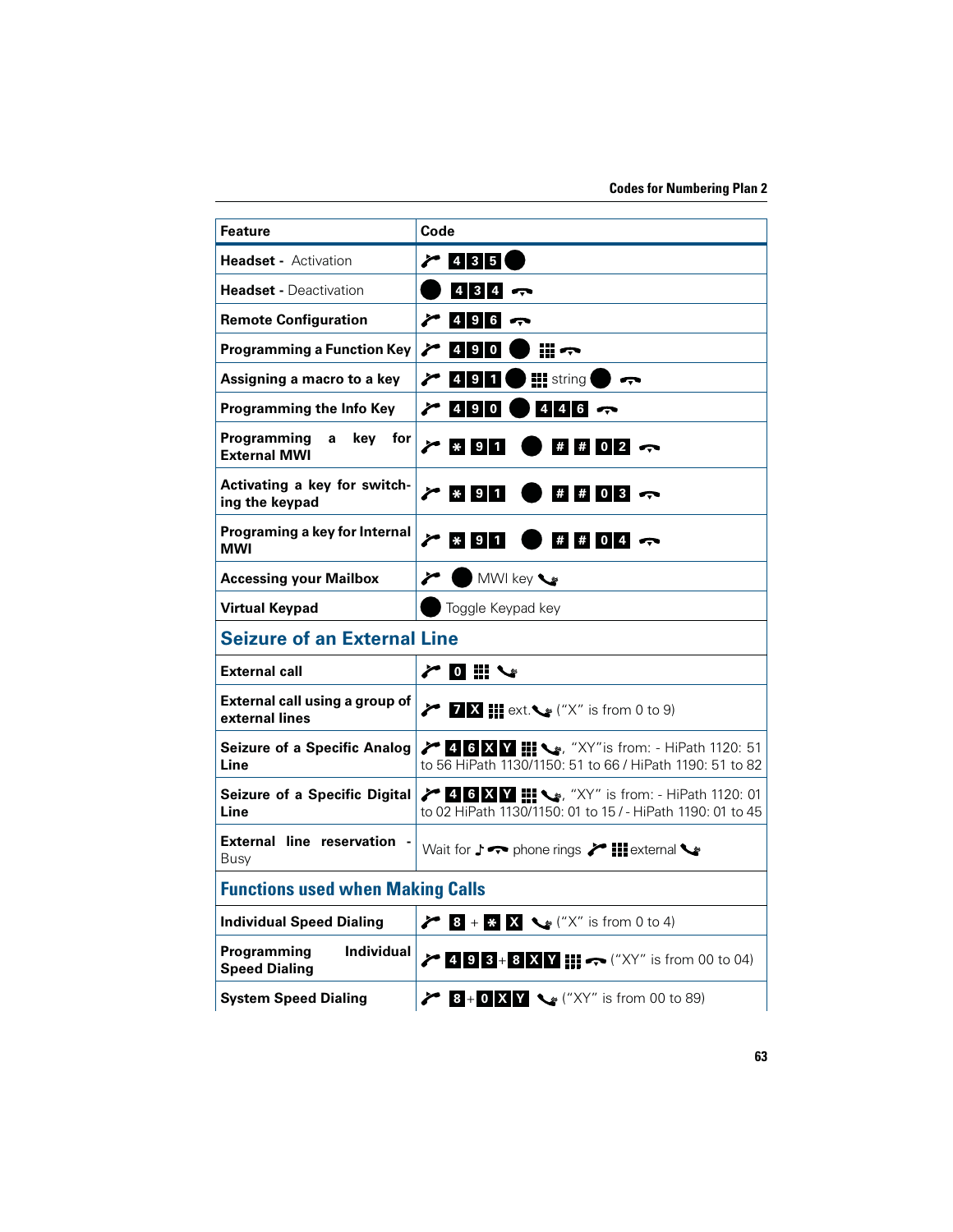| <b>Feature</b>                                                                                       | Code                                                                                                                                                              |
|------------------------------------------------------------------------------------------------------|-------------------------------------------------------------------------------------------------------------------------------------------------------------------|
| <b>Internal Call</b>                                                                                 | $\blacktriangleright$ $\blacksquare$ , Extensions for: HiPath 1120: 211 to 226<br>HiPath 1130/1150: 211 to 260/ HiPath 1190: 2101 to<br>2150.                     |
| <b>Overflow</b><br><b>Attendant</b><br><b>or</b><br><b>Extension</b>                                 | $\sim$ 0 $\sim$                                                                                                                                                   |
| <b>Calling an Internal Group</b>                                                                     |                                                                                                                                                                   |
| Redial                                                                                               | $\sim$ 6 $\sim$                                                                                                                                                   |
| <b>Recall -</b> Activation (Extension)<br>does not answer or is busy)                                | 1) $\triangleright$ 11 no answer (0) 2 $\rightarrow$ phone rings $\triangleright$<br>or<br>2) Wait for $\uparrow \leftrightarrow$ phone rings $\swarrow \searrow$ |
| <b>Recall - Deactivation</b>                                                                         | $7412 -$                                                                                                                                                          |
| <b>Override</b> (busy<br>extension)                                                                  | プ 〓 ♪busy (◎) 4 〜                                                                                                                                                 |
| <b>Urgent Call</b> (busy extension)                                                                  | <b>HI</b> J (busy) Wait                                                                                                                                           |
| Hotline (if programmed)                                                                              |                                                                                                                                                                   |
| <b>Functions used during Calls</b>                                                                   |                                                                                                                                                                   |
| <b>Transfer</b> (For transfers without<br>consultation there is no need<br>to wait before answering) | $\mathcal{L}_{\mathcal{E}}$ ( $\bigcirc$ ) $\mathbf{H}$ extension ( $\mathcal{L}_{\mathcal{E}}$ ) $\rightarrow$                                                   |
| <b>Consultation</b> (To end a consul-<br>tation wait for replacement of<br>handset)                  | $\mathcal{L} \circledast$ iii $\mathcal{L}$                                                                                                                       |
| <b>Resuming an Incoming Call</b>                                                                     | $\mathbf{v}$ (0) 1 $\mathbf{v}$<br>or<br>$\left(\bigcirc\right)$ $\left(\bullet\right)$ (for MF telephones, if no answer)                                         |
| <b>Toggle</b> (Use after consultation,<br>for answering a second or<br>urgent call)                  | $\mathbf{C}$ (O)                                                                                                                                                  |
| <b>Conference - Activation</b>                                                                       | 4 (●) H v (●) 8                                                                                                                                                   |
| <b>Parking</b>                                                                                       | $\left(\bigodot\right)$ 5 X $\leftarrow$ ("X" is from 0 to 9)                                                                                                     |
| <b>Parking</b><br>(Return call)                                                                      | $\angle$ 5 X $\leq$ ("X" is from 0 to 9)                                                                                                                          |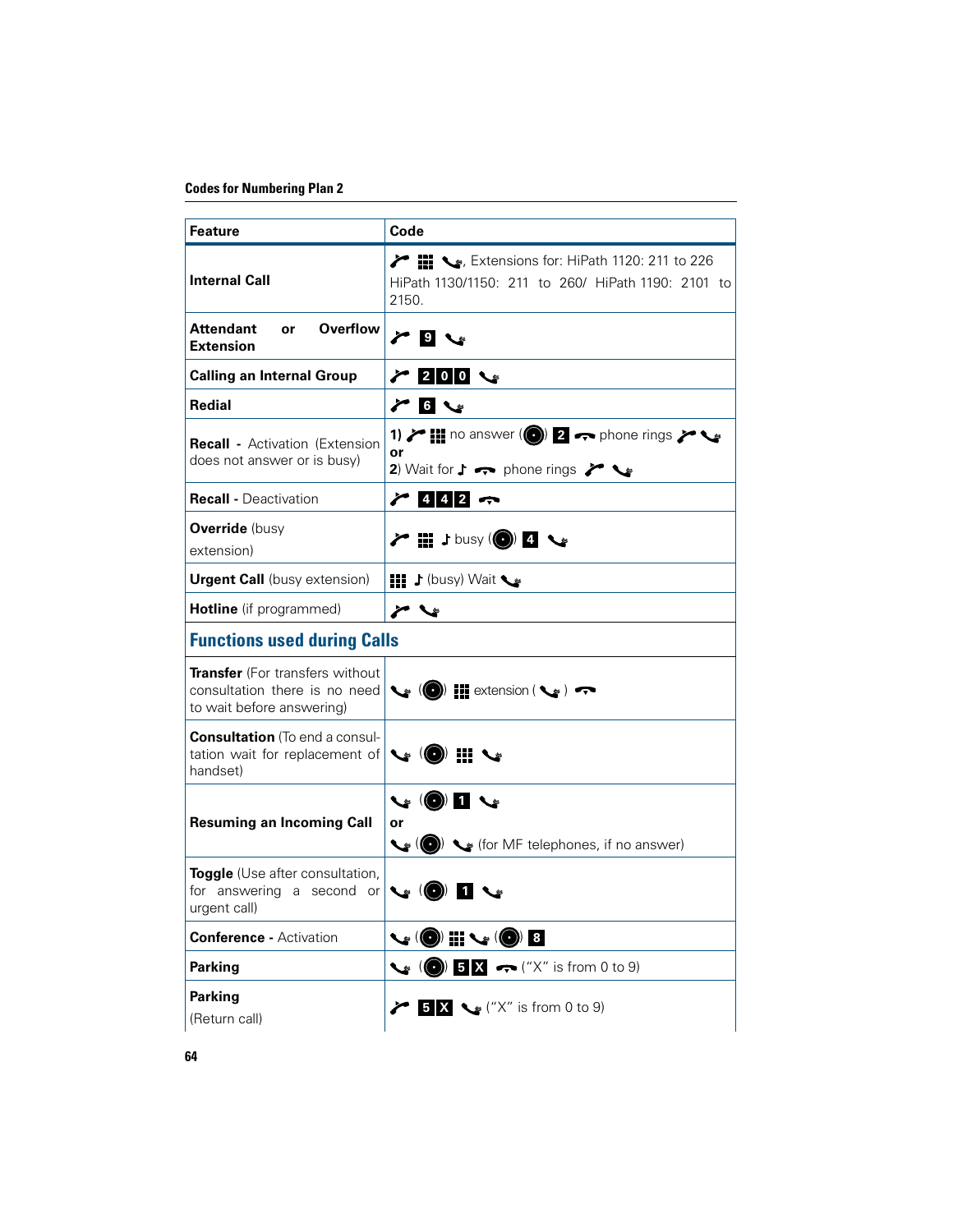| <b>Feature</b>                                                                                                                                                      | Code                                                                            |
|---------------------------------------------------------------------------------------------------------------------------------------------------------------------|---------------------------------------------------------------------------------|
| <b>Suffix Dialing</b>                                                                                                                                               |                                                                                 |
| <b>Functions used when Receiving Calls</b>                                                                                                                          |                                                                                 |
| <b>Answering</b> (External call / on<br>hold)                                                                                                                       | $\mathcal{L} \left( \mathbf{0} \right)$ is $\mathcal{L}$                        |
| <b>Accessing your Mailbox</b>                                                                                                                                       | 1 Voice Mail Group ↓                                                            |
| <b>Group pickup</b>                                                                                                                                                 | 3 <sup>°</sup><br>r                                                             |
| Individual pickup                                                                                                                                                   | $\sim$ 11 8 $\sim$                                                              |
| Call Forwarding to an exter-<br>nal number                                                                                                                          | $\angle$ 4210 $\pm$ external $\rightarrow$                                      |
| <b>Internal Call Forwarding</b>                                                                                                                                     | $\triangleright$ 4 2 1 H extension or Voice Mail Group                          |
| <b>Call Forwarding - Deactiva-</b><br>tion                                                                                                                          | $7420 -$                                                                        |
| <b>Call Forwarding - Activation</b><br>(If there is no answer)                                                                                                      | 4 8 1 El extension or Voice Mail Group                                          |
| <b>Call Forwarding - Deactiva-</b><br>tion<br>(If there is no answer)                                                                                               | $7480 -$                                                                        |
| <b>Do Not Disturb - Activation</b>                                                                                                                                  | $\sim$ 431 $\sim$                                                               |
| <b>Do Not Disturb - Deactivation</b>                                                                                                                                | $\sim$ 430 $\sim$                                                               |
| <b>Attendant for External Line -</b><br>Activation(Does not apply to $\triangleright$ 4 1 1 $\blacksquare$ line or 0 $\rightarrow$<br><b>HiPath 1190)</b>           |                                                                                 |
| <b>Attendant for External Line -</b><br>Deactivation (Does not apply to $\triangleright$ 4 1 0 $\cdot\cdot\cdot$ line or 0 $\cdot\cdot\cdot$<br><b>HiPath 1190)</b> |                                                                                 |
| <b>Miscellaneous Functions</b>                                                                                                                                      |                                                                                 |
| <b>Electronic lock - Activation</b>                                                                                                                                 | $4 \quad 5 \quad 1$<br>$\blacksquare$ password $\blacktriangleright$            |
| <b>Electronic lock - Deactivation</b>                                                                                                                               | $\blacksquare$ password $\blacktriangleright$                                   |
| <b>COS</b><br>(Class<br>of<br>Service)<br><b>Changeover</b>                                                                                                         | $\angle$ 4 4 3 $\equiv$ local extension $\equiv$ password $\blacktriangleright$ |
| <b>Data Protection - Activation</b>                                                                                                                                 | $2$ 433 $\sim$                                                                  |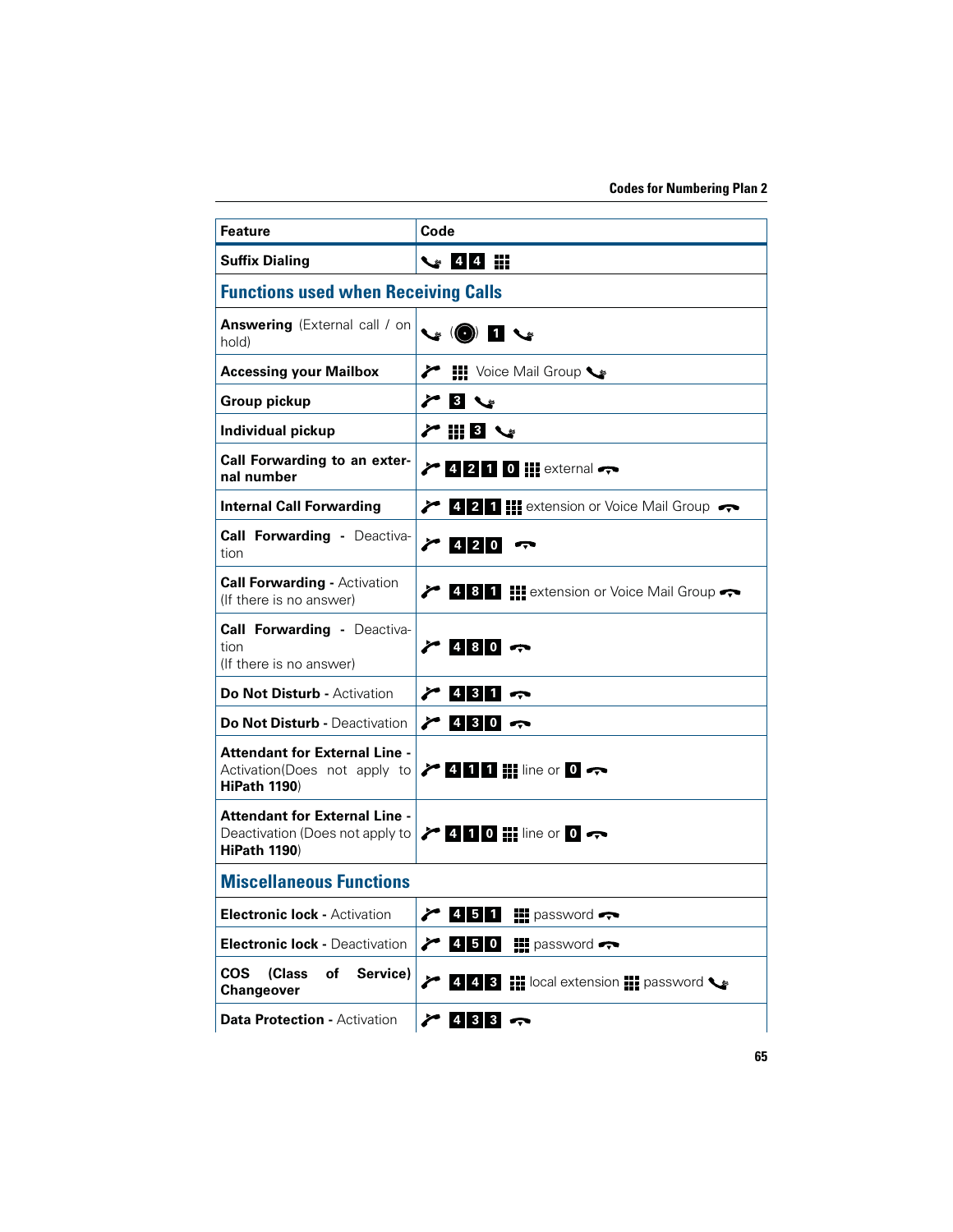| Feature                                                                                  | Code                                              |
|------------------------------------------------------------------------------------------|---------------------------------------------------|
| <b>Data Protection - Deactivation</b>                                                    | 74327                                             |
| <b>Functions</b> - Deactivation (Call<br>Forwarding, Do Not Disturb,<br>Data Protection) | $\sim$ 400 $\sim$                                 |
| <b>Room Monitor</b><br>(Babyphone)                                                       | $\sim$ 441 $\sim$                                 |
| <b>Night service - Activation</b>                                                        | $\sim$ 4 7 1 $\rm{iii}$ password $\sim$           |
| <b>Night service - Deactivation</b>                                                      | $\sim$ 4 7 0 H password $\sim$                    |
| <b>Door Opener</b> (After answer by<br>the Entrance Telephone)                           | $\mathcal{C}$ (O) B                               |
| <b>System Programming Mode</b>                                                           | $\angle$ 4 9 5 HI password III code $\rightarrow$ |
| <b>Remote Configuration</b>                                                              | 74967                                             |
| <b>Relay -</b> Activation (only for<br><b>HiPath 1120)</b>                               | 74397                                             |
| <b>Relay</b> - Deactivation (only for<br><b>HiPath 1120)</b>                             | 24387                                             |
| <b>Alarm Clock</b>                                                                       |                                                   |
| <b>Alarm Clock (Daily)</b>                                                               | $\angle$ 4 4 5 1 H Time (e.g., 1230)              |
| <b>Alarm Clock</b> (Daily, except<br>weekends)                                           | $\angle$ 4 4 5 2 $\parallel$ Time (e.g., 1230)    |
| <b>Alarm Clock</b> (After a specified<br>time period)                                    | $\angle$ 4 4 5 3 H Time (e.g., 1230)              |
| <b>Alarm Clock</b> (For a specified<br>time)                                             | <b>14 5 4 HI</b> Date/Time (e.g., 24121830)       |
| Deactivate alarm clock                                                                   | 74450                                             |
| Query alarm clock<br>(E822 ST and Profiset 3030)                                         | 744557                                            |
| <b>UCD Group Functions</b>                                                               |                                                   |
| <b>Call Group Login</b>                                                                  | $\sim$ 437 $\sim$                                 |
| <b>Call Group Logout</b>                                                                 | 74367                                             |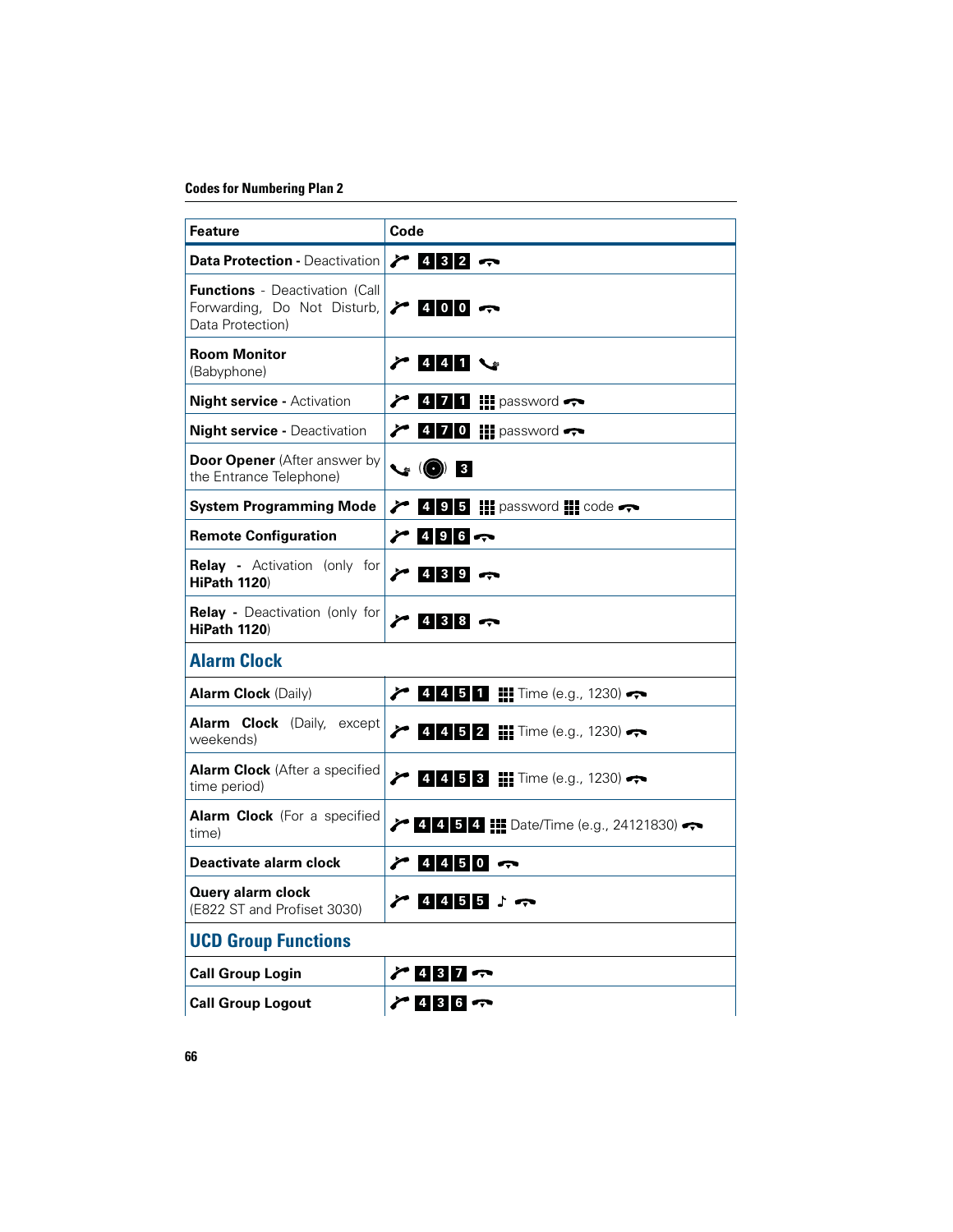| <b>Feature</b>                                       | Code                                                          |  |
|------------------------------------------------------|---------------------------------------------------------------|--|
| <b>Calling a UCD Group</b>                           | 20 $X \sim$ ("X" is from 1 to 9)                              |  |
| <b>Silent Monitoring (Override)</b><br>without beep) | $\overline{\mathbf{4}}$<br>$\rightarrow$                      |  |
| <b>Satellite PABX</b>                                |                                                               |  |
| Operation as a Satellite<br><b>PABX</b>              | $\angle$ <b>ZX ii</b> line number $\leq$ ("X" is from 0 to 9) |  |
| <b>Flash on External Line</b>                        | 3                                                             |  |